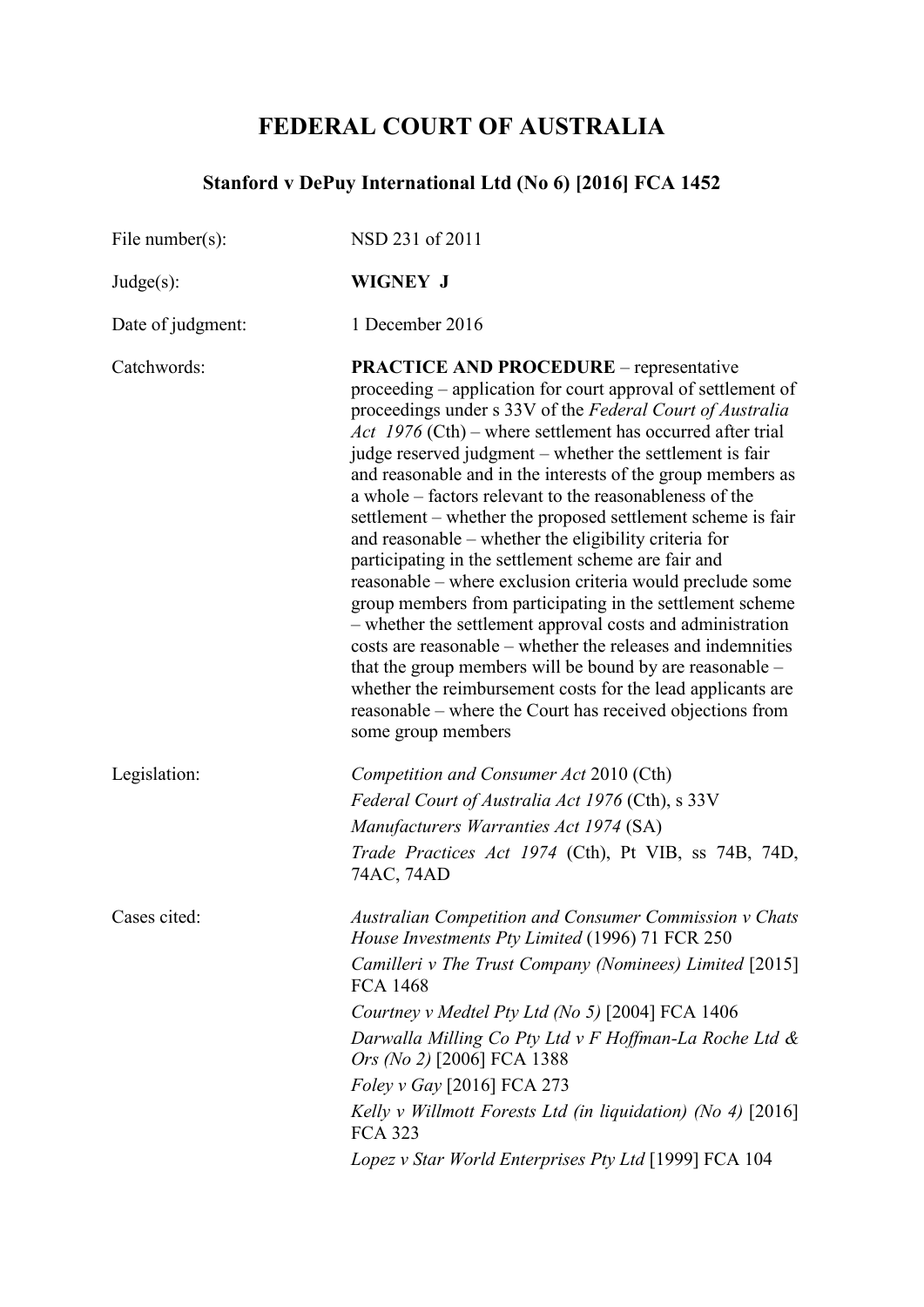|                                         | Mercieca v SPI Electricity Pty Ltd [2012] VSC 204                                                                          |
|-----------------------------------------|----------------------------------------------------------------------------------------------------------------------------|
|                                         | Modtech Engineering Pty Ltd v GPT Management<br>Holdings Ltd [2013] FCA 626                                                |
|                                         | P Dawson Nominees Pty Ltd v Brookfield Multiplex Limited<br>(No 4) [2010] FCA 1029                                         |
|                                         | Pharm-a-Care Laboratories Pty Ltd v Commonwealth of<br>Australia (No 6) [2011] FCA 277                                     |
|                                         | Rod Investments (Vic) Pty Ltd v Abeyratne [2010] VSC 457<br>Williams v FAI Home Security Pty Ltd (No 4) [2000] FCA<br>1925 |
| Date of hearing:                        | 24 June, 29 June 2016                                                                                                      |
| Registry:                               | New South Wales                                                                                                            |
| Division:                               | <b>General Division</b>                                                                                                    |
| National Practice Area:                 | Commercial and Corporations                                                                                                |
| Sub-area:                               | <b>Regulator and Consumer Protection</b>                                                                                   |
| Category:                               | Catchwords                                                                                                                 |
| Number of paragraphs:                   | 166                                                                                                                        |
| Counsel for the Applicants:             | Mr J C Sheahan SC with Ms Z M Hillman                                                                                      |
| Solicitor for the First<br>Applicant:   | Maurice Blackburn Lawyers                                                                                                  |
| Solicitor for the Second<br>Applicant:  | Shine Lawyers                                                                                                              |
| Counsel for the Respondents:            | Mr R A Dick SC with Ms S Mirzabegian                                                                                       |
| Solicitor for the First<br>Respondent:  | <b>Herbert Smith Freehills</b>                                                                                             |
| Solicitor for the Second<br>Respondent: | Norton Rose Fulbright                                                                                                      |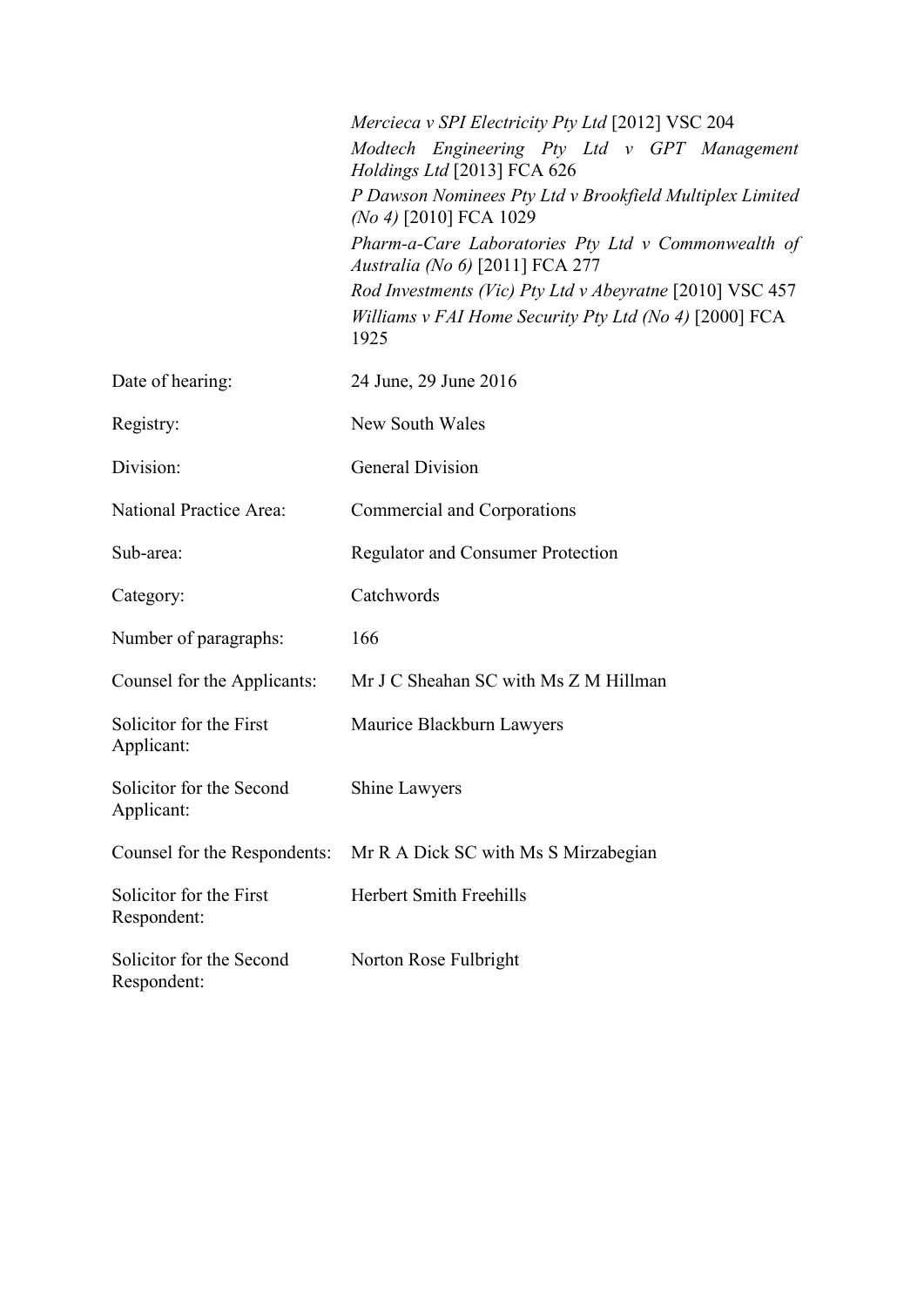# **ORDERS**

**NSD 231 of 2011**

# **BETWEEN: TAMMY MAREE STANFORD**  First Applicant **JAMIE DUNSMORE** Second Applicant **AND: DEPUY INTERNATIONAL LTD**  First Respondent **JOHNSON & JOHNSON MEDICAL PTY LIMITED**  Second Respondent

**JUDGE: WIGNEY J DATE OF ORDER: 29 JUNE 2016**

# **THE COURT ORDERS THAT:**

#### *Approval of the Settlement*

- 1. Pursuant to section 33V and 33ZF of the *Federal Court of Australia Act 1976* (Cth) (**Act**), the settlement of the proceeding is approved on the terms set out in:
	- (a) the Settlement Deed dated 31 March 2016 (**Deed**) which is Annexure JKS-92 to the affidavit of Julian Klaus Schimmel affirmed on 17 June 2016;
	- (b) the Amended Settlement Scheme dated 17 June 2016 (**Amended Settlement Scheme**) which is Annexure JKS-93 to the affidavit of Julian Klaus Schimmel affirmed on 17 June 2016.
- 2. The proceeding be dismissed:
	- (a) on the basis that the dismissal is a defence and absolute bar to any claim or proceeding by any Applicant or Group Member with respect to ASR Claims as defined in the Deed;
	- (b) with no order as to costs; and
	- (c) without prejudice to the Parties' ability to relist the matter for the purpose of seeking orders consequential to the Deed or Amended Settlement Scheme.
- 3. Pursuant to section 33ZF of the Act: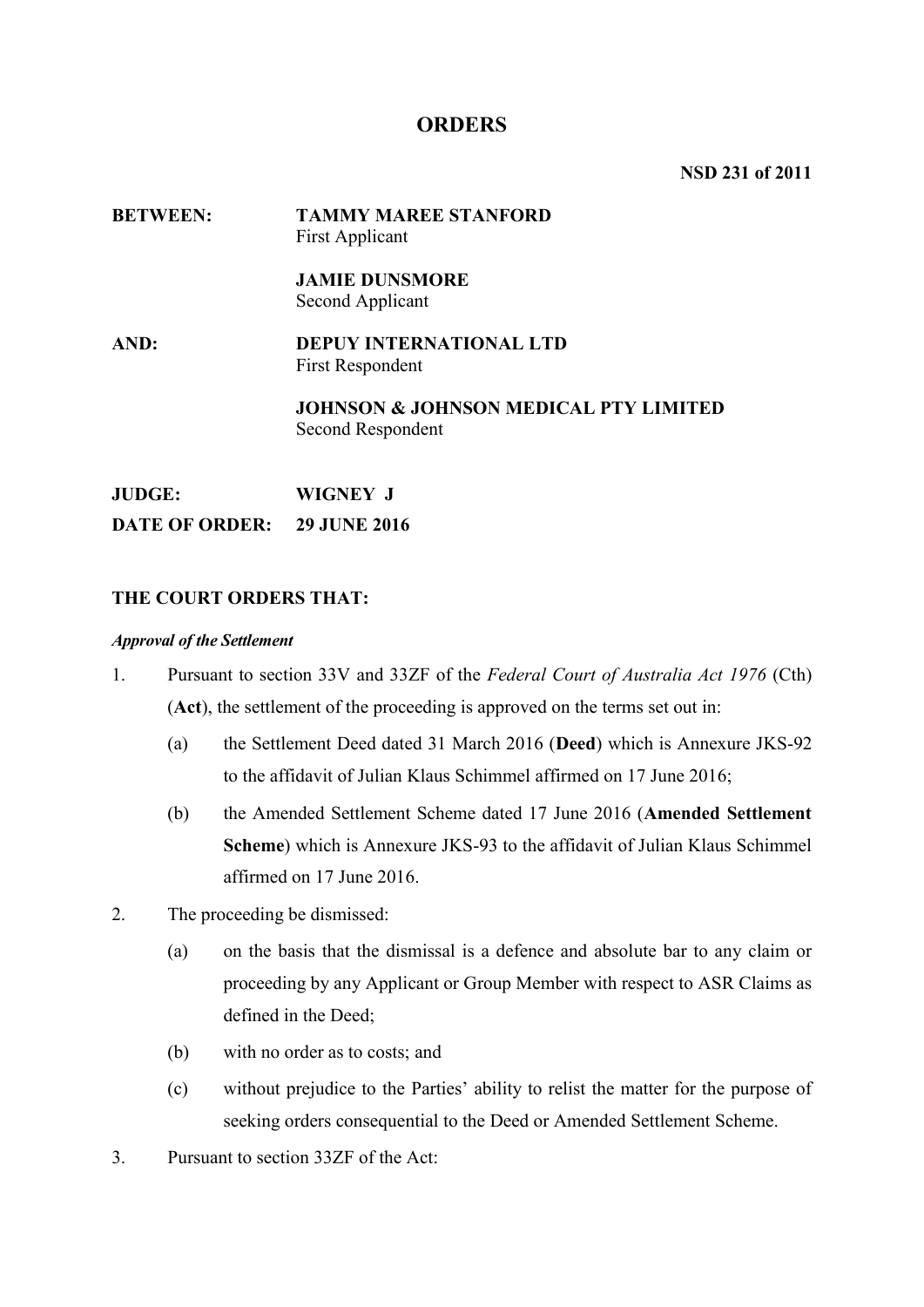- (a) The Applicants' Costs (as defined in clause 1.1 of the Deed) are approved in the amount certified as reasonable and recommended for approval in the report of Ross Nicholas dated 15 June 2016 (admitted as exhibit 4 on the hearing of the Amended Interlocutory Application) and are to be paid in accordance with clause 5.1 of the Deed and clause 3.1 of the Amended Settlement Scheme;
- (b) The following payments are approved as Reimbursement Payments (as defined in clause 1.1 of the Deed) and are to be paid in accordance with clause 5.1 of the Deed and clause 3.1 of the Amended Settlement Scheme:
	- (i) Tammy Stanford \$40,000;
	- (ii) Jamie Dunsmore \$40,000;
	- (iii) Mary Bentjees \$10,000;
	- (iv) Robert Webb \$10,000;
- (c) Maurice Blackburn Pty Limited (**Maurice Blackburn**) and Shine Lawyers Pty Limited (**Shine Lawyers**) are jointly appointed as Administrators of the Amended Settlement Scheme;
- (d) The Applicants are authorised to enter into and give effect to the Deed *nunc pro tunc* for and on behalf of the Group Members as defined in the Third Further Amended Statement of Claim.

# *Further Notice to Group Members to Group Members*

- 4. The form and content of a Further Notice to Group Members (**Further Notice to Group Members**) which is annexed as Annexure JKS-136 to the affidavit of Julian Klaus Schimmel affirmed on 23 June 2016 (with the date 29 June 2016 inserted in the first sentence of the second paragraph of the Further Notice to Group Members) is approved for the purposes of sections 33X and 33Y of the Act.
- 5. Pursuant to sections 33Y and 33ZF of the Act, the Further Notice to Group Members is to be given to Group Members according to the following procedure:
	- (a) By 15 July 2016, the parties are to cause the Further Notice to Group Members to be sent by Crawford & Company (Australia) Pty Ltd (**Crawford**) to all Group Members in the proceeding for whom Crawford has contact details;
	- (b) By 15 July 2016: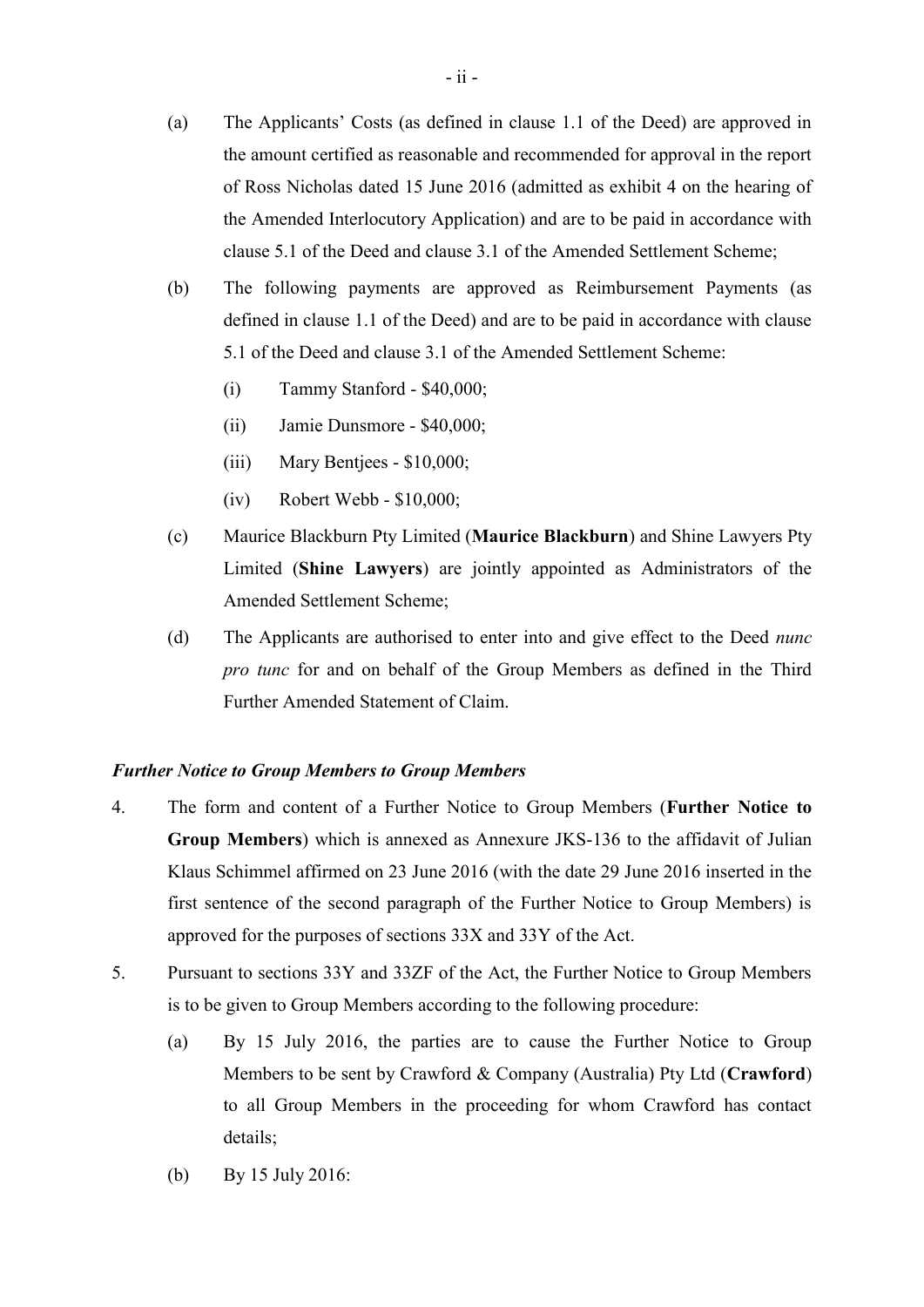- (i) Maurice Blackburn is to cause the Further Notice to Group Members to be displayed on the website www.depuyclassaction.com.au;
- (ii) Maurice Blackburn is to display the Further Notice to Group Members on its website;
- (iii) Shine Lawyers is to display the Further Notice to Group Members on its website;
- (iv) Duncan Basheer Hannon is to display the Further Notice to Group Members on its website;
- (v) Lempriere Abbott McLeod is to display the Further Notice to Group Members on its website;
- (c) By 15 July 2016, each of Maurice Blackburn, Shine Lawyers, Duncan Basheer Hannon and Lempriere Abbott McLeod are to send the Further Notice to Group Members to the Group Members for whom they (respectively) have postal and/or email addresses.
- 6. Distribution of the Further Notice to Group Members if done in compliance with order 5 is deemed to be satisfactory notice to all Group Members and the Further Notice to Group Members need not otherwise be given personally to each Group Member in accordance with sub-section 33Y(5) of the Act.
- 7. Pursuant to section 33ZF of the Act, Crawford's reasonable costs of giving effect to paragraph 5(a) above:
	- (a) are approved as "Administration Costs" for the purpose of clauses 1.1, 6.5(a) and 9.3(b) of the Deed; and
	- (b) are to be paid by Maurice Blackburn within 14 days of presentation of an invoice with respect to such costs.
- 8. Pursuant to section 33ZF of the Act, the reasonable costs of distributing the Further Notice to Group Members in accordance with paragraph 5(b) above are approved as Administration Costs as defined in the Deed.

Note: Entry of orders is dealt with in Rule 39.32 of the *Federal Court Rules 2011*.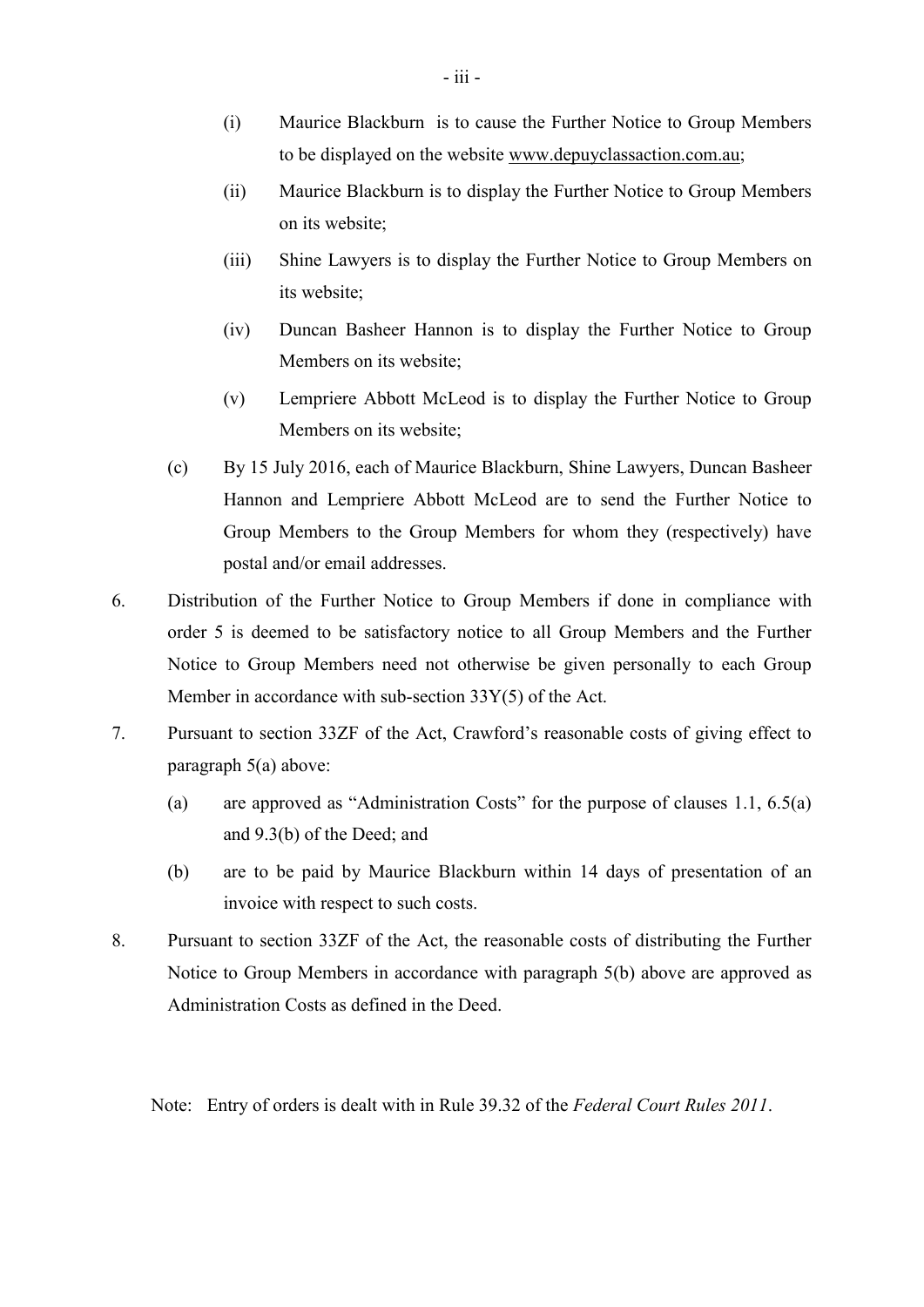# **REASONS FOR JUDGMENT**

#### **WIGNEY J:**

1 The task of determining whether to approve a proposed settlement of a representative proceeding is a task which is both important and onerous. That is because the Court must assume a protective role in relation to the interests of all group members. A settlement will not be approved unless the Court is satisfied that the settlement is fair and reasonable having regard to the interests of the group members who will be bound by it. General statements of principle such as these are made so frequently that unfortunately some may consider them trite. Worse still, some disaffected group members who oppose a settlement might regard such statements as being little more than lip service. These reasons for approving the settlement of a representative proceeding between the manufacturer and importer of a particular type of hip prosthesis, and patients who alleged that the prosthesis was defective and unsafe, will hopefully satisfy any disaffected group members that the Court has not merely paid lip service to those statements, but has carefully examined the reasonableness of the settlement and weighed their genuine fears and concerns in the balance.

2 Between about late 2003 and December 2009, Johnson & Johnson Medical Pty Ltd imported into Australia medical devices, referred to generally as "ASR implants", manufactured by DePuy International Ltd for use in hip replacement or resurfacing surgery. Those devices were surgically implanted in about 5000 patients in Australia. Unfortunately, many of those patients had major problems with the ASR implants. Many had to undergo revision surgery to remove or replace the implant or a component of it that was no longer functioning as intended. The consequences for many, if not most, of those patients, have been disastrous. By late August 2010, DePuy had instituted a worldwide recall of the ASR implants.

3 In 2011, Mrs Tammy Stanford and Mr Jamie Dunsmore separately commenced representative proceedings against DePuy and Johnson & Johnson Medical, both in their own right and on behalf of group members, being other persons in Australia who, like them, had ASR implants surgically implanted. In broad terms, they contended that DePuy and Johnson & Johnson Medical contravened the *Trade Practices Act 1974* (Cth) because the ASR implants were not reasonably fit for the purpose for which they were required, were not of merchantable quality, and were not safe, such as persons generally were entitled to expect. They also alleged that DePuy and Johnson & Johnson Medical were negligent in designing, manufacturing and supplying the ASR implants. They sought, amongst other things,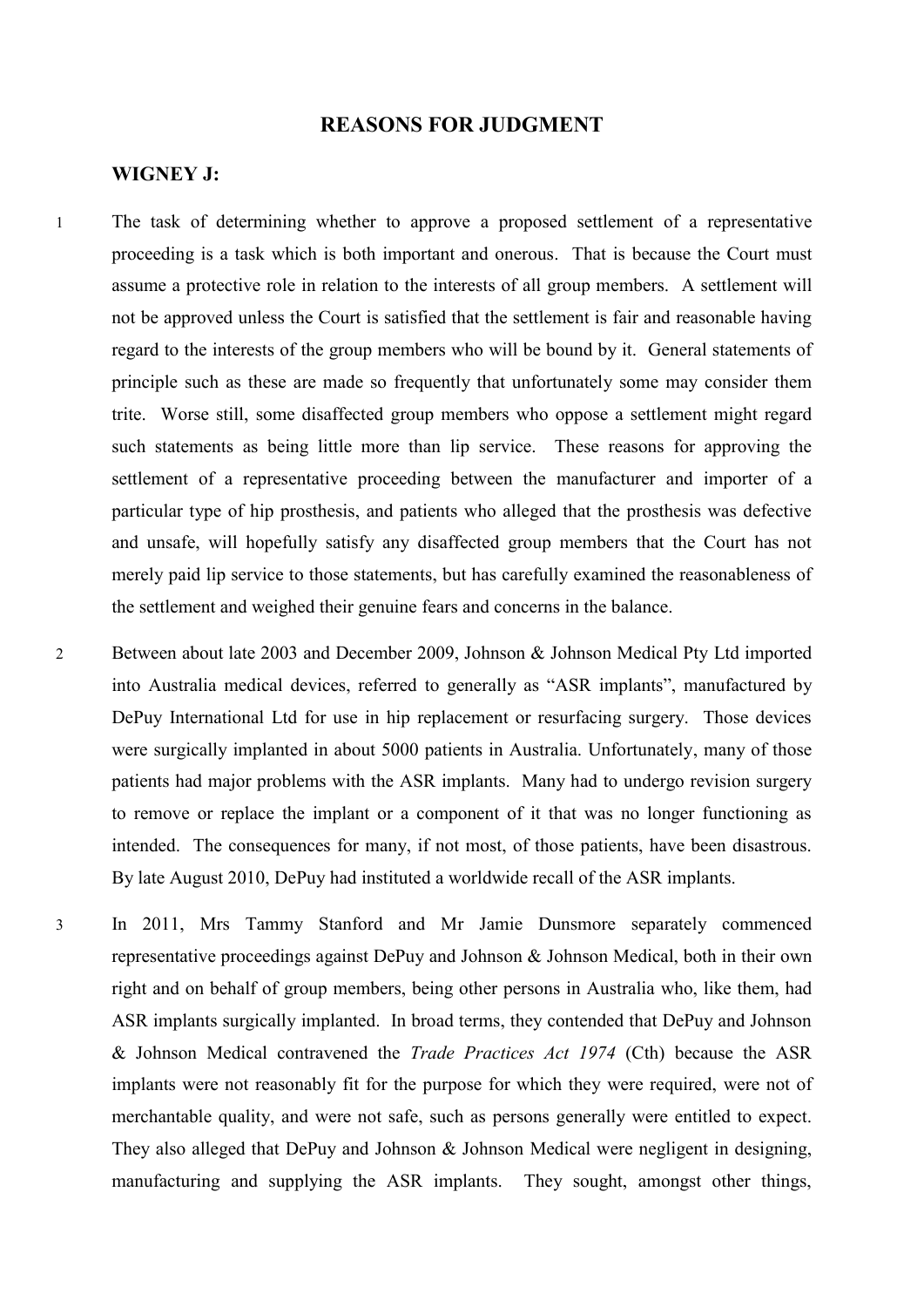compensation for loss and damage caused by the manufacture and supply of the ASR implants. They claimed that relief both for themselves and for group members.

- 4 DePuy and Johnson & Johnson Medical did not admit liability. Far from it. They vigorously defended the proceedings. Teams of highly qualified, experienced and no-doubt costly lawyers were assembled. As each side faced off, millions of documents were discovered and parsed over, in particular by the lawyers acting for Mrs Stanford and Mr Dunsmore. A vast array of evidence was amassed, including reports from eminent experts in various specialist medical and other fields. In short, many millions of dollars were expended in pursuit and defence of the proceedings.
- 5 To be fair, it appears that concerted efforts were made to settle the matter before trial. Those efforts were unsuccessful. The matter proceeded to trial. The trial ran for 17 weeks. It was hard-fought. At the conclusion of the trial, the trial judge, not surprisingly, reserved judgment. Almost nine months later, but before judgment was delivered, the parties conditionally agreed to settle the proceedings. The agreement was conditional because, by reason of s 33V of the *Federal Court of Australia Act 1976* (Cth), a representative proceeding may not be settled or discontinued without the leave of the Court.
- 6 The application for the approval of the settlement was heard by the Court on 24 June 2016. Detailed evidence in support of the approval of the settlement was led, mainly by the applicants. Equally detailed submissions, both written and oral, were advanced. The Court also heard impassioned pleas from a number of group members who opposed approval of the settlement.
- 7 As already indicated, in broad terms, the approval application required the Court to address two related questions: *first*, was the proposed settlement was fair and reasonable having regard to the claims made by group members who would be bound by the settlement; and *second*, and had the proposed settlement been undertaken in the interests of the group members as a whole, rather than just in the interests of the applicants and the respondents? The answer to both those questions, having regard to the detailed evidence and submissions, including the group members' objections, was and is "yes".
- 8 On 29 June 2016, the Court approved the settlement and made a number of consequential and ancillary orders. In all the circumstances it was considered to be in the best interests of the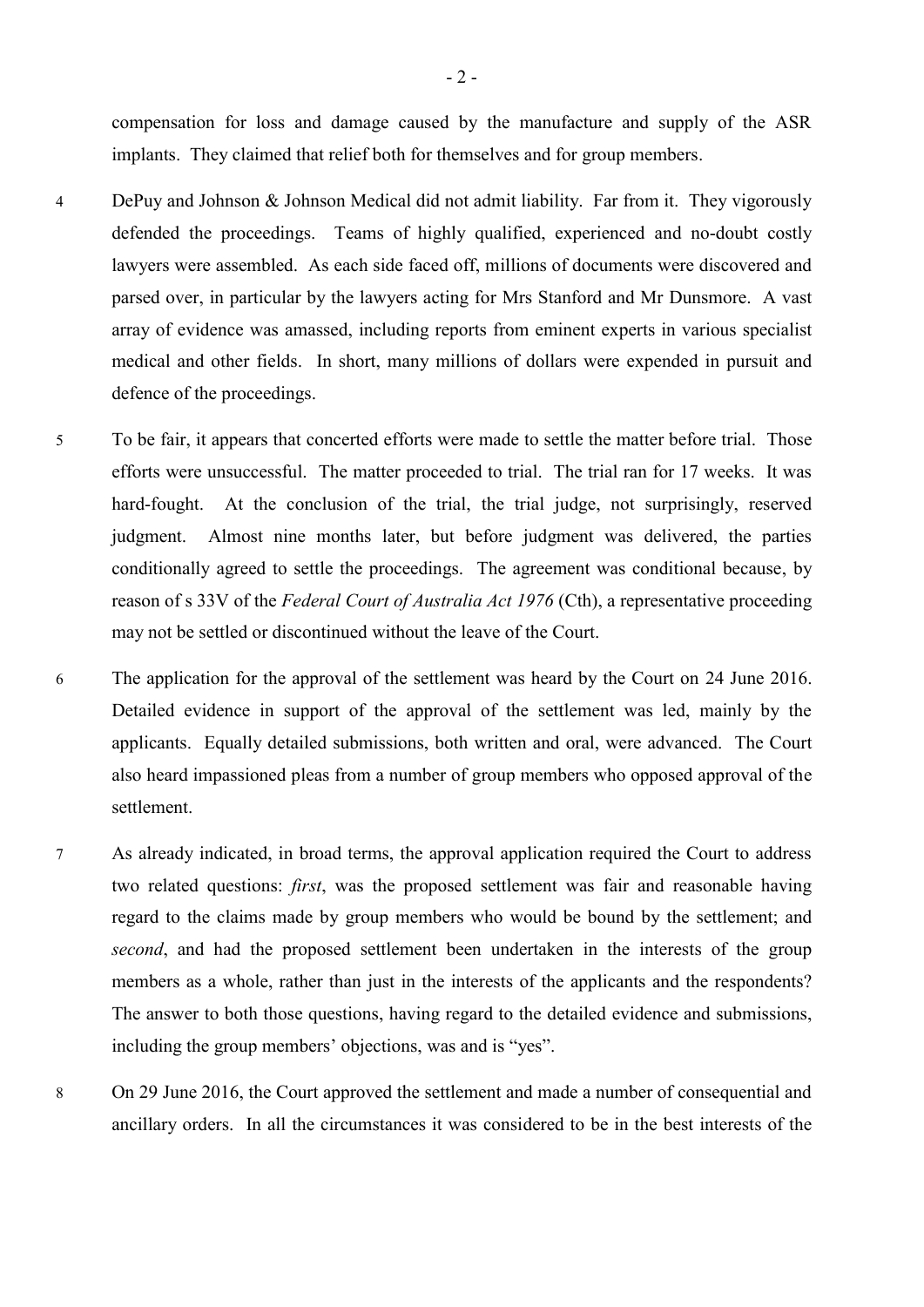parties, group members and the administration of justice generally, for the orders to be pronounced immediately with detailed reasons to follow.

9 These are the Court's reasons for approving the settlement.

# **FACTUAL BACKGROUND**

- 10 It is unnecessary to spell out the facts in great details. Following is a simplified summary of the facts that were material to the question whether the settlement should be approved.
- 11 The ASR implants the subject of the representative proceedings were manufactured by DePuy, a company based in Leeds in the United Kingdom. They were imported into Australia and distributed by the Australian based company Johnson & Johnson Medical. Both DePuy and Johnson & Johnson Medical were subsidiaries of Johnson & Johnson Inc, a company based in the United States of America. The ASR implants were imported into Australia for use in hip surgery between about late 2003 and late 2009. They were the subject of a worldwide recall by DePuy in late August 2010.
- 12 Detailed records of surgery involving hip prostheses, including ASR implants, were maintained by the Australian Orthopaedic Association. From those records, it was ascertained that approximately 5,500 ASR implants were implanted in approximately 5,000 patients. Some patients were surgically implanted with an ASR implant in both of their hips. In some instances, patients who had received an ASR implant had that implant surgically removed or "revised" and replaced by another ASR implant.

#### **Commencement of the representative proceeding**

- 13 Mrs Stanford commenced representative proceedings in this Court against DePuy and Johnson & Johnson Medical on 28 February 2011. Mrs Stanford was one of the many patients who had an ASR implant surgically implanted and later revised. She claimed that DePuy and Johnson & Johnson Medical had been negligent and were liable pursuant various provisions of the Trade Practices Act. The allegations that formed the basis of those causes of action will be considered in some more detail later. Mrs Stanford sought damages, both on her own behalf and on behalf of group members comprising other persons who had undergone hip replacement surgery involving ASR implants.
- 14 Mr Dunsmore, who was represented by different lawyers, also commenced representative proceedings in this Court against DePuy and Johnson & Johnson Medical. Mr Dunsmore's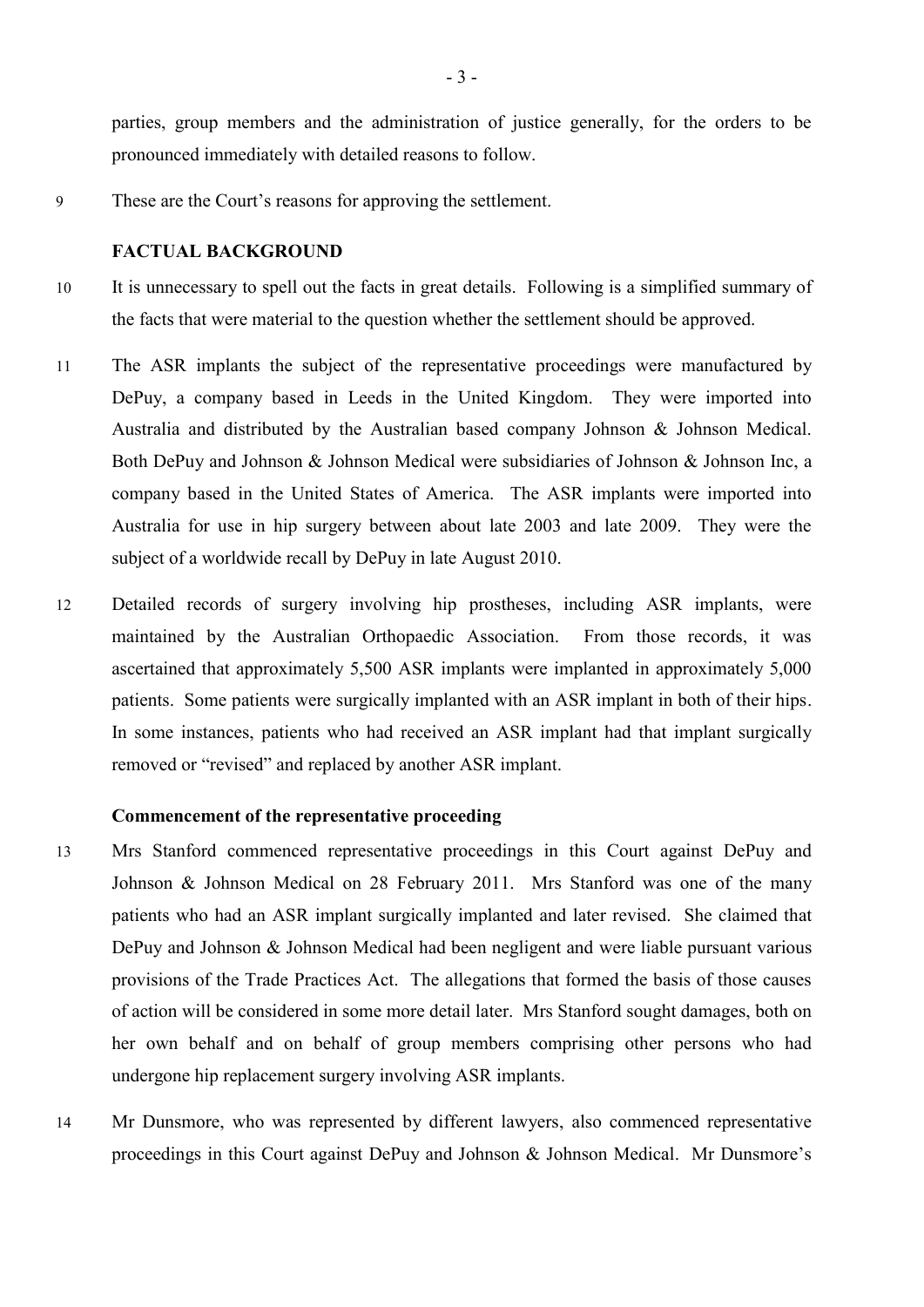action, which he commenced in September 2011, was based on essentially the same causes of action as those alleged by Mrs Stanford. The group members were also relevantly the same. In April 2012, Mr Dunsmore's proceeding was consolidated with Mrs Stanford's proceeding.

15 To complicate matters further, in October 2011 Ms Mary Beentjes and Mr Robert Webb each commenced separate representative proceedings against DePuy and Johnson & Johnson Medical in the Supreme Court of South Australia. Their cases were commenced on behalf of South Australian patients who had received ASR implants. Ms Beentjes' case concerned patients who had received an ASR implant system in hip resurfacing surgery, while Mr Webb's case concerned patients who had received an ASR implant system in an operation involving total hip replacement. Their claims alleged causes of action in negligence and under the Trade Practices Act, as well as under South Australian legislation: the *Manufacturers Warranties Act 1974* (SA). Those proceedings were in due course transferred to this Court and consolidated with Mrs Stanford's and Mr Dunsmore's proceedings. The Court ordered that the South Australian patients who were group members in Ms Beentjes' and Mr Webb's action were to be sub-group members in respect of their claims under the South Australian Act.

#### **The causes of action and defences**

- 16 The applicants' case that both DePuy and Johnson & Johnson Medical were liable for damages suffered by them as a result of the ASR implants was based on both statutory causes of action under the Trade Practices Act and the common law cause of action for negligence.
- 17 Insofar as the statutory causes of action were concerned, the applicants relied on three sections of the Trade Practices Act.
- 18 First, it was alleged that the ASR implants were not reasonably fit for the purpose for which they were acquired, and the applicants therefore had an action for damages against both DePuy and Johnson & Johnson Medical under s 74B of the Trade Practices Act. Second, it was alleged that DePuy and Johnson & Johnson Medical were liable for damages under s 74D of the Trade Practices Act because the ASR implants were not of merchantable quality. Third, it was alleged that DePuy and Johnson & Johnson Medical were liable under s 74AD of the Trade Practices Act because the ASR implants had a defect within the meaning of s 74AC; in simple terms, it was said that the safety of the ASR implants was not such as persons generally were entitled to expect.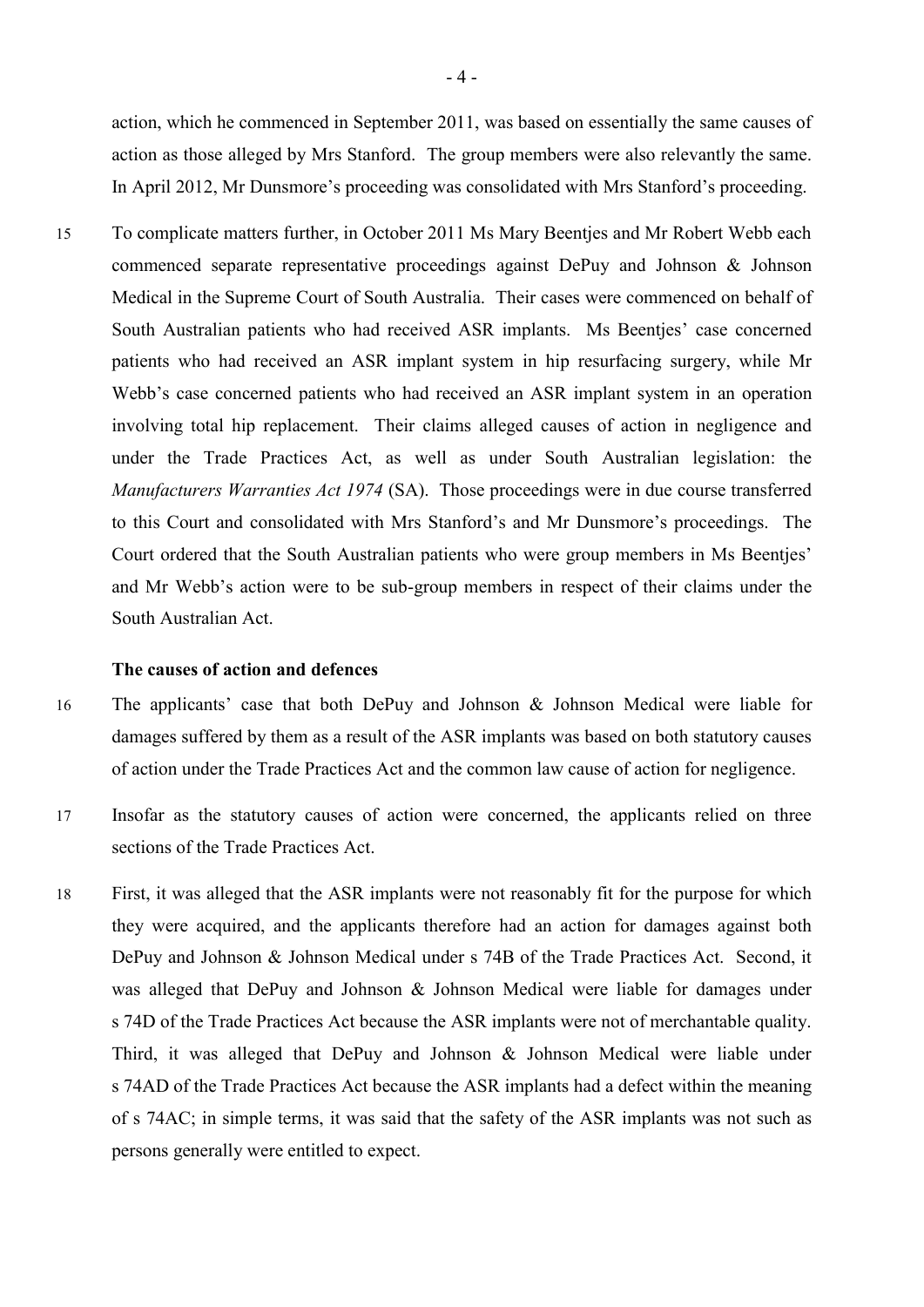- 19 DePuy and Johnson & Johnson Medical denied that the ASR implants were not reasonably fit for purpose and were not of merchantable quality. They also denied that the safety of the ASR implants was not such as persons generally were entitled to expect. The issues raised by the defences to the statutory causes of action are addressed later. Suffice it to say that the defences raised not only a number of complex factual and evidentiary issues, but also some potentially difficult questions of law, including the proper construction of the relevant provisions of the Trade Practices Act, as well as questions concerning causation and damages.
- 20 In relation to their common law cause of action in negligence, the applicants claimed that DePuy and Johnson & Johnson Medical acted negligently in relation to the design, manufacture and supply of the ASR implants. They contended that DePuy and Johnson & Johnson Medical breached the duty of care that they owed to persons in their position by releasing ASR implants onto the market in circumstances where they knew, or ought to have known, that the implants would have an increased risk of wear and premature failure in patients. It was also alleged that that DePuy and Johnson & Johnson Medical breached their continuing duty to monitor and test the performance and wear of the ASR implants and take steps to suspend or withdraw the implants if concerns about their performance arose.
- 21 DePuy and Johnson & Johnson Medical admitted that they owed a duty of care to the applicants and group members in respect of the design and manufacture of the implants, however they denied breaching that duty. In simple terms, they contended that that the ASR implants accorded with the state of scientific knowledge at the time of supply. Thus, it was said that any risks associated with the supply of the ASR implants were not reasonably foreseeable.

#### **The course of the proceeding**

22 As indicated earlier, the various proceedings were commenced in 2011 and consolidated in 2012. During 2013, DePuy and Johnson & Johnson Medical discovered somewhere in excess of 1.8 million documents. By late 2013, the applicants had served their lay witness affidavits and expert reports. During early 2014, the parties were working towards a trial that was listed to commence on 6 June 2014. When DePuy and Johnson & Johnson Medical served their evidence in April 2014, however, it became clear that a 2014 trial date was not feasible. The evidence served by DePuy and Johnson & Johnson Medical was voluminous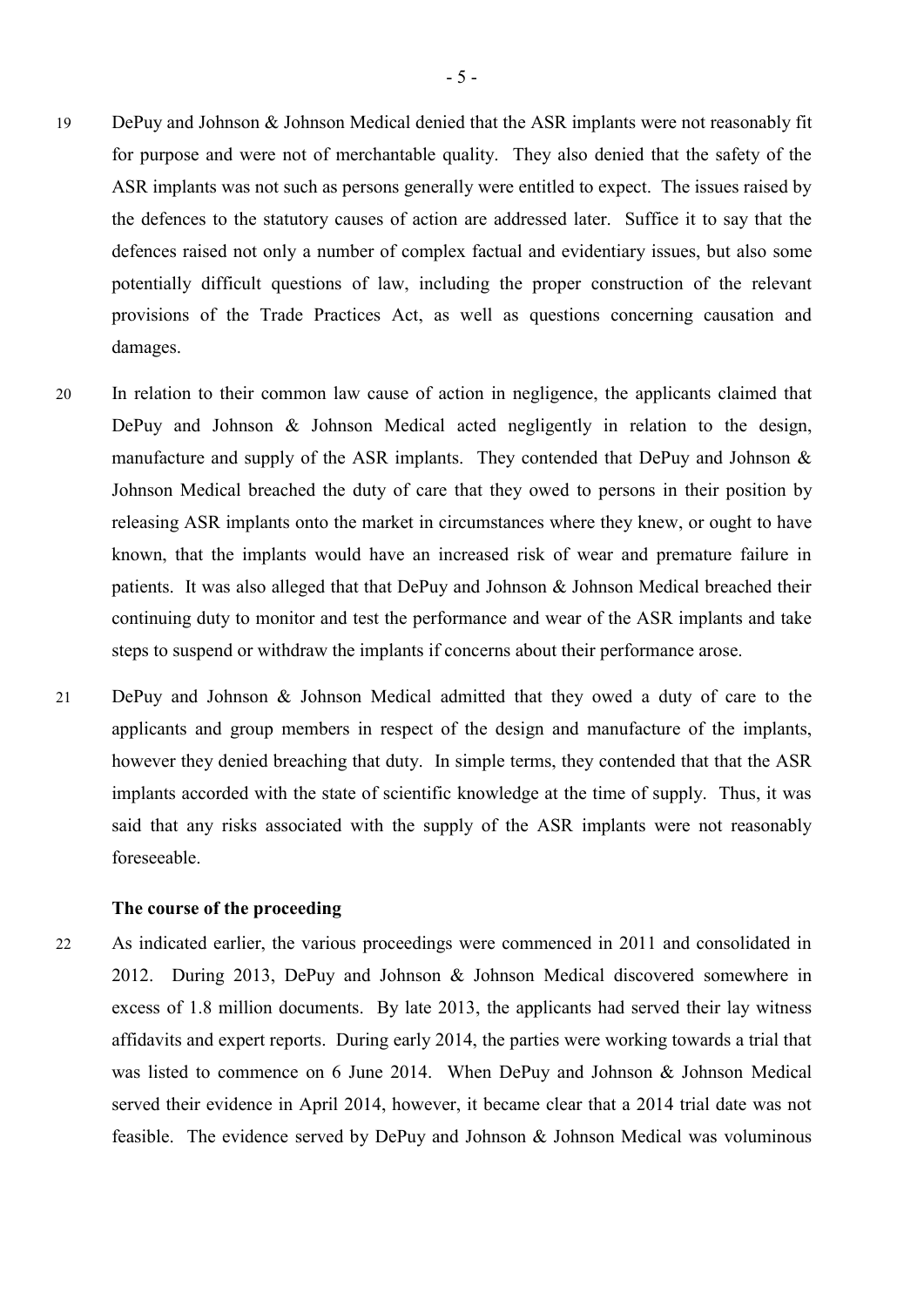and included highly technical expert evidence across a range of specialist disciplines. The June 2014 trial date was vacated.

- 23 In June 2014, the applicants served their evidence in reply. Further expert reports and other material were exchanged by the parties in the latter part of 2014 and early 2015. The trial was listed to commence on 2 March 2015.
- 24 The parties commenced settlement negotiations in mid-2014. Needless to say, the task of coming up with an appropriate settlement figure was by no means straightforward. For the purpose of settlement negotiations, the applicants' lawyers engaged actuaries and conducted a group member sampling or survey process in order to gather information concerning the demographics and experiences of group members. The survey and actuarial advice and data obtained as a result of those processes is summarised later in the context of the evidence led in support of approval of the settlement.
- 25 It is also worth noting, in the context of the settlement negotiations, that in November 2013, lawyers in the United States announced that they had settled a class action concerning the ASR implants which involved some 8,000 claimants. The settlement was for \$2.47 billion. More will be said about the terms of this settlement later in the context of the reasonableness of the settlement reached in this matter. Many of the group members who opposed the terms of the settlement pointed to the amount of the settlement that had been reached in the United States as an indication that the settlement sum here was inadequate. Suffice it to say at this stage that, for reasons that will be explained, the settlement in the United States does not provide a reliable benchmark or guide for the reasonableness of the settlement of these proceedings.
- 26 Despite the attempts to settle the matter, the trial commenced before the trial judge on 2 March 2015. In broad terms, the trial concerned the determination of the issues of fact and law that were common to the applicants and group members; primarily those issues that would determine whether DePuy and Johnson & Johnson Medical were liable, under the Trade Practices Act or in negligence, in respect of any loss or damage suffered by the applicants and group members. The quantum of any award of damages, in respect of Mrs Stanford and Mr Dunsmore, was also to be determined.
- 27 The trial ran for 17 weeks. Both parties were represented by large legal teams. For the applicants, three senior counsel and four junior counsel were involved at various stages, as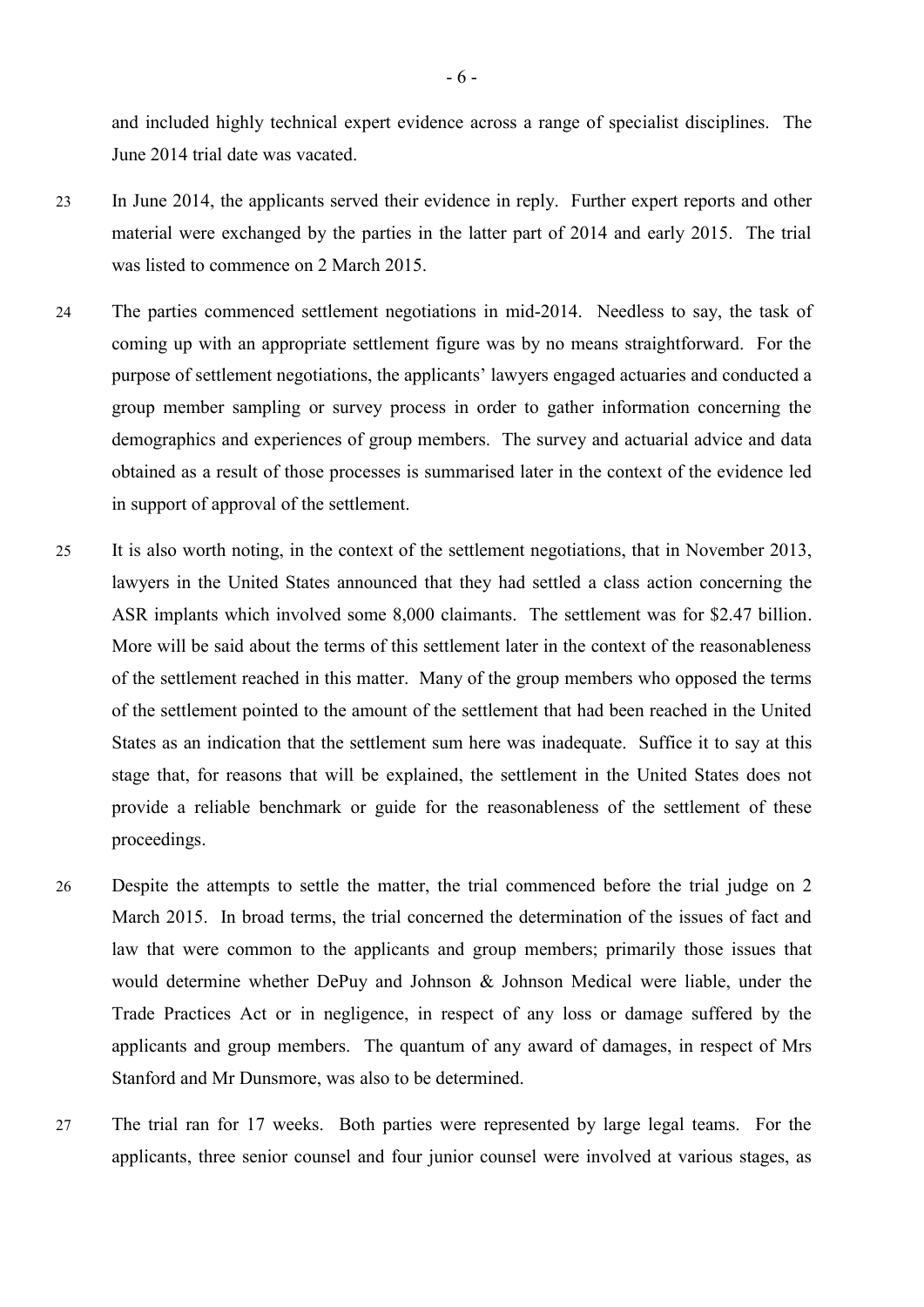well as a large team of senior and junior solicitors from one of Australia's preeminent plaintiff class action firms. The representation at trial of DePuy and Johnson & Johnson Medical involved two senior counsel and three junior counsel, as well as teams of lawyers from two large law firms.

28 The trial was complex, hard-fought and difficult. There was little common ground. Over 6,500 documents were tendered by the parties. Many of the documents concerned highly technical matters. The applicants alone tendered 52 expert reports across a range of specialist disciplines. They also read 21 affidavits from lay witnesses, though many those affidavits also concerned highly technical matters. Ultimately 19 of the applicants' witnesses gave oral evidence and were cross examined. For its part, DePuy and Johnson & Johnson Medical tendered 23 expert reports and read seven affidavits from lay witnesses. Of the respondents' witnesses, 13 gave oral evidence and were cross examined. The transcript of the oral evidence at trial exceeded 5,000 pages. The parties' closing submissions ran to over 2,000 pages.

#### **Evidence and issues in the proceeding**

- 29 It is plainly neither necessary nor desirable to discuss the evidence and issues that emerged at trial in any great detail. That said, it is important to address that topic, if only to emphasise that the litigation involved considerable complexity and risk for the applicants and group members, both in relation to liability and the quantum of damages. While at an intuitive level the case against DePuy and Johnson & Johnson Medical may have appeared to be fairly straightforward and strong, it in fact gave rise to a number of complex factual and legal issues. The applicants were by no means assured of success, or complete success.
- 30 The applicants' case relied fairly heavily on data recorded by the Australian Orthopaedic Association in relation to the outcome of all hip replacements performed in Australia. That data revealed that ASR implants required earlier and more frequent revision than other hip replacement prostheses in their class. For example, in relation to complete hip replacements, the ASR implants had a revision rate at 7 years of 37.1 percent, whereas other comparable implants had a revision rate of 14 percent. There was also evidence of a similar high revision rate for ASR implants found in comparable registries overseas, in particular in the United Kingdom. The applicants also relied on evidence that revealed that DePuy's own internal health hazard evaluation led to its decision to initiate a worldwide recall of ASR implants in August 2010 because they were defective and could cause health problems.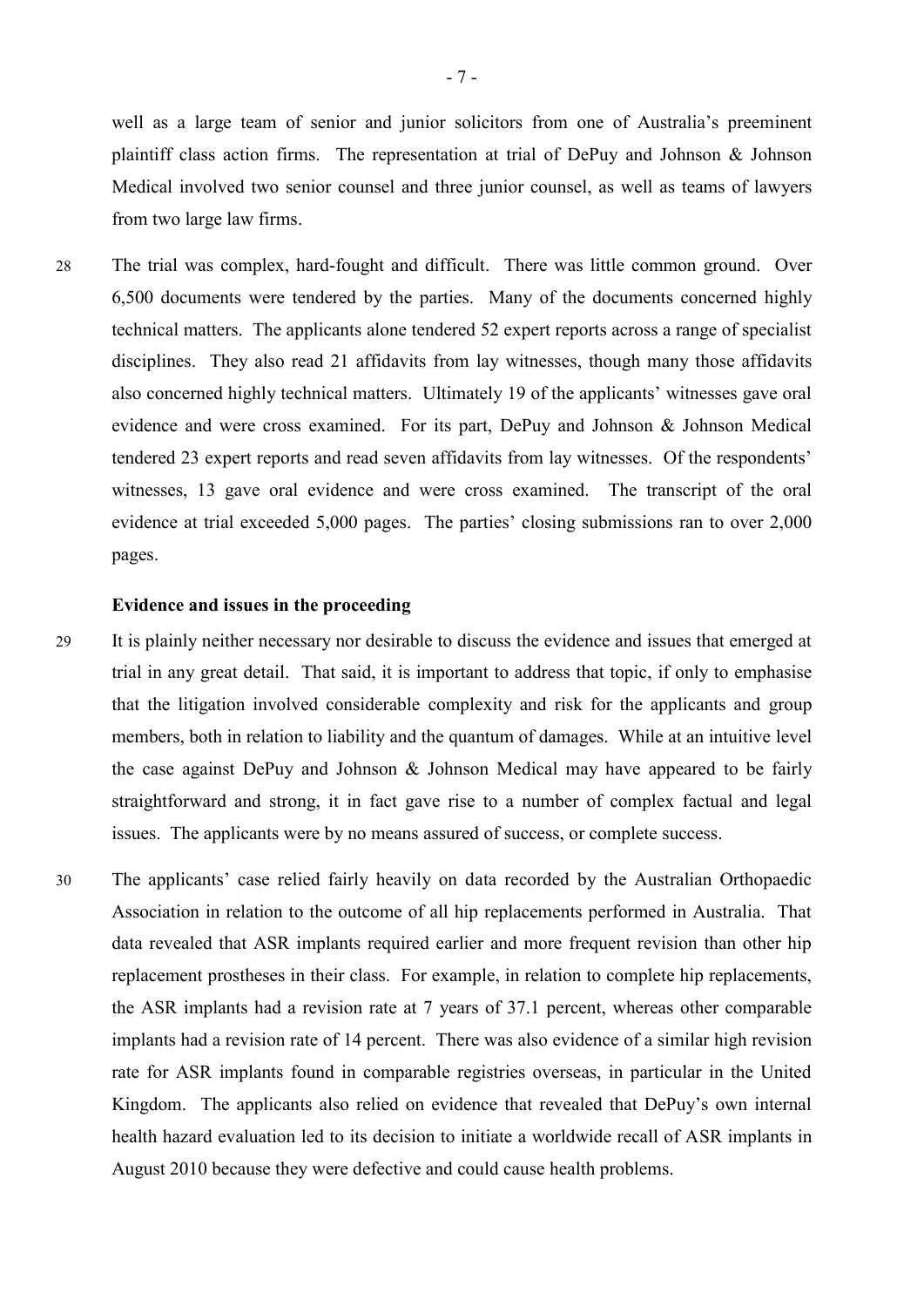- 31 The applicants contended that the grossly increased rate of revision in relation to the ASR implants, together with DePuy's decision to recall the ASR implants in 2010, was enough to demonstrate that the ASR implants were not fit for purpose and were not of merchantable quality. The applicants led evidence from a number of epidemiologists, biostatisticians and other witnesses in relation to the reliability of the revision data and the conclusions that could properly be drawn from it. Those witnesses included: Professor Ross Crawford, an orthopaedic surgeon and Professor of Orthopaedic Research and Queensland University of Technology; Professor Lyn March, Professor of Rheumatology and Musculoskeletal Epidemiology at the University of Sydney; Professor Kerrie Mengerson, Professor in the Science and Engineering Faculty at the Queensland University of Technology; and Professor Stephen Graves, a trained orthopaedic surgeon and director of the relevant registry at the Australian Orthopaedic Association.
- 32 The applicants also argued that if the evidence of the increased revision rates was not sufficient alone to establish liability under the Trade Practices Act, they were able to point to certain design defects which meant that the ASR implants had a susceptibility to wear and other processes which in turn increased the risk of revision. They led evidence from several bioengineering experts and orthopaedic surgeons to demonstrate that the particular design of the acetabular cup of the ASR implants increased the susceptibility of the implants to "edge loading", which in turn increased the risk of wear and poor clinical performance. The applicants led evidence from the following witnesses in relation to that aspect of their case: Professor Dennis Bobyn, an Emeritus Professor in the Departments of Surgery and Biomedical Engineering at McGill University; Professor John Medley, Professor in the Department of Mechanical and Mechatronics at the University of Waterloo; Dr Gregory Roger, Adjunct Associate Professor of Bioengineering at the University of Sydney; Dr Hugh English, an orthopaedic surgeon based in Brisbane; Dr John Ireland, an orthopaedic surgeon based in Sydney; Dr David Langton, an orthopaedic researcher who had carried out extensive research in relation to the performance of the ASR implants; and Dr Antoni Nargol, an orthopaedic surgeon. Professor Nicholas Athanous, Professor of Musculoskeletal Pathology at the University of Oxford gave evidence about the resulting increase in adverse tissue reactions as a result of increased wear in the metal on metal implants.
- 33 The applicants also relied on clinical evidence to support the statistical and engineering evidence. A number of the orthopaedic surgeons referred to earlier in the context of the epidemiological and statistical evidence expressed opinions which supported the use of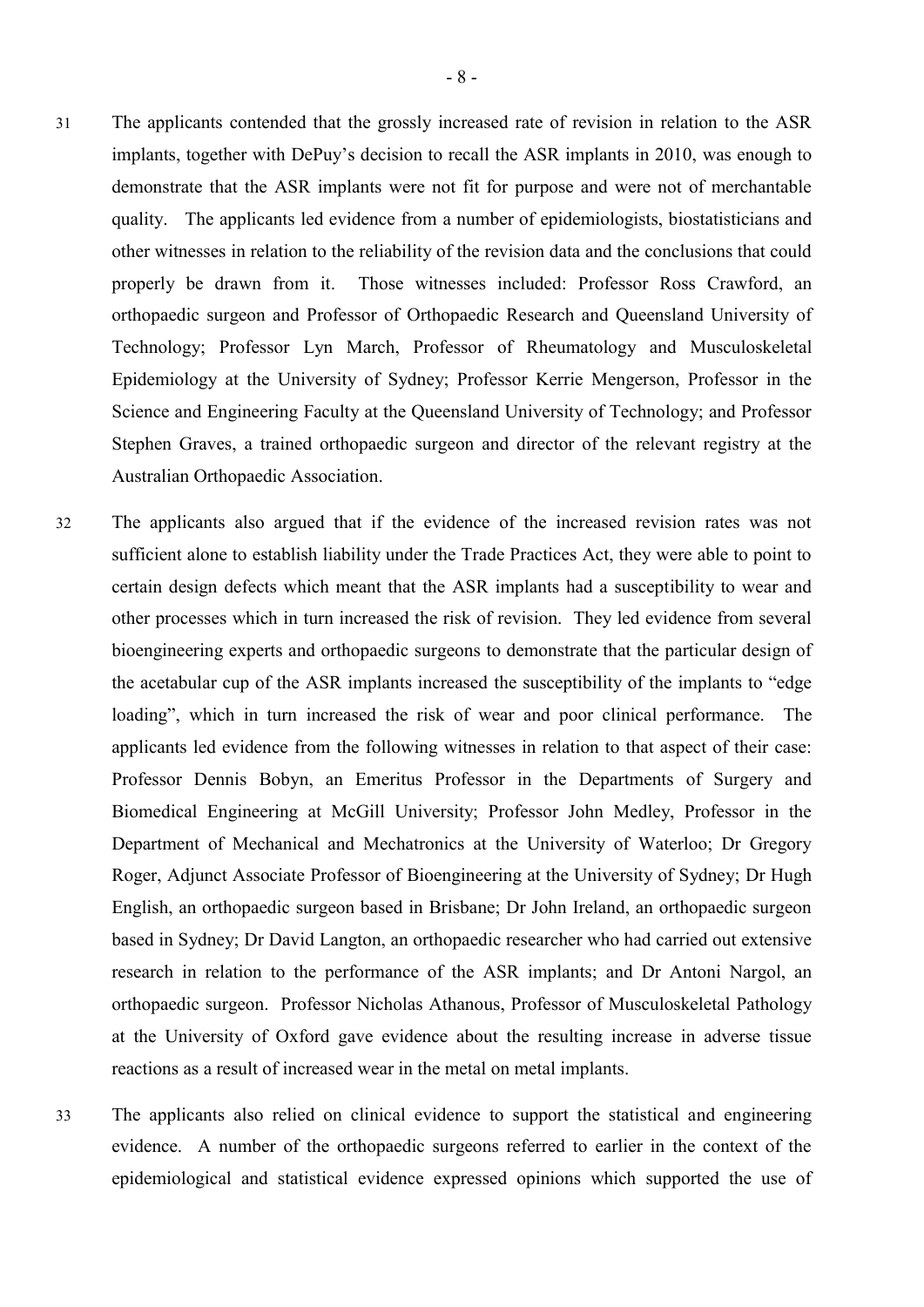registry data to demonstrate the increased rate of revision associated with the ASR implants. They noted, in particular, that it was unlikely that patient and surgical factors adversely affected the utility of the data. They also referred to various potentially problematic design features of the ASR implants. The clinical evidence included evidence from Dr John Mills, Mrs Stanford's treating surgeon, and Dr Bernard Zicat, Mr Dunsmore's treating surgeon.

- 34 In relation to causation and the quantum of damages, Mrs Stanford and Mr Dunsmore relied on their treating surgeons, as well as expert evidence from two physiotherapists, a rheumatologist, two neurosurgeons, a neurologist, two physicians in rehabilitation medicine, three occupational therapists, a psychiatrist, a forensic accountant and an architect. Both Mrs Stanford and Mr Dunsmore and their spouses also gave evidence concerning the way in which the surgery had impacted upon their quality of life.
- 35 Each aspect of the applicants' case on both liability and quantum was challenged by DePuy and Johnson & Johnson Medical. Detailed expert and other evidence which challenged, contradicted or otherwise impugned the applicants' case, was adduced.
- 36 In relation to the increased revision rates reported in registry data, DePuy and Johnson & Johnson Medical contested the utility of the registry data and argued that the increased revision rates reported in the data did not demonstrate that the ASR implants had any material defects. They contended, among other things, that the data was inconclusive; that there were limitations in the registry's methodology and other flaws in the data; that the reported revision rate for the ASR implants was inflated by a "learning curve" that affected surgeons implanting the devices; and that the revision rate for the ASR implants was affected by a "recall effect", whereby the revision decisions of patients and their surgeons were influenced by DePuy's recall of the ASR implants in August 2010. The evidence adduced by the respondents in relation to this aspect of the case included evidence from the following witnesses: Dr Michael Bailey, a biostatistician at Monash University; and Professor Val Gebski, Professor of Biostatistics and Research Methodology at the University of Sydney.
- 37 DePuy and Johnson and Johnson Medical also called evidence from several clinical experts that suggested that surgeons were influenced by the so-called "recall effect" and that this inflated the revision rates for the ASR implants. The witnesses relied on in respect of this issue included: Dr Michael Dixon, an orthopaedic surgeon based in Sydney; and Professor Keith Petrie, Professor of Health Psychology at the Faculty of Medicine and Health Sciences at the University of Auckland. DePuy also relied on evidence from Dr Cuckler, who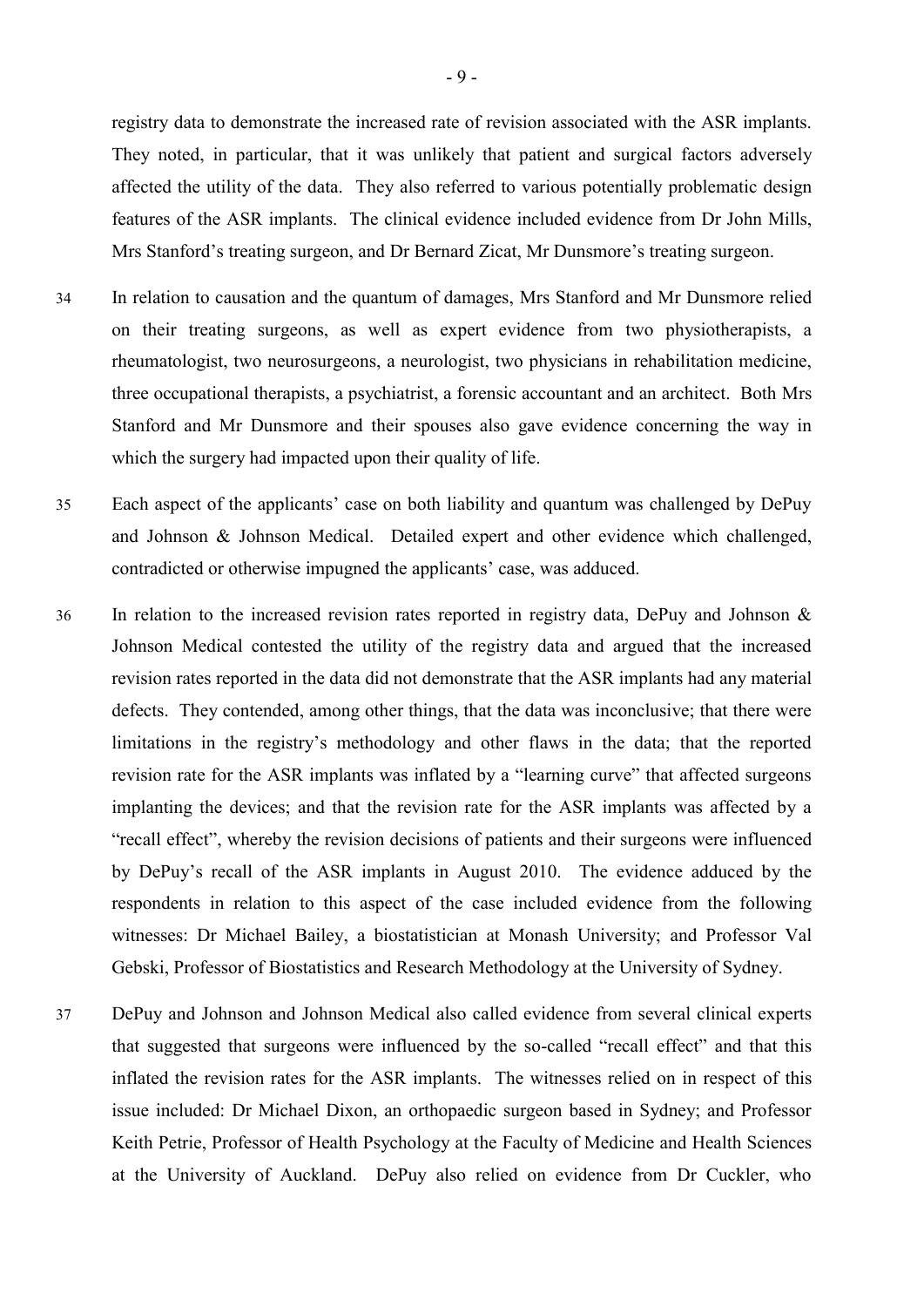maintained that the ASR implants did not perform any worse than comparable implants in the same class.

- 38 DePuy and Johnson & Johnson Medical also challenged the applicants' evidence concerning the design features of the ASR implants, in particular the alleged susceptibility to edge loading. They contended that the ASR implants were no more susceptible to edge loading than other implants in their class and that, in any event, there was no demonstrated correlation between edge loading and poor clinical performance. They also pointed to evidence that they contended established that the design of the ASR implants accorded with scientific knowledge at the time of supply, including the known risks with these types of implants. In relation to this aspect of their defence, DePuy and Johnson & Johnson Medical relied on evidence from the following experts: Dr John Cuckler, an orthopaedic surgeon based in the United States with particular expertise in hip and knee replacement, biomaterials research and implant design and development; Dr Avram Edidin, a biomedical engineer; Professor David Williams, an expert in biocompatibility; Mr Christopher Hunt, a bioengineer employed by DePuy; and Dr Graham Isaac, a Distinguished Engineering Fellow employed by DePuy.
- 39 In response to the applicants' negligence case, DePuy and Johnson & Johnson Medical called evidence from Ms Sally Hunter, the director of regulatory affairs at DePuy's Leeds office, in support of DePuy's case that it followed all relevant regulatory processes in relation to the supply of the ASR implants; and Dr Aran Maree, the Medical Director for Johnson & Johnson Medical in Australia at the time, in relation to the company's claimed adherence to regulatory and complaints investigation processes. DePuy and Johnson & Johnson Medical argued that the evidence showed that the ASR implants were extensively tested according to accepted testing standards at the time of supply.
- 40 In relation to quantum, DePuy and Johnson & Johnson Medical relied on evidence from a rehabilitation physician, a toxicologist, a vocational psychologist, a psychiatrist, and a quantity surveyor.
- 41 Aside from the difficult factual and evidential issues the subject of the evidence called by the parties, the litigation raised several legal issues, in particular in relation to the proper construction of s 74B and 74D of the Trade Practices Act. The main issue in relation to those sections was whether the question of merchantability and fitness for purpose should be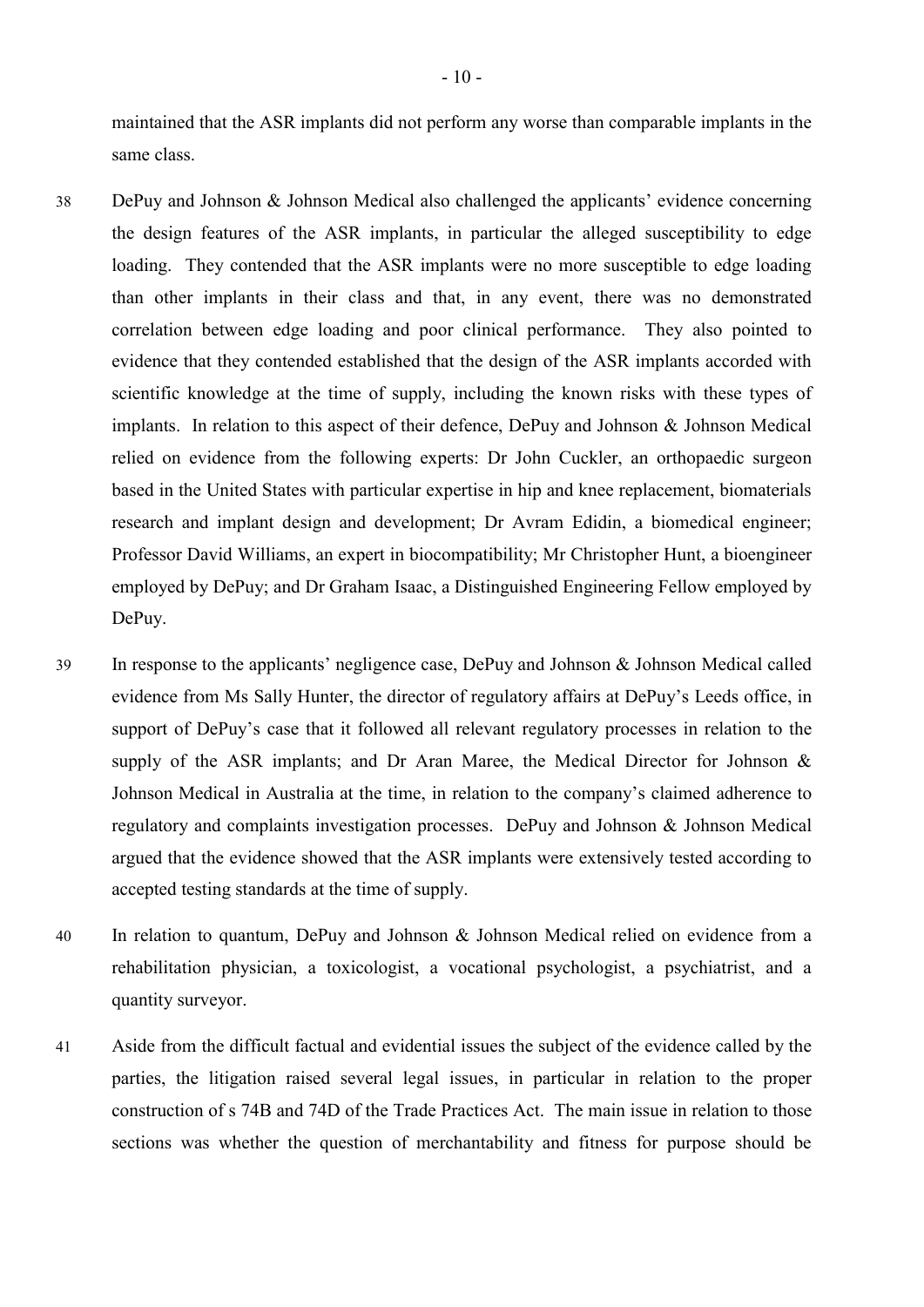approached on the basis of the state of scientific knowledge at the time of supply, or the knowledge at the time of trial.

- 42 The applicants argued that a product's fitness for purpose must be determined by reference to the actual performance of the product and the current state of knowledge, as opposed to a hypothetical inquiry into whether any defect was within the state of scientific knowledge at the time of supply. DePuy and Johnson & Johnson Medical contended, however, that it was necessary for the applicants to demonstrate that the ASR implants were not fit for purpose by reference to the state of knowledge at the time of supply. They argued that, for them to be liable, any identified defect must have been within the state of scientific knowledge at the time of supply. DePuy and Johnson & Johnson Medical claimed that the evidence showed that the design of the ASR implants accorded with the scientific knowledge at the time of supply, including the known risks associated with those types of implants.
- 43 There were also questions of law concerning causation. Those questions arose in the context of the applicants' case based on the registry data and the elevated revision rate in respect of the ASR implants. In simple terms, there was an issue about which party bore the evidentiary onus: did the applicants have the onus of proving that the increased revision rates were caused by a design feature or defect in the ASR implants; or in the circumstances, did DePuy and Johnson & Johnson Medical effectively bear the onus of showing that the statistically high revision rates were the result of "confounders", such as the recall effect, or patient and surgical factors unrelated to any design features of the ASR implants.
- 44 The divergent position of the parties was not limited to the question of liability. Difficult questions of fact and law also arose in relation to the assessment of damages. To give but one example, the assessment of general or non-economic damages in respect of the causes of action under the Trade Practices Act was governed by provisions in Div 3 Pt VIB of that Act (now the *Competition and Consumer Act* 2010 (Cth)). In the cases of the cause of action in negligence, however, each of the states and territories had different statutory regimes for the calculation of non-economic loss. A question arose as to which regime or regimes should be used to assess damages. As discussed later, the settlement scheme has in effect adopted the Commonwealth statutory regime for the purposes of the assessment of compensation payable under the scheme.
- 45 Needless to say, the parties were well apart on the quantum of damages. In closing submissions, Mrs Stanford submitted that her damages in respect of the Trade Practices Act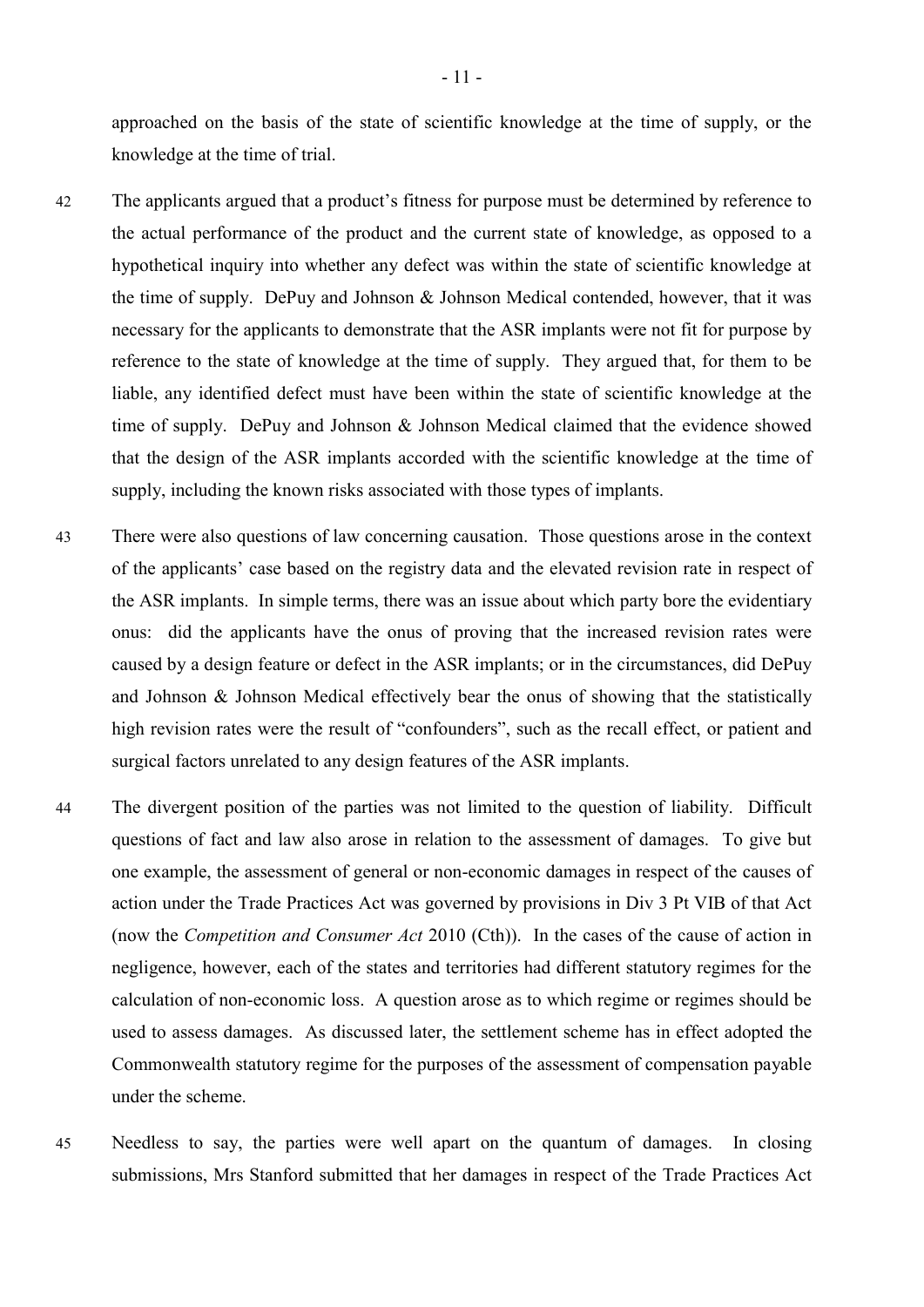causes of action should be assessed at \$1,223,586, whereas DePuy and Johnson & Johnson Medical submitted that the damages were properly assessed as being \$111,130. Mr Dunsmore submitted that his damages in respect of the Trade Practices Act causes of action were properly assessed at \$886,138, whereas DePuy and Johnson & Johnson Medical contended that Mr Dunsmore was only entitled to damages assessed in the amount of \$63,005. The parties were equally divided in respect of the assessment of damages in respect of the cause of action for negligence, though the amounts claimed for damages in respect of negligence were generally higher.

- 46 This short and highly simplified summary of the evidence and issues in the litigation serves to illustrate that the applicants and group members faced a number of factual and legal hurdles at the trial. They were by no means assured of success in respect of the common issues concerning liability. Nor could it confidently be asserted that, even if liability was established, damages would necessarily be assessed in the amounts contended by Mrs Stanford and Mr Dunsmore. The reasonableness of the proposed settlement must be considered in the context of the significant litigation risk faced by the applicants and group members in this difficult case.
- 47 The trial concluded on 26 June 2015. The trial judge reserved his judgment. In early October 2015 the legal representatives of the parties attended a mediation. It would appear that an agreement in principle to settle the proceedings was reached between the parties in late 2015 or early 2016. On 31 March 2016, the parties executed a Settlement Deed.

# **THE SETTLEMENT**

- 48 The terms of the settlement in respect of which approval was sought were set out in two documents: the Settlement Deed dated 31 March 2016 and the Settlement Scheme – ASR Class Action, the amended version of which was dated 17 June 2016.
- 49 The key terms of the Settlement Deed are as follows.
- 50 First, the settlement is conditional upon final approval by the Court (clause 2.1).
- 51 Second, the settlement is on a "no admissions" basis: it is made with a specific denial of liability and is not to be represented as an admission of liability by DePuy or Johnson & Johnson Medical (clause 3.2).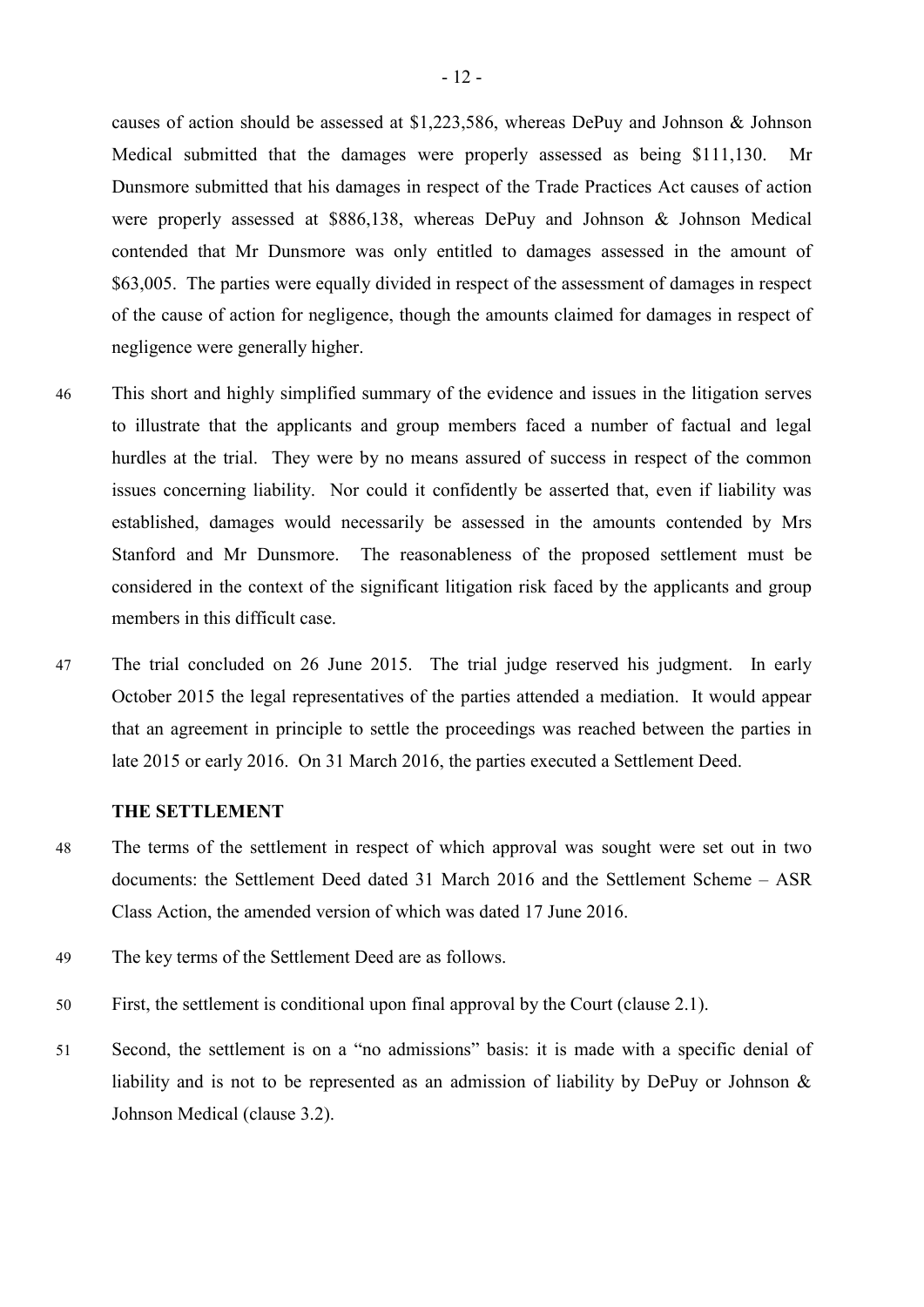- 52 Third, subject to final Court approval being obtained, DePuy and Johnson & Johnson Medical will pay the settlement sum, being the amount of \$250 million plus interest, into a nominated bank account (clause 3.1).
- 53 Fourth, a regime is established whereby DePuy and Johnson & Johnson Medical are to be responsible for the negotiation and resolution of certain "assumed liens", being liens asserted by third parties such as Medicare and private health insurers in respect of reimbursement for expenses advanced for the benefit of group members (clause 4). Other "residual liens" referable to group members are to be paid from the settlement sum in addition to the compensation amounts assessed in accordance with the Settlement Scheme.
- 54 Fifth, the settlement sum is to be applied and distributed as follows (clause 5): *first*, to meet such of the applicants' costs of the proceedings as have been verified as reasonable by an independent costs expert and subsequently approved by the Court; *second*, to make certain payments to Mrs Stanford, Mr Dunsmore, Ms Beentjes and Mr Webb for reimbursement of time and expenses expended by them in prosecuting the proceeding; *third*, to meet the costs of administering the settlement scheme as approved by the Court; and *fourth*, to eligible claimants, being those of the applicants and group members who are or become eligible to receive payments pursuant to the settlement.
- 55 It should be noted in the context of the payments to be made out of the settlement fund that the applicants' legal costs and disbursements at the time of settlement were estimated to be in the order of \$36 million. An independent costs expert has since verified the total amount of \$36,856,243.95 as being reasonable. That evidence, and the question of the reasonableness of the legal costs, will be considered later.
- 56 Sixth, upon payment of the settlement sum, the applicants in their own right and on behalf of group members, will grant releases to DePuy, Johnson & Johnson Medical and various related and third parties in respect of all claims arising from or related to the proceedings (clause 7.1). The related and third parties to whom the releases are granted include: companies related to DePuy and Johnson & Johnson Medical; the directors, officers, employees and legal and other professional advisers of DePuy, Johnson & Johnson Medical and their related companies; persons involved in the design, development, manufacture, marketing, sale and distribution of the ASR implants; physicians and hospitals connected with the prescription, implantation, use or removal of the ASR implants; and insurers of those persons and entities. The release is supported by an obligation on the part of the applicants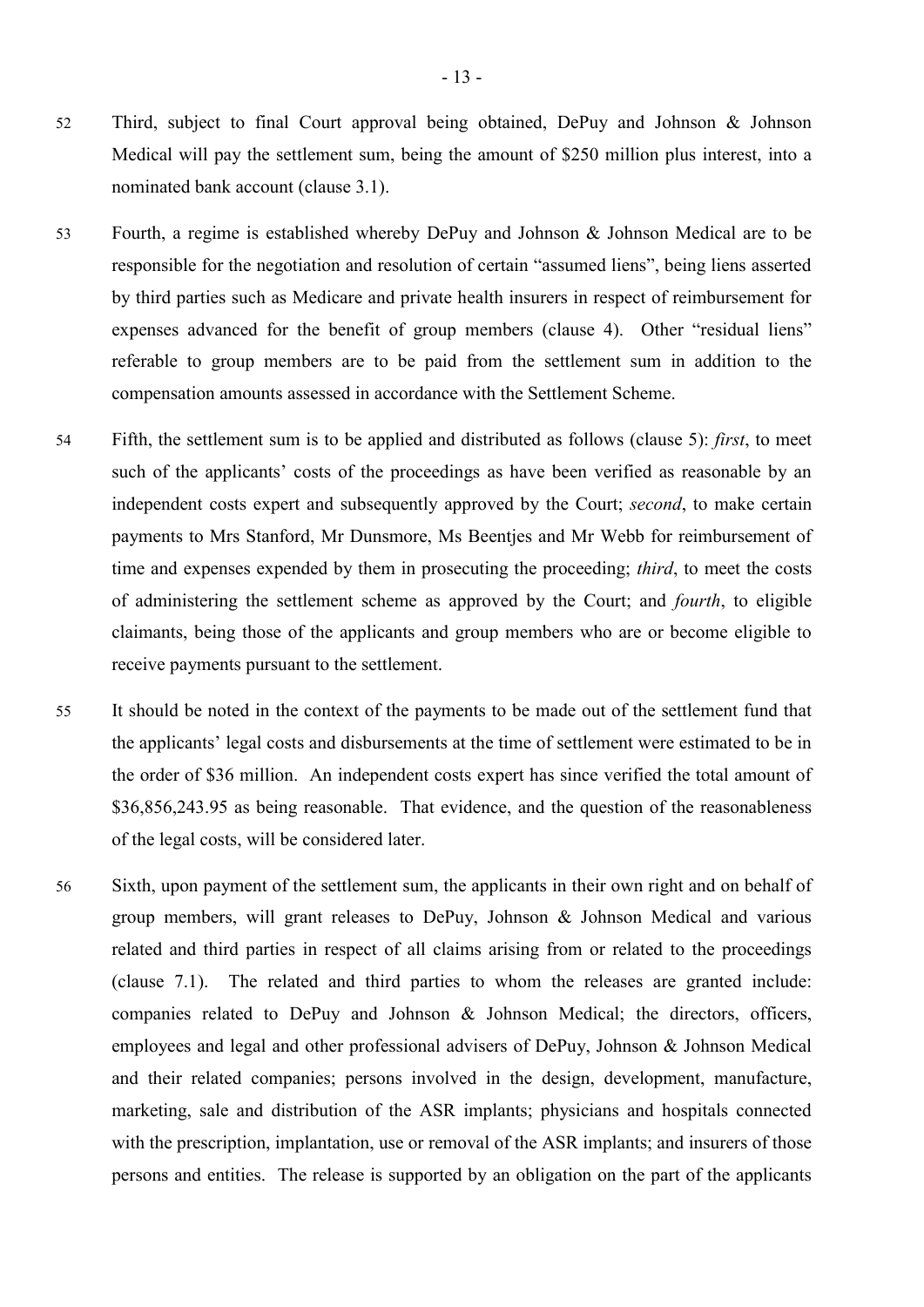and group members to indemnify DePuy, Johnson & Johnson Medical and the specified related or third parties in respect of any cross claim that may be filed against them in any proceedings instituted by the applicants or group members against other parties (clause 7.2).

- 57 The key terms and provisions of the Settlement Scheme are as follows.
- 58 First, the two law firms who acted for Mrs Stanford and Mr Dunsmore will jointly perform the role of Court appointed scheme administrators (clause 2). Importantly, upon being so appointed, those firms are to cease to act for the applicants and any group members.
- 59 Second, consistently with the Settlement Deed, the administrators will apply the settlement sum to payment of the reimbursement expenses of Mrs Stanford, Mr Dunsmore, Ms Beentjes and Mr Webb and the applicants' legal costs. The balance is then to be paid to group members and administration costs in accordance with the provisions of the Settlement Scheme (clause 3).
- 60 Third, group members are required to register their compensation claims with the administrators within certain specified timeframes (clause 4).
- 61 Fourth, upon the registration of a claim by a group member, the administrators will assess the group member's eligibility for compensation (clause 5).
- 62 The eligibility criteria are critical to the settlement scheme and are a critical consideration in respect of the reasonableness of the settlement. The main point is that not all group members will be eligible for compensation. Group members will only be eligible to claim compensation if they satisfy the following criteria: *first*, they were implanted with an ASR implant in Australia; *second*, they have undergone either an actual or a "deemed ASR revision" within 13 years of their primary surgery; *third*, the ASR revision was not an "ineligible revision"; and *fourth*, the group member has not opted out of the proceeding. A deemed ASR revision occurs where a revision was reasonably necessary, but the group member did not undergo the revision surgery due to the group member's comorbidities. In other words, the group member was too ill for the revision surgery to take place. An ineligible revision is a revision that was performed in certain circumstances set out in the Settlement Scheme (clause 5.3), being circumstances which could not be said to have been caused by or attributable to the ASR implant.
- 63 The rationale for having the administrators determine the eligibility of group members was to avoid the additional costs associated with retaining external persons to assess eligibility. The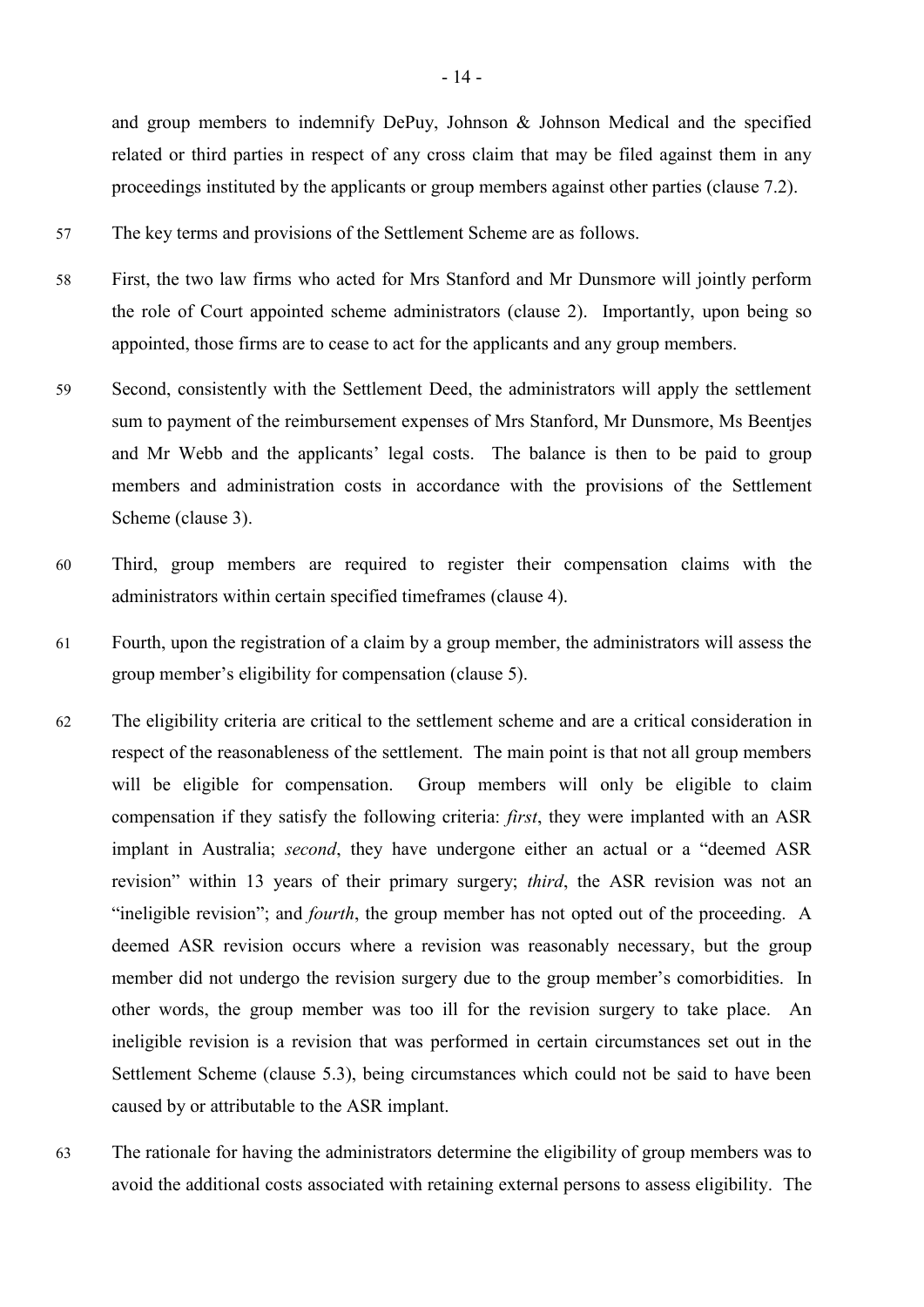expert evidence led by the applicants to support the eligibility criteria is considered later. Suffice it to say at this stage that the reasonableness of the eligibility criteria was supported by expert evidence from Professor Ross Crawford, a highly qualified and experienced orthopaedic surgeon and Professor of Orthopaedic Research at the Queensland University of Technology.

- 64 Fifth, eligible group members may elect to accept a "fast track resolution" of their claim, which entitles them to a single \$55,000 lump sum payment (clause 6). Members who had ASR implants for both hips are able to claim a fast track payment in respect of each hip. The estates of deceased group members are required to elect to receive a fast track resolution discounted to \$40,000.
- 65 Sixth, those eligible group members who do not take up a fast track resolution will then proceed to have their claim assessed (clause 7). The claims assessment process involves the administrators preparing claims books which comprise information and materials to enable an assessment to be made of the group member's compensable loss or damage. The information and materials will consist of instructions and information from the group member; information from other persons such as family members and friends; contemporaneous medical records, financial information such as tax returns, employment records and invoices for expenses; information concerning payments already made by the respondents; and, subject to certain restrictions designed to minimise costs, reports from treating documents, health experts and accountants. The claims books will then be submitted to an assessor chosen from a panel of senior lawyers who will assess claims according to the *Competition and Consumer Act 2010* (Cth) and on the basis that the eligible group member is only entitled to compensation for loss or damage that was caused by their ASR revision or the circumstances requiring the ASR revision. Non-economic loss must be assessed at no less than \$40,000. Provision is also made for eligible group members to apply for a review of their compensation award if they are not satisfied with their assessment.

# **EVIDENCE IN SUPPORT OF APPROVAL OF THE SETTLEMENT**

66 Mrs Stanford and Mr Dunsmore adduced substantial and compelling evidence from a number of sources in relation to the reasonableness of the settlement reached with DePuy and Johnson & Johnson Medical. As detailed later, a number of group members lodged written objections to the settlement and a number more made oral submissions at the hearing in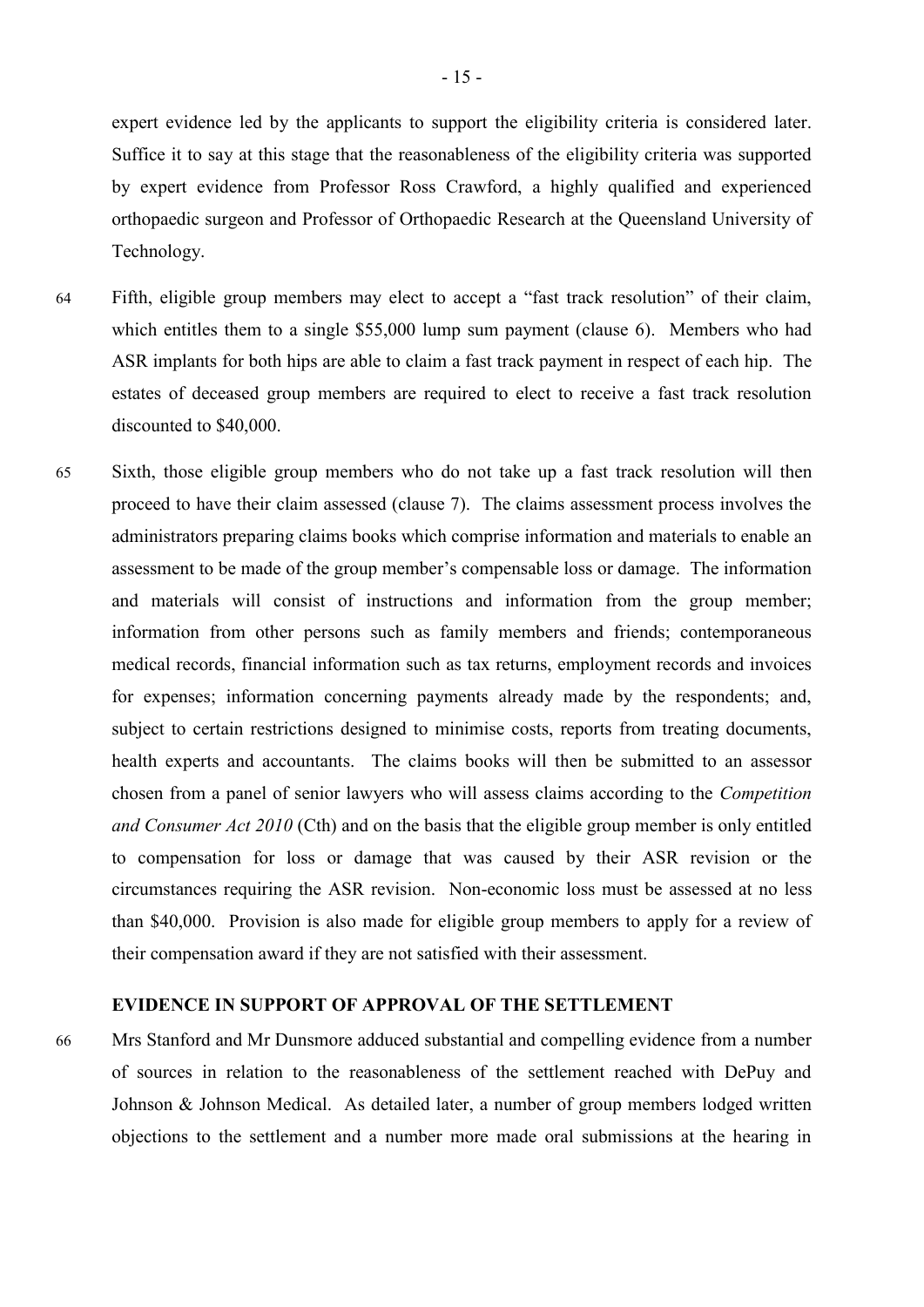opposition. There was, however, no direct challenge to the evidence adduced in support of the settlement.

- 67 The evidential material relied on by Mrs Stanford and Mr Dunsmore on the approval application was:
	- (a) two affidavits of Mr Julian Schimmel, an experienced solicitor employed by the firm representing Mrs Stanford, affirmed 17 June 2016 and 23 June 2016;
	- (b) confidential affidavit of Mr Ben Slade, principal of the firm representing Mrs Stanford, affirmed 17 June 2016;
	- (c) two confidential opinions of Dr Duncan Graham SC, one of the trial counsel for Mrs Stanford and Mr Dunsmore, dated 17 June and 22 June 2016;
	- (d) affidavit of Rebecca Jancauskas, partner of the law firm representing Mr Dunsmore, affirmed 17 June 2016;
	- (e) expert report of Professor Crawford;
	- (f) expert report of Dr Sarah Whitehouse, Senior Research Fellow and Biostatistician in Orthopaedics at Queensland University of Technology;
	- (g) expert report of Mr Geoff Atkins, Fellow of the Institute of Actuaries;
	- (h) expert report of Mr Ross Nicholas, legal costs expert and solicitor;
- 68 Mr Schimmel's affidavit evidence addressed the factual background to the proceedings; gave a detailed summary of the evidence led and the issues that arose at the trial; explained and gave a rationale for various key aspects of the settlement; provided a response to a number points made in written objections lodged by certain group members; and explained the basis and calculation of the reimbursement payment which, if approved, will be made to Mrs Stanford. Much of what has already been said concerning the factual background and the issues and evidence at the trial is based on Mr Schimmel's evidence. Mr Schimmel's responses to some of the group member objections are addressed later.
- 69 Mr Slade is a highly experienced class action lawyer. A confidentiality order has been made in respect of his affidavit because much of it concerns settlement negotiations that were and are confidential as between the parties. It also contained Mr Slade's views and opinions relating to the reasons for settlement and his understanding of the potential outcomes if settlement is not approved. Given the confidentiality order, it is not possible to say anything more concerning Mr Slade's evidence. It is sufficient to note that the Court gave careful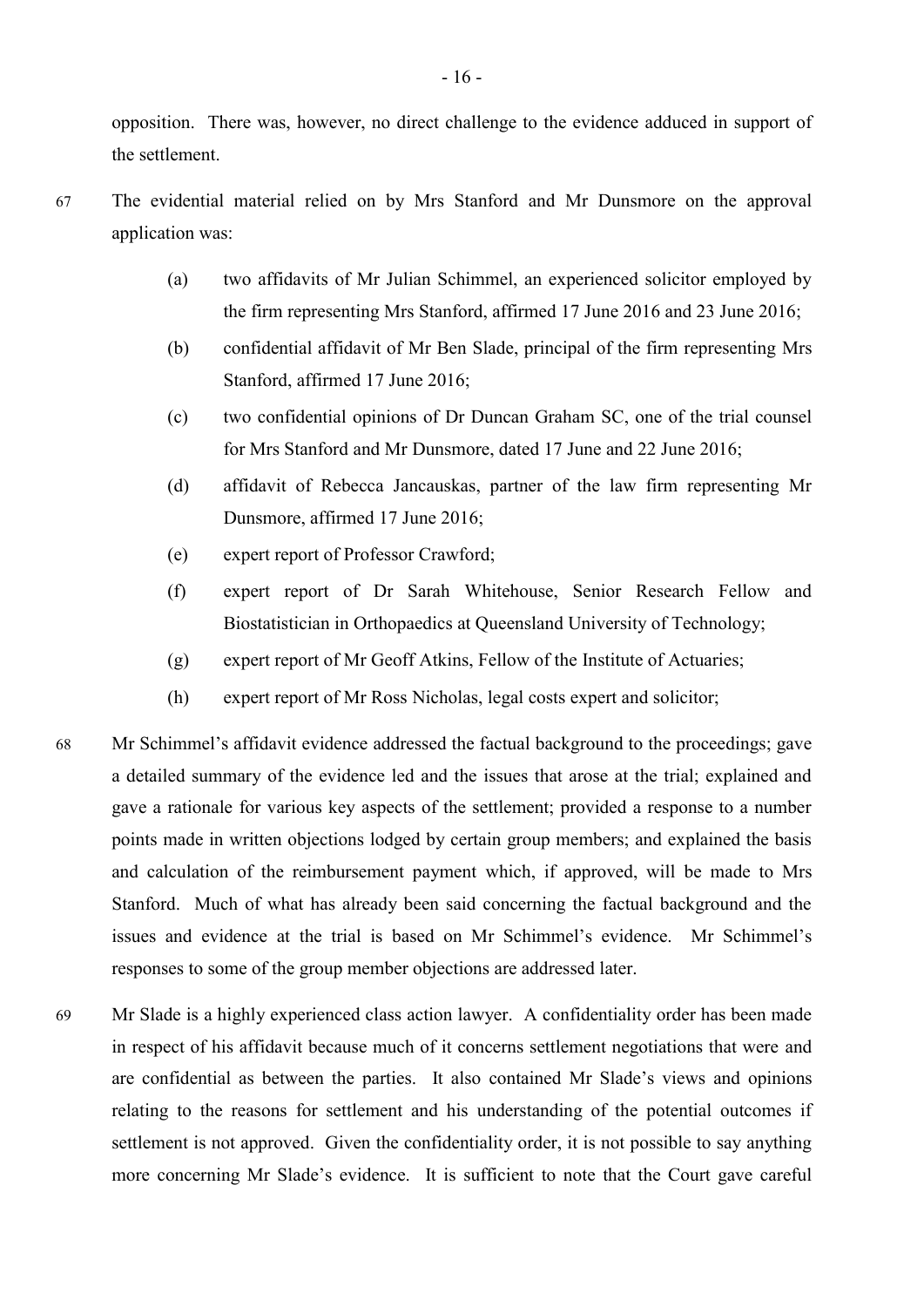attention to his evidence. His views and opinions, which were expressed with obvious care, clarity and candour, were afforded significant weight insofar as they bore on the reasonableness of the settlement.

- 70 The same can be said about the opinions of Dr Graham SC. Dr Graham was one of the trial counsel who appeared for Mrs Stanford and Mr Dunsmore. His opinions are the subject of a confidentiality order. They are not only the subject of legal professional privilege, but they contain confidential information concerning the settlement negotiations and the prospects of success of the applicants and group members. The Court ordinarily expects applicants for the approval of a settlement to fully apprise the Court of the factors that have been taken into account in negotiating and entering into the settlement, including the opinions of counsel concerning the prospects of success and the likely assessment of damages. Applicants should plainly be able to tender the opinions of their counsel in such circumstances without being required to publicly disclose that information to their potential prejudice.
- 71 Dr Graham's opinions were, with respect, detailed, candid, thorough, well-reasoned and compelling. They were deserving of, and were given, considerable weight in assessing the reasonableness and fairness of the proposed settlement.
- 72 The affidavit of Ms Jancauskas addressed, amongst other things, the reactions of some group members who had contacted her firm in relation to the settlement, as well as the nature of some of the objections to the settlement that her firm had received. She also explained and quantified the reimbursement payments which, if approved, will be made to Mr Dunsmore, Ms Beentjes and Mr Webb. Ms Jancauskas' evidence was that to her knowledge the settlement had generally been widely supported by group members.
- 73 The expert opinion evidence of Professor Crawford was primarily directed to the reasonableness of the eligibility criteria. In his opinion, the requirement that, to be eligible to receive compensation, group members must have undergone an ASR revision (which, as explained earlier, includes deemed ASR revisions, but excludes ineligible revisions) within 13 years is both reasonable and fair. It should be noted, in this context, that the original settlement scheme involved a "cut off" point of ten years. Group members who underwent ASR revisions after that time would not have been eligible. Professor Crawford's opinion, however, was that 13 years was a more appropriate cut off point. Revisions up to that time could reasonably be considered to have been related to the ASR implant, whereas revisions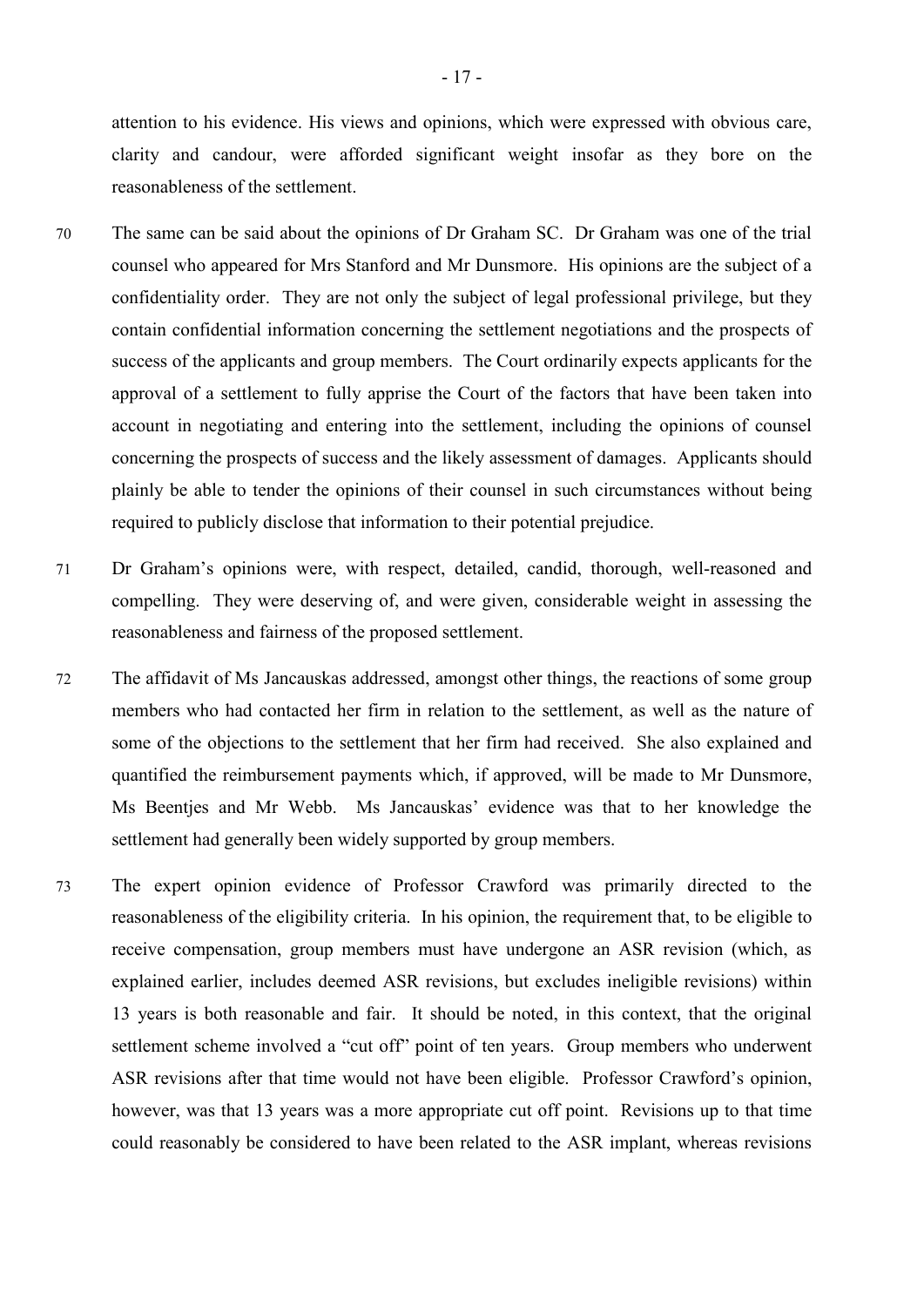after that time could not reasonably be regarded as device related. The scheme was amended to reflect that opinion. Professor Crawford expressed his conclusion as follows:

Ultimately, a very small number of revisions in both the ASR XL and ASR Resurfacing may transpire to have been device related, but once an implant has functioned well for 13 years the probability is that the device has performed successfully and that any revision beyond that date would be considered as a revision as for any other conventional hip replacement.

74 Similarly, the original settlement scheme did not include the notion of a deemed ASR revision in the eligibility criteria. Professor Crawford's opinion, however, was that the inclusion of a deemed ASR revision in the eligibility criteria would be fair and reasonable. The scheme was amended accordingly. Professor Crawford's opinion relevant to the inclusion of a deemed ASR revision in the eligibility criteria was as follows:

> Very occasionally a patient may be medically unwell and a revision operation cannot be performed because of the patient being considered unfit to undergo a revision hip replacement. I consider that this is a possible circumstance but very rarely is a patient unwell enough to not undergo a revision operation. Having said that I think it is reasonable to accept a deemed ASR revision if a patient has comorbidities that are so significant that there is an unacceptable risk of death or substantial deterioration of a group members health were they to undergo a revision operation.

- 75 Finally, Professor Crawford expressed the opinion that it was fair and reasonable to exclude certain "ineligible" revisions from the scheme on the basis that they were not likely to be "device related" revisions. Revisions that fall into that category include revisions related to a fractured femoral neck within certain time periods and revisions related to or arising from post-operative infection and unrelated trauma.
- 76 The evidence of Ms Whitehouse concerned the conduct of a survey which gathered data from a relatively small group of ASR implant patients that could then be extrapolated and generalised to a larger group of approximately 1800 to 2000 patients. The purpose of the survey was to assess the incidence of post-operative complications after ASR revision surgery, and more broadly, to evaluate outcomes after revision surgery. Ms Whitehouse's survey involved a group of 330 patients, though completed surveys were ultimately only returned by 311 patients. It is unnecessary to consider further the results of Ms Whitehouse's survey. The real significance of her survey was that ultimately the profile of claimants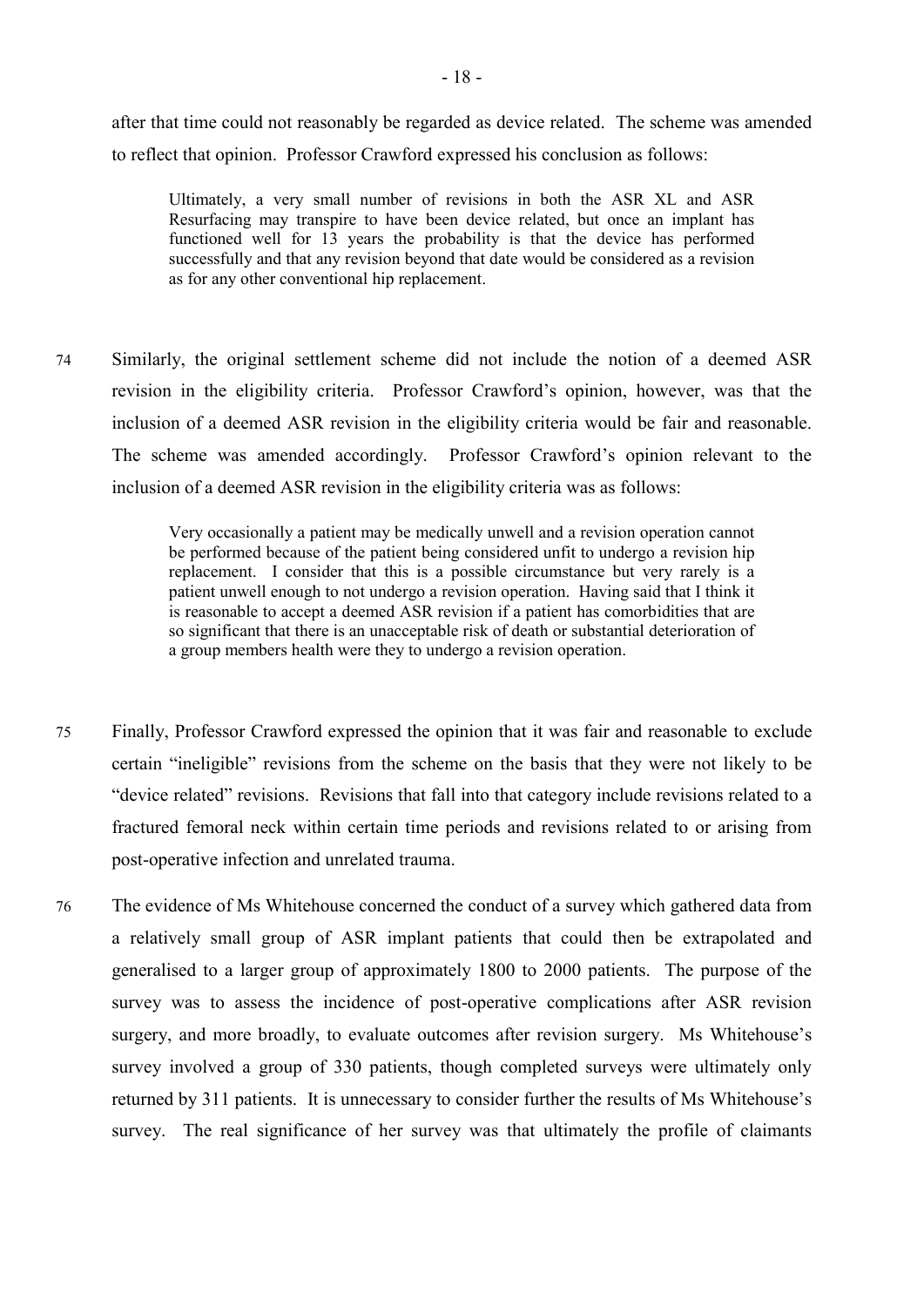revealed by the survey was one of the important inputs used in Mr Atkins' actuarial assessment of compensation amounts under the settlement scheme.

- 77 Mr Atkins expressed three opinions that were important in considering the reasonableness of the settlement sum and settlement scheme. First, Mr Atkins expressed the opinion that his best actuarial assessment of the ultimate number of eligible claimants under the settlement scheme was 2,018 (2,350 people, less 332 people who had opted out of the proceedings). Second, Mr Atkins' preliminary assessment of the compensation amounts likely to be assessed as payable to eligible claimants according to the terms of the scheme was \$276 million. Mr Atkins noted, however, that the preliminary estimate was not sufficiently reliable to determine the pro rata amounts that would ultimately become payable to eligible group members who elected to have their compensation assessed (as opposed to opting for a fast track payment). Third, and subject to the qualification just referred to, if the preliminary estimate was accurate, Mr Atkins calculated that the settlement sum of \$250 million would suffice to pay assessed compensation at a rate of 69 cents in the dollar. In simple terms, Mr Atkins' actuarial assessment was that eligible claimants would ultimately receive almost 70 percent of the compensation assessed as payable to them under the scheme. Mr Atkins also prepared a financial model of the distribution of the settlement fund that provided a forecast of future cash flows into and out of the fund. He indicated his willingness to continue to provide actuarial advice and assistance in relation to the administration of the settlement scheme going forward if it was approved by the Court.
- 78 The expert report of Mr Nicholas addressed the following questions in relation to the costs and disbursements charged or claimed by each of the law firms retained by the representative applicants: the reasonableness or otherwise of the terms of the respective fee and retainer agreements; whether the fees and disbursements charged had been calculated in accordance with the fee and retainer agreements; whether any significant portion of the fees and disbursements charged were inappropriately or unnecessarily charged or incurred in conducting the representative proceeding; whether the fees and disbursements were of an unreasonable amount having regard to the nature of the work performed, the time taken to perform the work, the seniority of the persons undertaking that work and the appropriateness of the charge out rates; and whether, if any work was unreasonable in the circumstances, the group members could be considered to have approved (explicitly or impliedly) the costs claimed.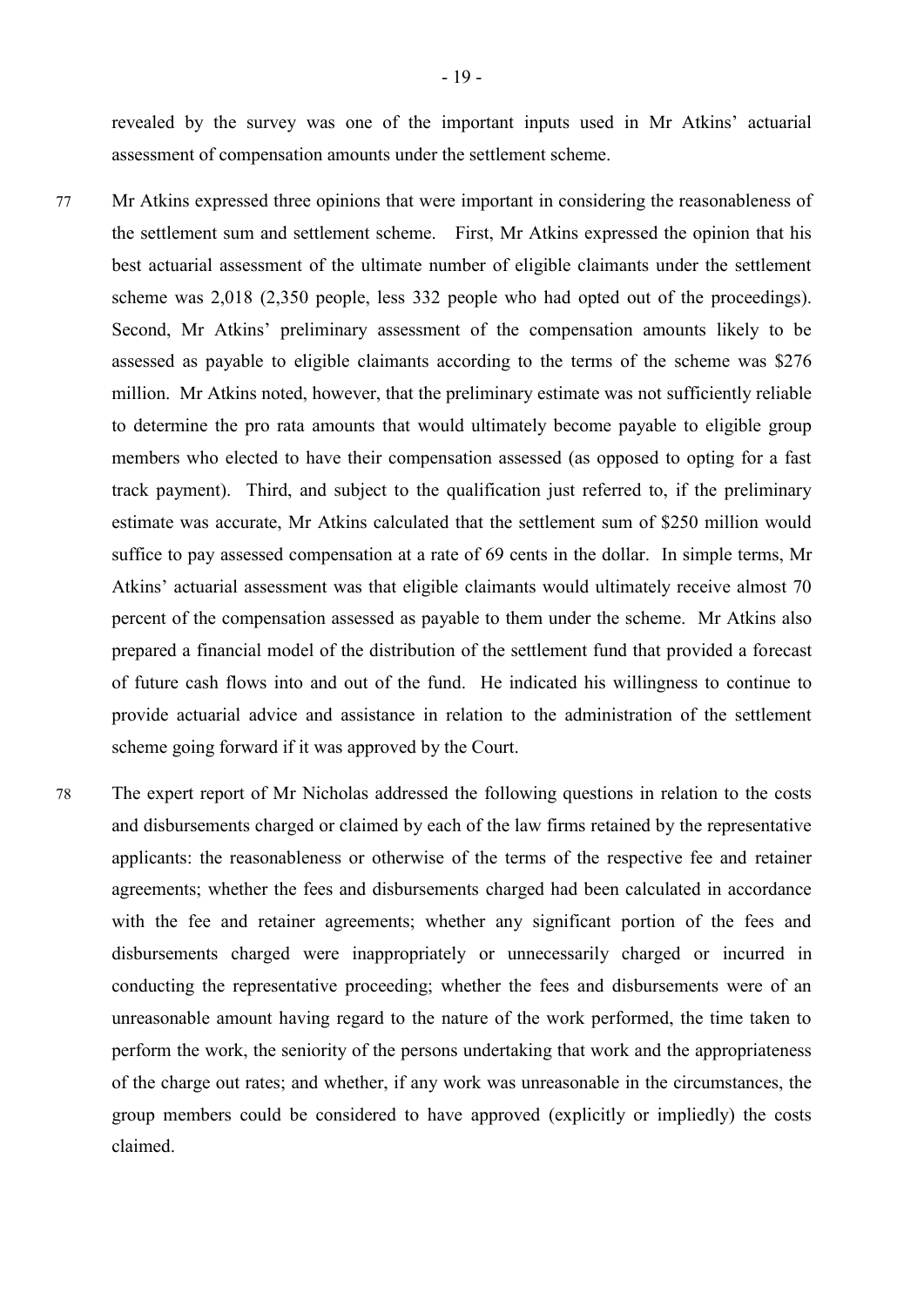79 It is unnecessary to detail Mr Nicholas' answers to those questions. It is sufficient to note that Mr Nicholas effectively certified total costs and disbursements of \$36,856,243.95 as being reasonable for work that had been performed by the four law firms and persons (including counsel) retained by them. This was slightly less than the amount that had been claimed by the law firms; together they had lodged claims totalling approximately \$40 million. The main difference was the disallowance of a claim for interest by two of the law firms.

#### **GROUP MEMBER OBJECTIONS**

- 80 Group members were notified of the proposed settlement by way of a Court approved settlement notice. That notice was sent by post and email to group members who had registered with the four firms of solicitors who acted for Mrs Stanford, Mr Dunsmore, Ms Beentjes and Mr Webb. The notice was also published on a number of websites. In response, the firms received many hundreds of queries concerning the registration process in respect of the proposed settlement, the eligibility criteria and the process by which compensation would be assessed, including the fast track option.
- 81 The evidence of Mr Schimmel and Ms Jancauskas was that many group members who contacted their firms expressed relief and gratitude in respect of the proposed settlement. As at 17 June 2016, 1,175 group members had registered to participate in the settlement.
- 82 There were, however, a number of group members who opposed the settlement. Thirty six written notices of objection to the proposed settlement were received by the applicants' solicitors. The written objections were annexed to Mr Schimmel's affidavits. The common themes of the objections will be addressed shortly.
- 83 At the hearing of the approval application, 14 group members, or persons speaking on their behalf, appeared and addressed the Court orally in relation to their opposition to the settlement. Some of these group members had previously provided written objections. Others had not. Their speeches were, almost without exception, poignant, impassioned and forceful. It was impossible not to be moved by some of the heart-rending stories of loss and suffering, and impressed by the courage shown by some of the group members who spoke against the settlement. The group members who spoke succeeded in putting a human face to the subject-matter of the proceeding and the approval application. They also raised some valid and important points about the settlement from their perspective. Their participation in the process was welcome and appreciated.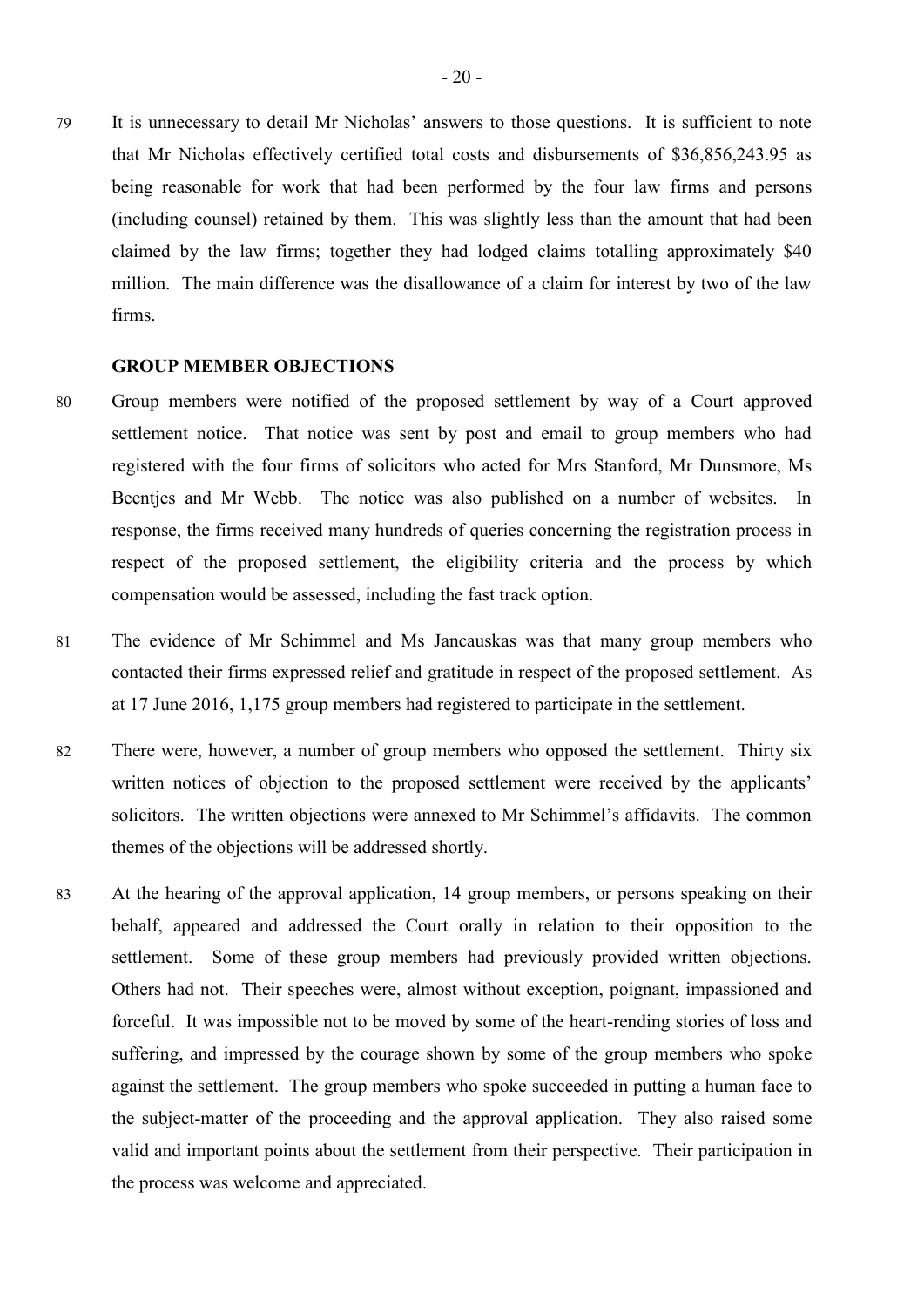- 84 Two points should be made before considering some of the specific arguments advanced by these group members.
- 85 First, the group members who objected to the settlement, both orally and in writing, ultimately represented a relatively small minority of the group members. As has already been noted, the majority of group holders either expressed no opposition to the settlement, or expressed satisfaction with the settlement, either directly to the solicitors or implicitly by registering to participate in the settlement. Just as it was important to listen and have regard to the views of the vocal opponents of the settlement, it was equally important to have regard to the apparent views or wishes of the mostly silent majority.
- 86 Second, the impression that one gained was that the group members who did appear in opposition to the settlement were not fairly representative of the cohort of group members as a whole. Rather, they tended to be the group members who had endured the most pain, suffering and loss arising from (in their case) the ASR implant and subsequent revision surgery and other complications. As was observed during the hearing, they were, in many respects, the "worst of the worst". Their descriptions of how their lives had been changed following the ASR implants suggested that no amount of money could adequately compensate them for the catastrophic pain and suffering they have endured, and continue to endure.
- 87 Third, in some respects, the opposition to the settlement expressed by some of these group members appeared to be driven as much by emotion and anger, if not hostility, towards DePuy and Johnson & Johnson Medical, and the approach that those companies and their representatives had taken to the litigation and settlement. That is not intended to be a criticism of the group members who spoke so powerfully about their anger and frustration concerning the process. It is perfectly understandable that some of the group members felt that way. At the end of the day, however, approval of the settlement must be approached calmly, rationally, without undue emotion, and with the interests of the group members as a whole firmly in mind.
- 88 Following is a brief summary of some of the main points of objection raised by some of the group members, balanced, where appropriate, against any available response or explanation that was the subject of evidence or explanation by the applicants' lawyers. Further consideration will also be given to some of these points in the context of the consideration of the overall reasonableness of the settlement.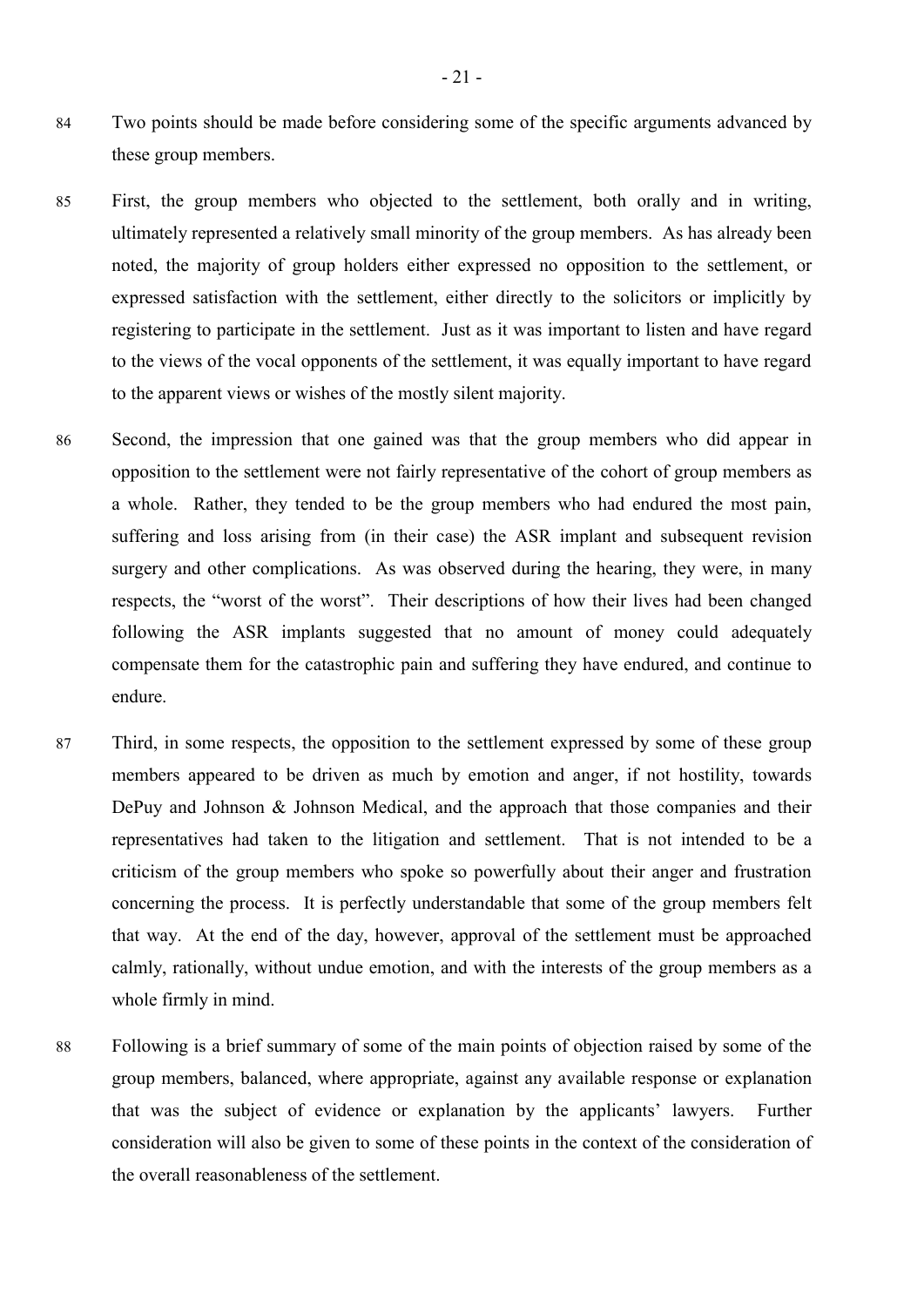#### **The eligibility criteria**

- 89 Many of the objections related in one way or another to the eligibility criteria. As has already been noted, the eligibility criteria were an important consideration in relation to the reasonableness of the settlement. On the one hand, group members who do not meet the eligibility criteria will not be able to claim compensation under the settlement scheme, but will nonetheless be bound by the settlement, including the releases. On the other hand, if the eligibility criteria are loosened and more group members become eligible to claim compensation, the percentage of the assessed compensation amounts that eligible group members will actually receive from the available settlement funds will most likely be reduced. That is apparent from the analysis conducted by Mr Atkins.
- 90 Some of the objections related to the requirement in the original settlement scheme that to be eligible for compensation a group member had to have undergone actual revision surgery. At least nine group members objected on the basis that, although their surgeons had recommended that they undergo revision surgery, they were unable to undergo the surgery because of medical complications. Other objections related to the original ten year cut-off date. One group member also raised an objection concerning the original settlement scheme definition of an ASR revision, which referred to the surgical removal of the "acetabular cup". The settlement scheme was subsequently amended to address each of those issues in line with the expert opinion of Professor Crawford. Group members who were unable to undergo revision surgery for medical reasons were eligible on the basis they had undergone deemed ASR surgery. The initial ten year cut-off period was also increased to 13 years, a period that was reasonable in Professor Crawford's opinion. The definition of ASR revision was expanded to include the removal of any one or more components of an ASR implant.
- 91 Some group members who had not yet undergone revision surgery objected on the basis that eligibility should not be based on the group member having had revision surgery, be it actual or deemed. Some of these objectors complained that they had suffered stress arising from their uncertainty about whether their prosthesis would fail or not. Others claimed that despite the fact that they had not had revision surgery, they nonetheless had been exposed to unknown dangers, including exposure to elevated metal ion concentrations and associated complications said to arise from the ASR implants.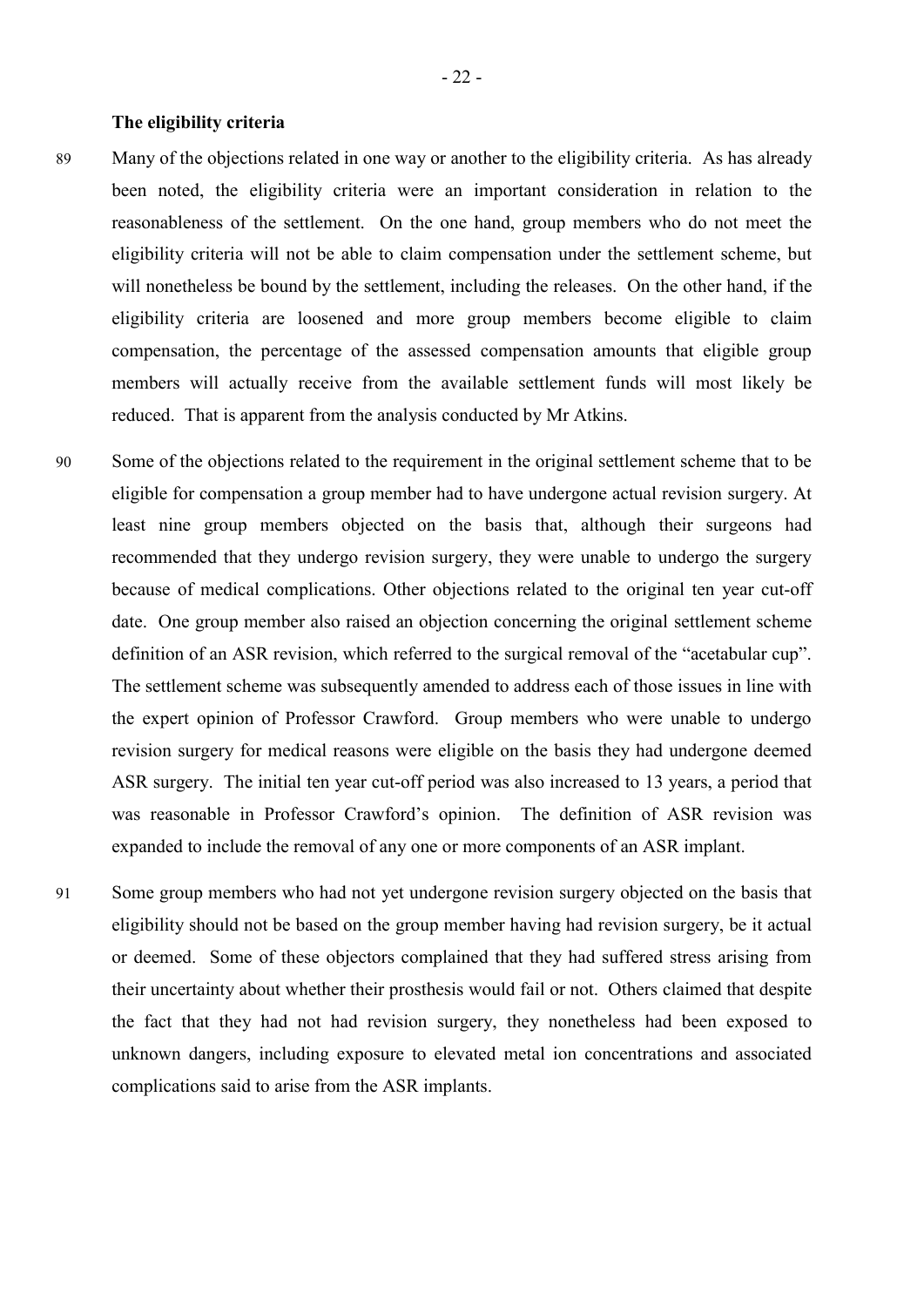- 92 The applicants made a number of points in relation to those objections. Each of those points supported the inclusion of eligibility criteria based on the group member having undergone an ASR revision as defined within 13 years of the original ASR implant surgery.
- 93 First, the essence of the case pleaded against DePuy and Johnson & Johnson Medical was that design defects in the ASR implants gave rise to an increased risk of premature revision. The purpose of the settlement should, in those circumstances, be to compensate group members who have suffered compensable injury arising from premature revision.
- 94 Second, the expert evidence of Professor Crawford was that the requirement that eligible group members must have undergone an ASR revision, as defined in the settlement scheme, was reasonable. The ASR implants appeared to continue to function in a satisfactory way in some patients, meaning that there was no need for revision. In those circumstances, the applicants suggested that it was difficult to see why patients who had not had to undergo revision surgery should be entitled to compensation under the settlement scheme.
- 95 Third, insofar as the complaints concerning elevated metal ion concentrations were concerned, it would appear that the question whether elevated metal ion complications caused systematic complications was highly contested at trial and far from clear. Professor Crawford's evidence was that systemic toxicity may be a reason for revision, however it is rare. If a group member requires a revision within 13 years because of elevated metal ion concentrations, he or she will be eligible under the settlement scheme, but that is because of the need for revision, not because of the toxicity itself.

#### **Adequacy of the settlement sum**

96 A number of group members objected to the settlement on the basis that the settlement sum of \$250 million was inadequate. There were a number of elements to those objections. Some group members simply asserted that the settlement amount was manifestly inadequate, particularly having regard to the number of group members who are likely to be entitled to claim compensation. Others pointed out that the settlement sum compared unfavourably with the settlement that was reached in the United States. The objections based on the settlement of the class action in the United States will be dealt with separately. Other group members referred to the inadequacy of the settlement sum when compared to the amount of the legal costs payable to the lawyers who acted for the representative applicants and the administration costs. The reasonableness of the legal costs will also be dealt with separately.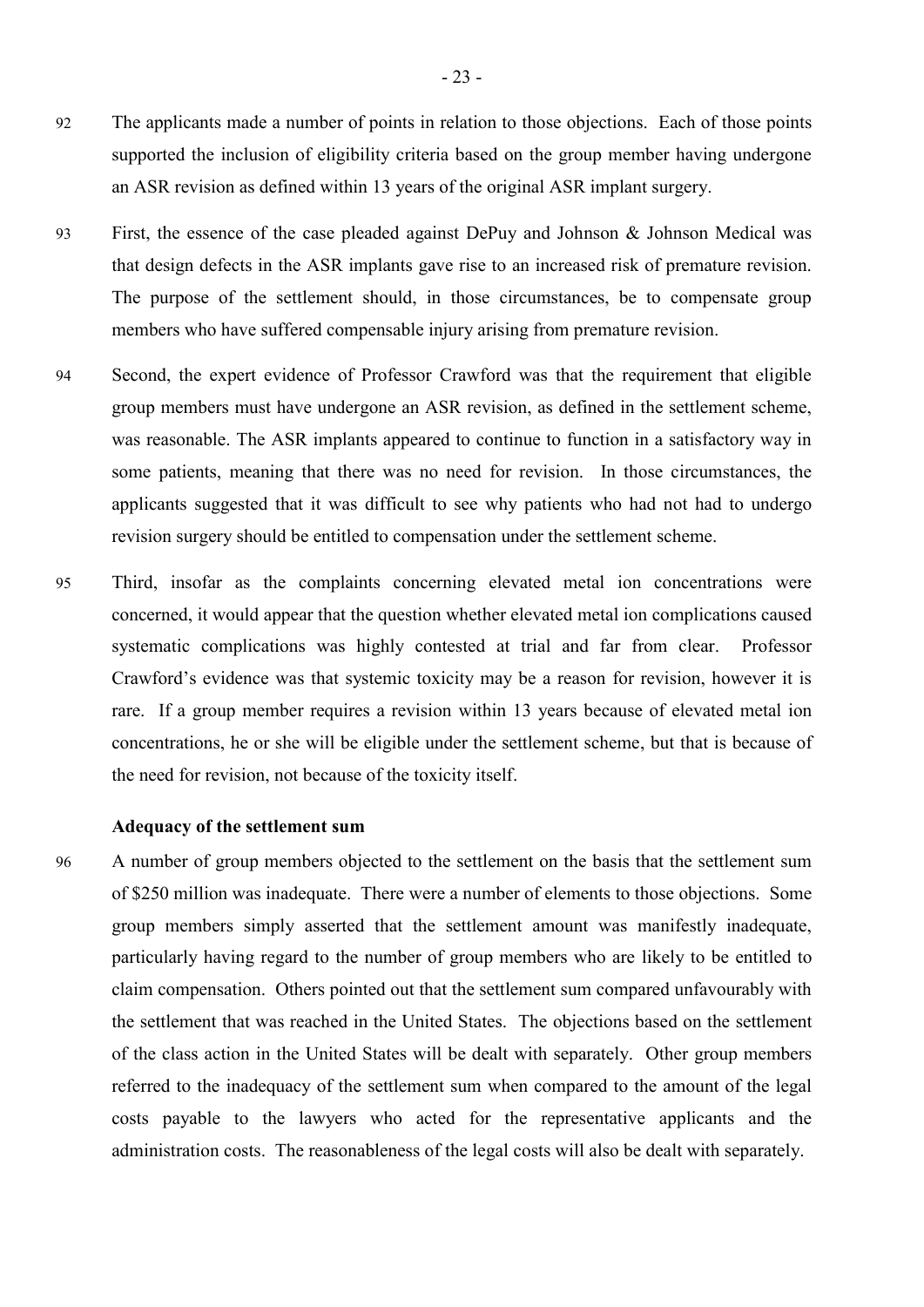- 97 A related and, with respect, pertinent and powerful objection referred to by a number of group members concerned the inherent uncertainty of the settlement insofar as actual recoveries by group members was concerned. On the one hand, the settlement sum was fixed at \$250 million. On the other hand, there was no certainty concerning the number of group members who are, or will be, eligible and who will register under the settlement scheme. Nor is there any certainty concerning the amounts that may be assessed as payable to eligible group members under the scheme. The greater the number of eligible group members who register, and the larger the assessed claims of those group members, the more likely it is that the settlement sum will be insufficient to meet the aggregate assessed compensation claims of eligible group members under the scheme. Group members will then ultimately only receive a percentage of their assessed compensation claims.
- 98 There could be no doubt that this was a legitimate concern for the group members. It was perfectly understandable that group members would be concerned about the uncertainty inherent in the settlement as far as they were concerned. The inherent uncertainty in the settlement in this regard was apparent from the evidence of Mr Atkins. As some group members pointed out, the settlement gave certainty to DePuy and Johnson & Johnson Medical, who are simply required to pay a fixed amount. It does not, however, provide any certainty to the group members. Those concerns will be addressed later in the context of the overall reasonableness of the settlement.

#### **The United States settlement**

- 99 It is necessary to say something briefly concerning the settlement of the United States class action in the context of the objections based on the adequacy of the settlement sum.
- 100 It is not at all difficult to see why some group members felt a profound sense of injustice and discontent when they compared the settlement of these proceedings with the settlement that had been reached in the class action in the United States concerning the ASR implants. At first blush at least, members of the class of persons affected by ASR implants in the United States appeared to obtain a much better result than they did in Australia. Why did DePuy settle the proceedings before trial in the United States, but vigorously defend the proceedings almost to the bitter end in Australia? Why did DePuy take a different approach to the litigation in the United States? Why was DePuy apparently willing to pay so much more to litigants in the United States?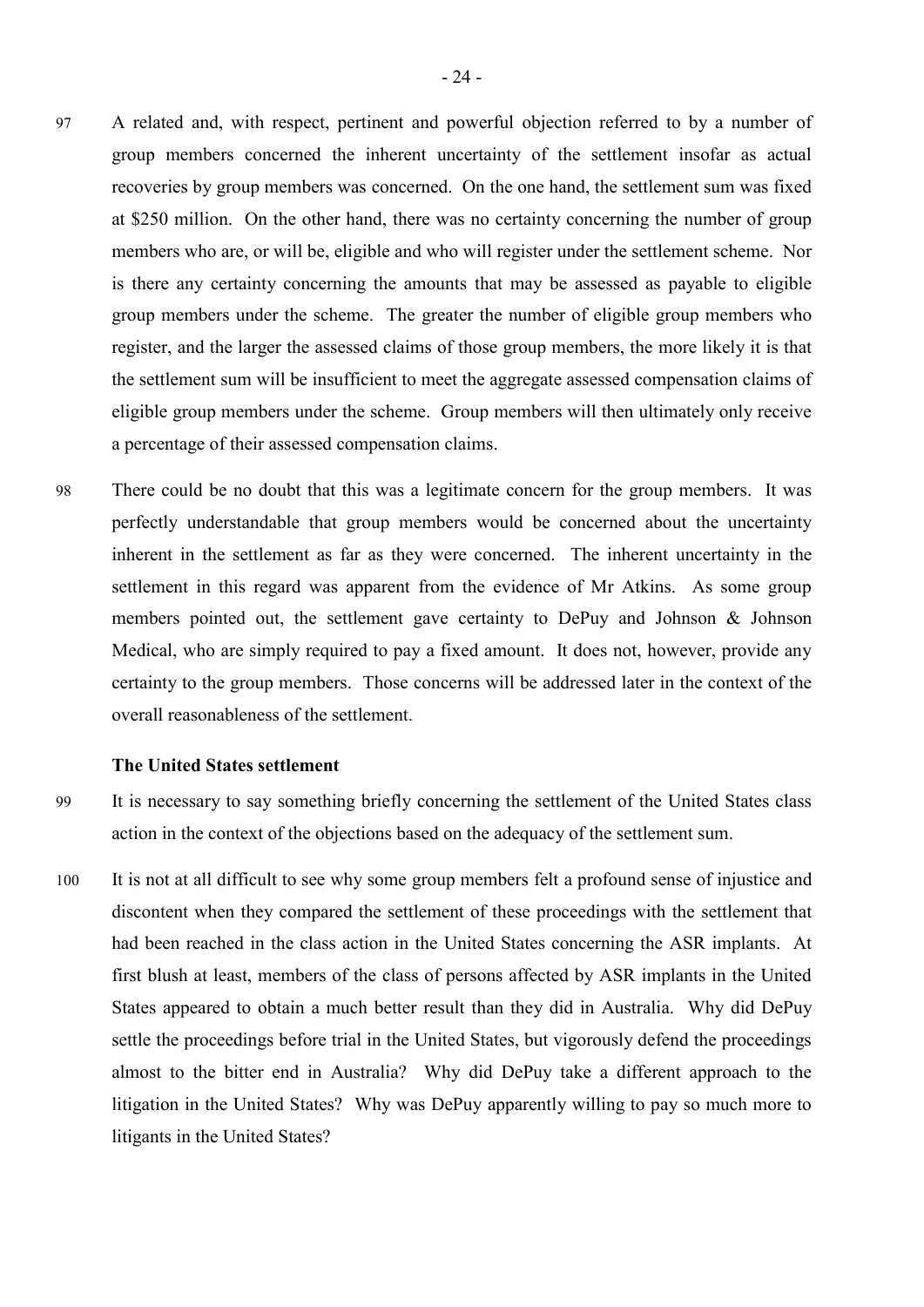- 101 Despite the superficial attraction of comparing the settlement of this matter with the settlement achieved in the United States, it was necessary to approach this issue with considerable caution. That was so for a number of reasons.
- 102 First, a comparison of the settlement in this proceeding with settlements reached in other jurisdictions was, strictly speaking, not relevant to the Court's consideration of whether the settlement should be approved. The question for the Court in this approval application was, in simple terms, whether the settlement of this particular representative proceeding was, in all the circumstances, fair and reasonable to the group members as a whole as a matter of Australian law. That necessarily involved a consideration of the laws in this jurisdiction that bore upon the potential liability of the respondents, the assessment of damages, and the conduct and settlement of representative proceedings generally. There could be little doubt that that there were material differences between the laws in Australia and the laws in the United States that governed the respective proceedings and their settlement. There may well also have been significant differences between the facts, circumstances and allegations in the proceedings that were settled in the United States and the specific facts, circumstances and allegations in these proceedings. At a more general level, there are also obvious and fundamental differences between important aspects of the systems of justice in the United States and Australia. To give but one example, actions such as this are, for the most part, tried before juries in the United States. They are invariably tried by judge alone in Australia.
- 103 Second, what at first may have appeared to be a huge gulf between the settlement sum in the United States class action (\$2,475,000,000) and the proposed settlement in Australia (\$250,000,000), upon close analysis turned out to be not so significant, at least insofar as the amounts ultimately received by claimants was concerned. It was necessary to have regard to a number of apparent differences between the two settlement schemes. Those differences were a product not only of the different class action regimes in Australia and the United States, but also different terms and conditions in the settlement schemes themselves.
- 104 The parties adduced some, albeit fairly limited, evidence concerning the United States settlement. There were some apparent differences between that settlement, and the settlement scheme in this matter. They included the following:
	- (a) The class action in the United States related to about 8,000 claimants who had their ASR implants in place for 8 years or less. Claimants who had their ASR implants in place for more than 8 years were not eligible to participate in the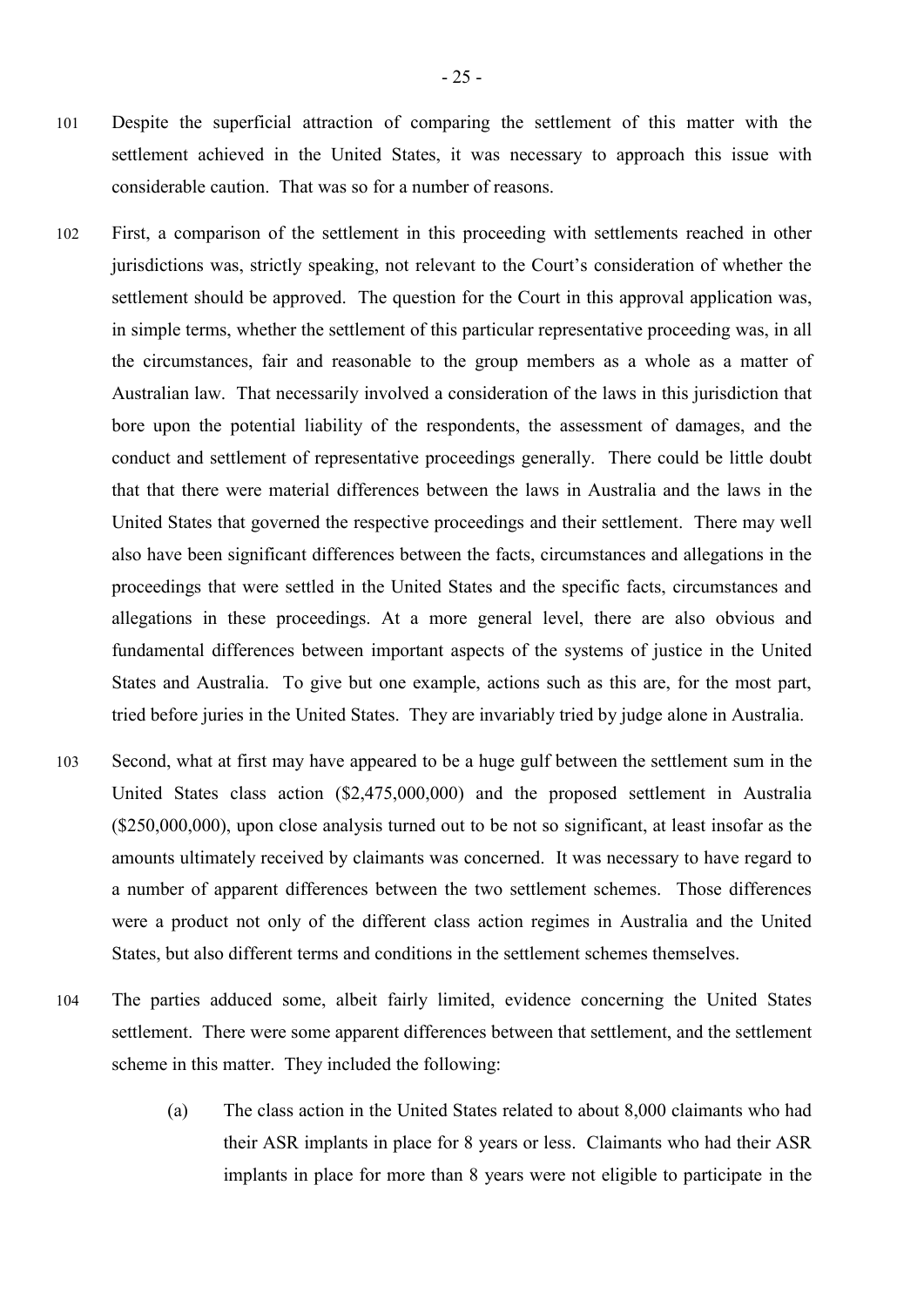settlement. The settlement of this matter was likely to involve just over 2,000 eligible group members who had a revision within 13 years.

- (b) The settlement in this matter required DePuy and Johnson & Johnson Medical to pay not only the settlement sum of \$250 million, but also pre-settlement interest. Pre-settlement interest had been estimated to amount to \$781,370. The settlement fund will also earn interest during the course of the settlement administration. Mr Atkins calculated that almost \$10 million will be earned in interest during the course of the settlement. That amount can be applied to pay assessed compensation. In contrast, the defendants in the United States settlement retain the settlement funds until individual claimants have been assessed. Payments are made on a rolling basis. It would appear, therefore, that the settlement sum in the United States settlement does not earn interest that can be applied for the benefit of the claimants.
- (c) The United States settlement involved a "base payment" of \$250,000 per hip. Various amounts were, however, to be deducted from that amount, including administration costs and attorneys' contingency fees, which vary by jurisdiction but can be as high as 50 percent of the amount of compensation payable. The base payment was also subject to certain other pre-set negotiated reductions, including an amount based on the time that the ASR device was "in situ". The in situ deductions revert to the defendants and can be as high as 40 percent, in the case where the ASR implant was revised between 7 and 8 years after implantation. Other deductions from the base payment include amounts based on the claimants' age, body mass index, smoking status and other factors. The minimum base payment where the length of implantation was more than 5 years was \$150,000 per hip for represented claimants and \$177,000 per hip for unrepresented claimants, subject to the pre-set negotiated deductions. Settlement claimants also have the ability to claim "Part B" compensation for certain specified events associated with their revision surgery.
- 105 In his affidavit evidence, Mr Schimmel estimated that the average payment to a claimant in the US settlement would be \$176,426, whereas the average compensation payable to an eligible group member in the settlement scheme in this matter, if approved, would be \$101,477. The reliability of Mr Schimmel's estimate of the average payments under the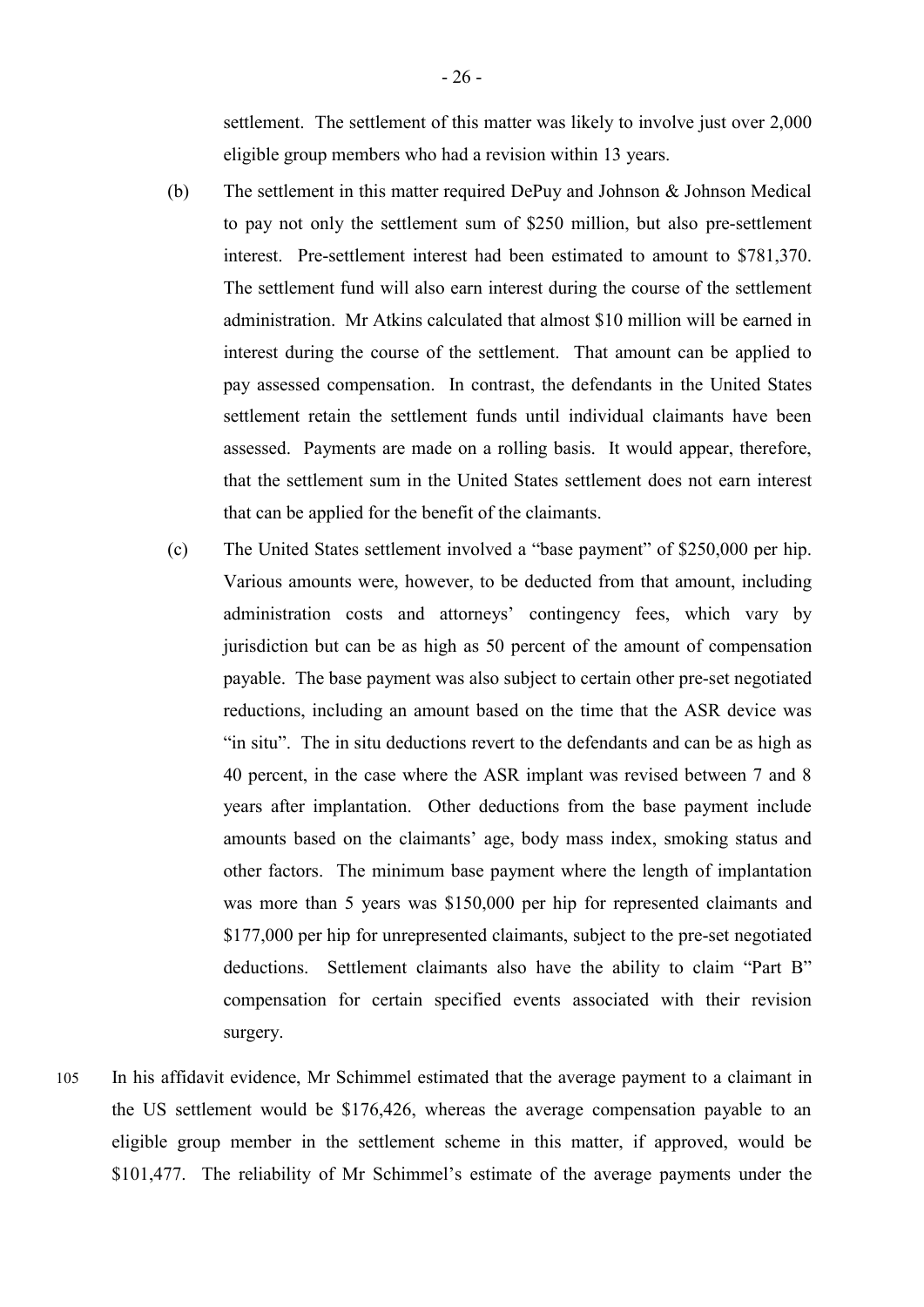United States settlement must be said to be somewhat doubtful. A letter from a United States attorney who was involved in the United States settlement, which was tendered by the respondents, tended to cast doubt on at least some aspects or components of Mr Schimmel's estimate. The utility of comparing estimates of average payment per claimant under the respective settlement schemes is also somewhat doubtful. The United States scheme involved a "grid" style payment scheme involving base amounts with pre-set negotiated deductions, as well as deductions for legal and administrative fees, whereas the settlement scheme in this matter involved a settlement fund and at the group members' discretion, either a fast track payment or an assessment process. The eligibility criteria for the respective schemes were also materially different. Nevertheless, the point remained that the ultimate outcome for claimants under the US settlement was unlikely to be nearly as good as what first appeared to be the case. Indeed, the lawyers seemed to be the biggest winners in the United States: the total contingency fees payable to the lawyers was estimated to be somewhere in the vicinity of \$775 million. Given that contingency fees payable to attorneys in some states in the United States may be as high as 50 percent, that may have been an underestimate.

- 106 Third, it would seem that there has been other litigation in the United States concerning ASR implants. The settlement of the class action must be considered in the context of that other litigation. According to the attorney who was responsible for managing the ASR implant litigation in the United States, there have been four trials in the United States concerning ASR implants. Three of those trials proceeded to verdict. The first trial was in a Maryland state court. It did not proceed to verdict as the plaintiff accepted a voluntary dismissal. The second was in a California state court. In that case, there was a verdict for the plaintiff for non-punitive damages of approximately US\$8 million, though that verdict was under appeal. The third trial was in a state court in Chicago. That case resulted in a verdict for the defendant. The fourth case post-dated the class action settlement. It resulted in a verdict for the plaintiff for non-punitive damages of approximately US\$2 million. That case was also on appeal.
- 107 If nothing else, the other cases in the United States tended to show why it was dangerous to draw any relevant inferences or conclusions from what has happened in the United States. Class action litigation in the United States is, in short and colloquial terms, an entirely different ballgame. The size of the two awards of damages tends to reveal that the assessment of damages in the United States, at least by juries at first instance, is not subject to the same rigour and constraints as it is in Australia. As Mr Schimmel pointed out in his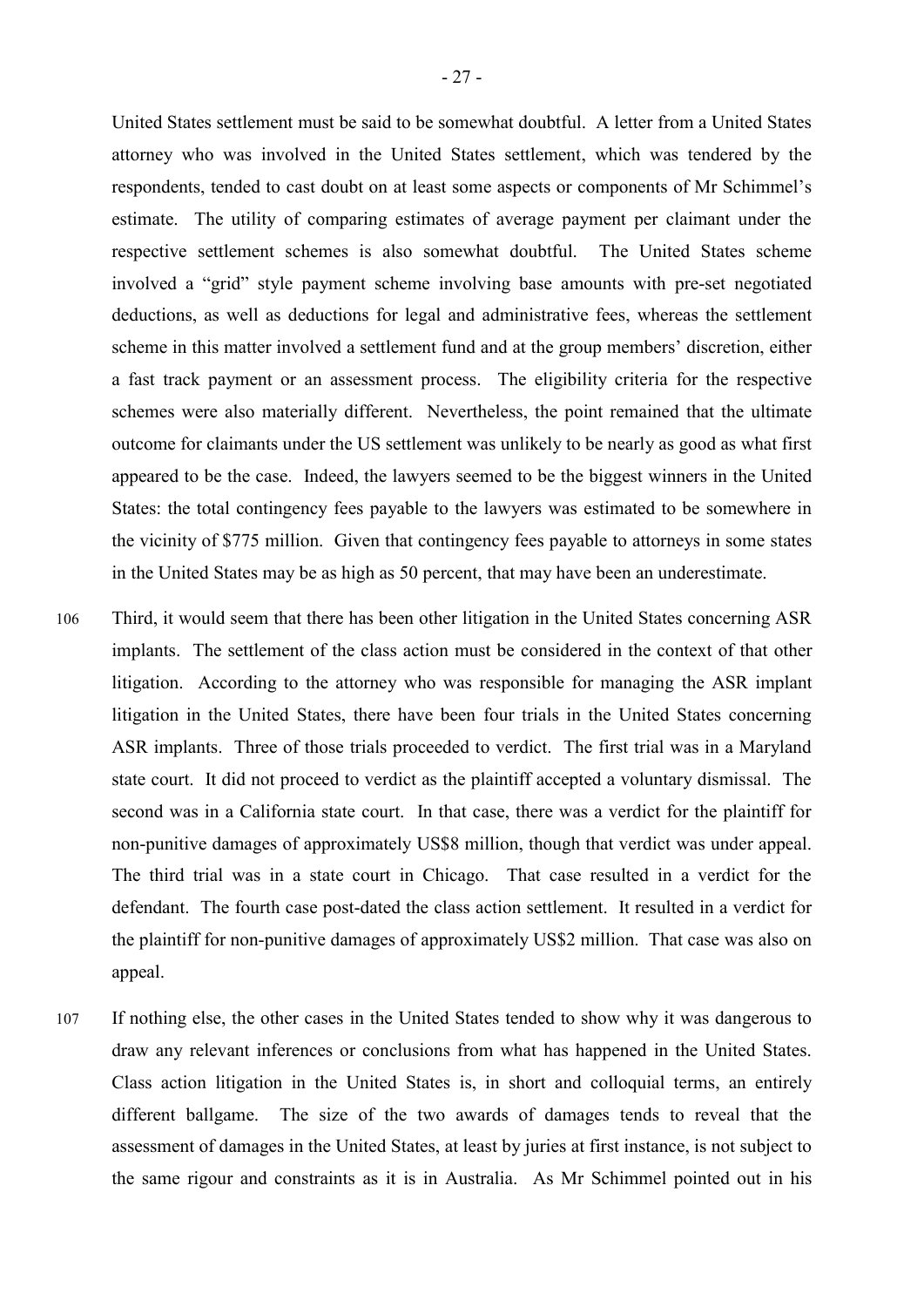affidavit, an award of damages of \$8 million for an individual claimant in a product liability case like this matter simply could not happen in Australia. Those awards, and the somewhat inconsistent and unpredictable results in the four trials, also suggest that the litigation risks for a defendant such as DePuy in the United States may be significantly greater than the litigation risk in Australia. That may explain why DePuy may have been willing to settle the class action in the United States before trial and on possibly more favourable terms for the claimants.

- 108 What flowed from all this was that ultimately there was very little to be gained from undertaking any sort comparison between the two settlements. It was rather like comparing apples with oranges. At a superficial level it may well be the case that the United States settlement appeared to be far more generous, at least for some claimants. There may, however, have been all manner of reasons why that was so. It could also perhaps be said that the United States settlement provided at least some more certainty, or at least less uncertainty, for claimants. By the same token, although the grid style payment system tended to provide some degree of certainty, it may ultimately have been to the disadvantage of certain claimants who, for whatever reason, may have suffered loss or damage that may not be fully compensated by an amount that was not the result of an assessment process, but rather was the product a general formula involving a base payment and pre-set deductions.
- 109 In any event, for the reasons already given, even if the United States settlement scheme could have been said to be more generous and to provide more certainty, it did not necessarily follow that the settlement arrived at in this matter was not fair and reasonable in all the circumstances.

#### **Adequacy of the fast track payment**

110 A number of group members raised objections to the adequacy of the fast track payment of \$55,000. The only point that need be made in relation to such objections is that, with the exception of claims by the estates of deceased group members, fast track resolution is entirely optional and at the discretion of individual group members. Any group member not content with the fast track payment can elect to have their claim for compensation assessed through the settlement scheme.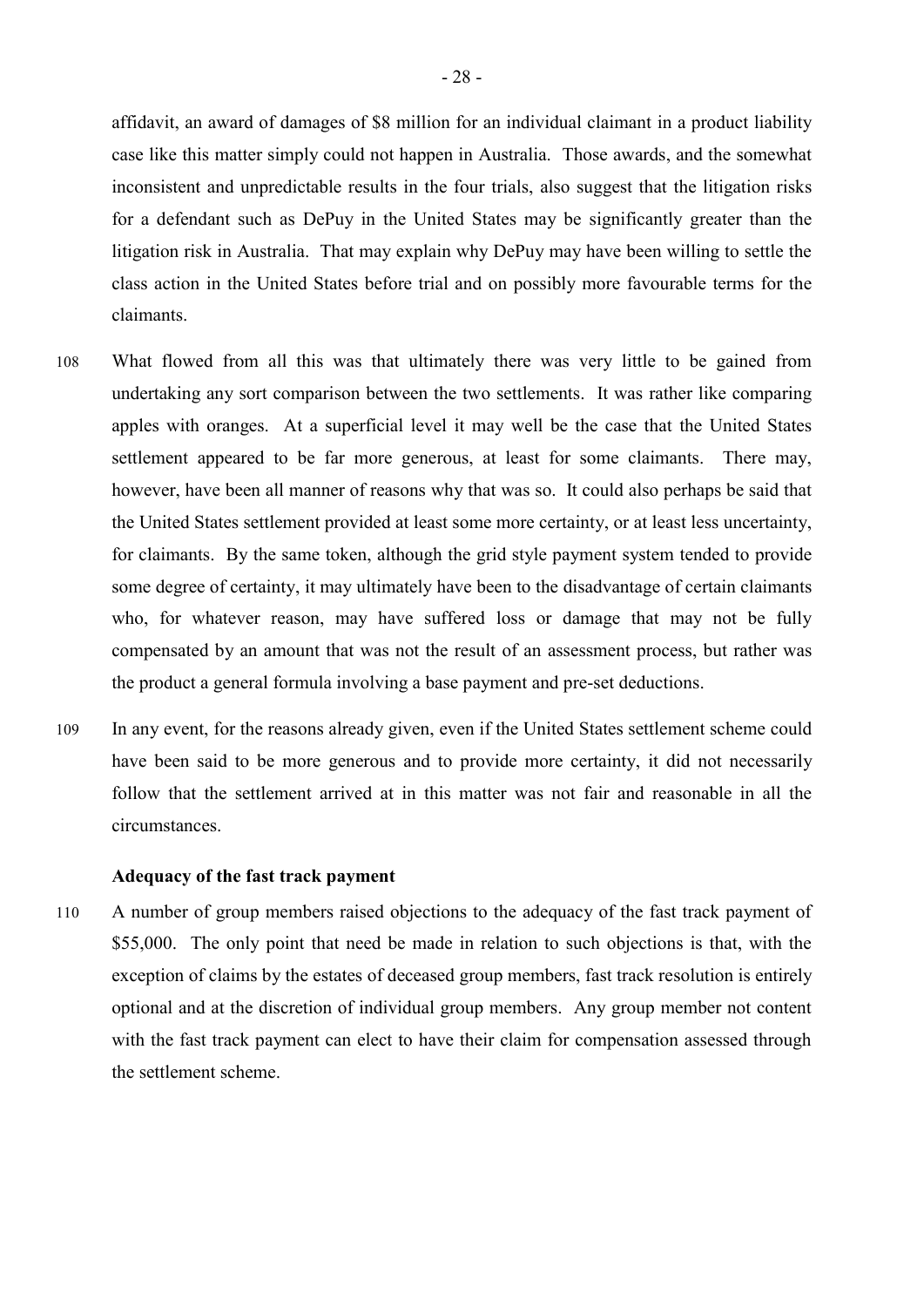#### **Other objections**

111 Other objections to the settlement included that the settlement was on a "no admission" basis; that the fees payable to the lawyers from the settlement sum were unreasonable; that the assessment process under the scheme may take many years; and that the settlement scheme does not involve court appointed assessors.

#### **APPROVAL OF SETTLEMENTS – RELEVANT PRINCIPLES**

- 112 The principles that apply in relation to the approval of the settlement of a representative proceeding under s 33V of the Federal Court Act are now well-settled. Another excursus with detailed reference to the authorities is not required. Following is a brief summary of the key principles which were of relevance to the approval of the settlement in question in this matter.
- 113 First, in approving a settlement the central question is whether the proposed settlement is fair and reasonable and in the interests of group members considered as a whole: *Australian Competition and Consumer Commission v Chats House Investments Pty Limited* (1996) 71 FCR 250 at 258 C; *Williams v FAI Home Security Pty Ltd (No 4)* [2000] FCA 1925; (2000) 180 ALR 459 at [19]-[23]; *Lopez v Star World Enterprises Pty Ltd* [1999] FCA 104 at [15]; *Camilleri v The Trust Company (Nominees) Limited* [2015] FCA 1468 at [5].
- 114 Second, there is no definitive or exhaustive list of factors that must or may be taken into account in approving a settlement. The merits of each settlement must be considered having regard to the particular facts and circumstances of the case. Approval should not be approached in a formulaic way, as if there is a "check-list" of factors that need to be tickedoff: *Darwalla Milling Co Pty Ltd v F Hoffman-La Roche Ltd & Ors (No 2)* [2006] FCA 1388; (2006) 236 ALR 322 at 333-335 [33]-[35]. Nevertheless, the factors that are likely to be relevant include: the complexity and duration of the litigation; the stage of the proceedings; the risks and prospects of success of establishing liability and damages; the risks of an appeal; and the reasonableness of the settlement in light of the "best case" recovery and the attendant risks of litigation: see generally *Williams* at [19]; *Modtech Engineering Pty Ltd v GPT Management Holdings Ltd* [2013] FCA 626 at [11] and [13].
- 115 Third, in relation to the risks and prospects of success of establishing liability and damages, some weight, and perhaps considerable weight, should be given to the judgment and tactical and other decisions made by the parties and their legal representatives. The task of the Court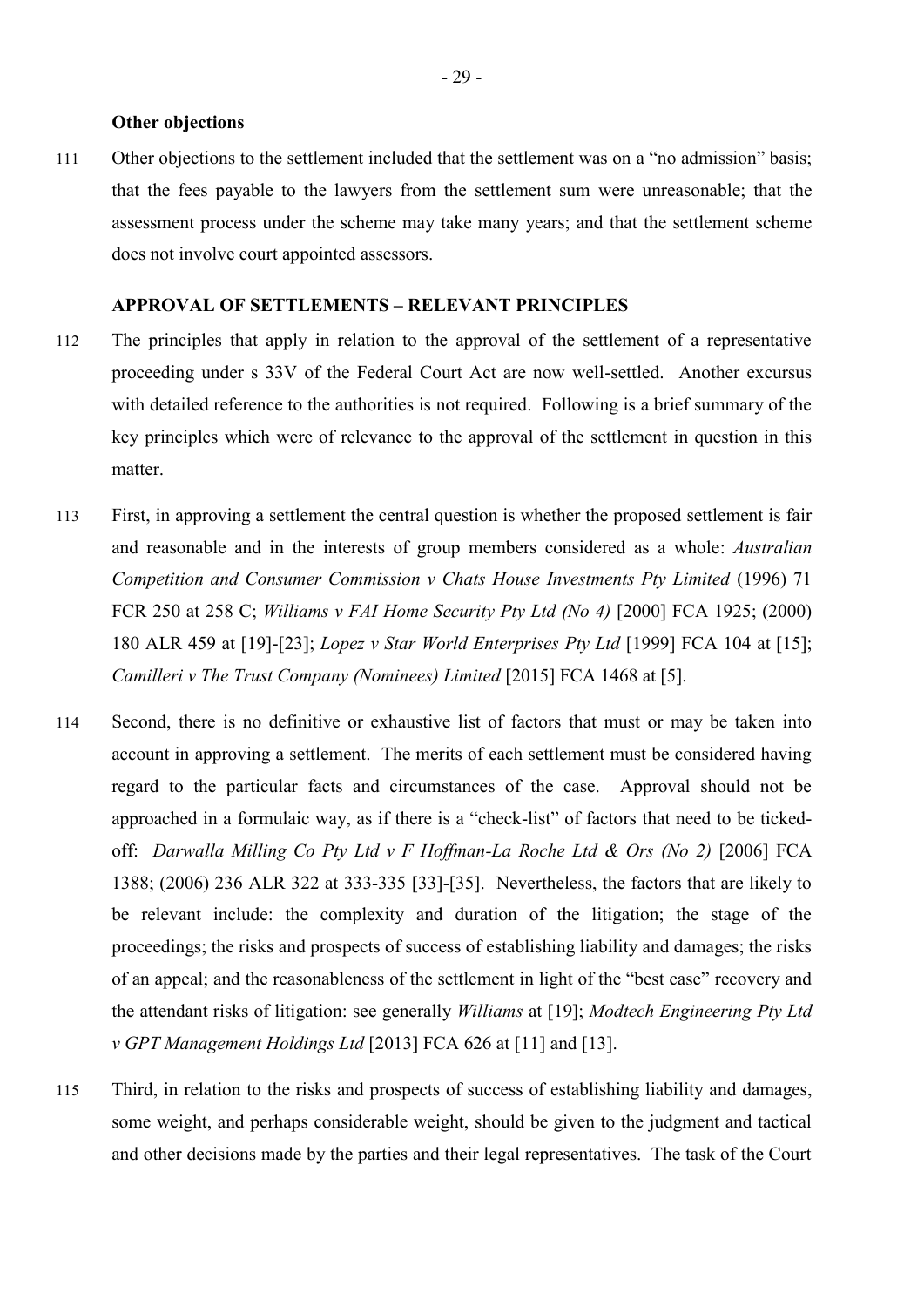is not to "second-guess" or go behind those judgments and decisions. Rather, it is to assess the reasonableness of those decisions having regard to the known and knowable facts and circumstances: *Pharm-a-Care Laboratories Pty Ltd v Commonwealth of Australia (No 6)* [2011] FCA 277 at [22], quoting *Darwalla Milling* at 339 [50]; *Modtech* at [12].

- 116 Where settlement is reached prior to judicial determination, the assessment of the proposed settlement must be undertaken mindful of the unpredictability of the applicant's and group members' fate. In those circumstances, the settlement must be viewed as a pragmatic compromise to the relevant claims. In that regard, the Court should be mindful of the fact that the parties and their legal representatives are often in a better position to appreciate the risks, and also mindful of the fact that different parties and their lawyers will have different appetites for risk: *Kelly v Willmott Forests Ltd (in liquidation) (No 4)* [2016] FCA 323 at [74].
- 117 Fourth, approval of a settlement should not be approached as if there is a single outcome that may be seen to be fair and reasonable. Reasonableness is a range, and the question is whether the proposed settlement falls within that range having regard to the known facts and circumstances, not whether it is the best outcome which the Court considers might have been achieved: *Darwalla* at 339 [50]; *Kelly v Willmott Forests* at [74].
- 118 Fifth, that principle applies both to the reasonableness of any settlement sum and the reasonableness of the structure and workings of any settlement scheme by which a settlement sum is proposed to be distributed among group members. In relation to schemes for the distribution of a settlement sum among group members, a particular concern of the Court is to ensure that the interests of one group member, or one class of group members (in particular the representative applicant or applicants) is not preferred over the interests of other group members: *Chats House* at 258 C; *Rod Investments (Vic) Pty Ltd v Abeyratne* [2010] VSC 457 at [19]. The scheme should operate to achieve a broadly fair division of the settlement sum, treating like group members alike; it should also operate as cost-effectively as possible: *Mercieca v SPI Electricity Pty Ltd* [2012] VSC 204 at [37]-[39].
- 119 Sixth, there is no definitive or exhaustive list of the factors that may lead the Court to refuse to approve a proposed settlement. The types of factors that may lead the Court to conclude that a proposed settlement is not fair and reasonable and in the interests of group members as a whole include: where the settlement involves group members being bound to terms that may have an adverse effect on them that go beyond the claims and defences in the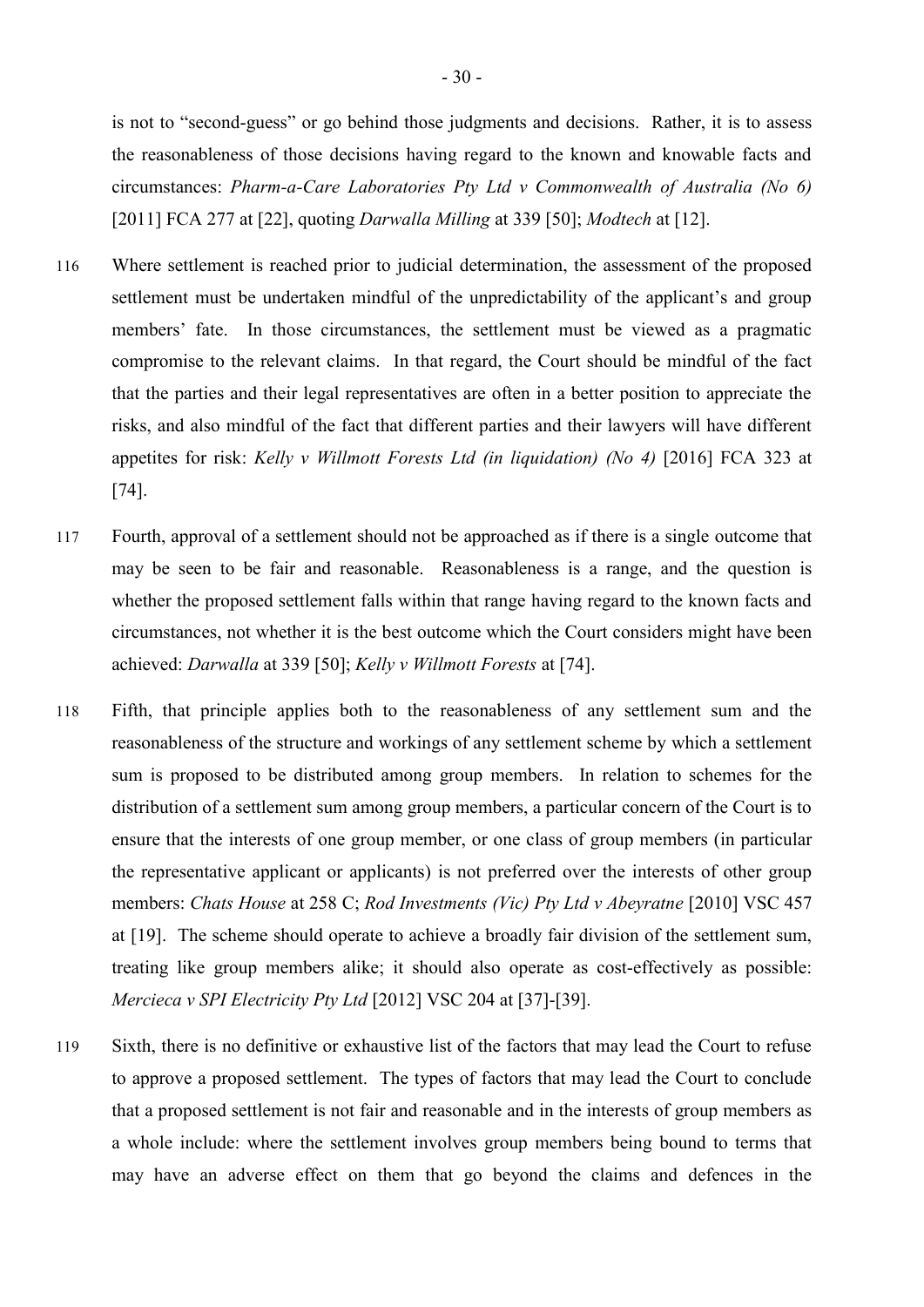representative proceedings, or where the adverse effect is not balanced by any proposed benefit under the settlement; where preparation of the proceedings has been adversely affected by funding or other difficulties not disclosed to group members; where potential conflicts of interest are not properly recognised and addressed in the course of the settlement application; where less than the whole of the costs of the proceeding have been scrutinised and are proposed to be the subject of reimbursement through the settlement fund; and where the prospects of success of the claim are not properly laid before the Court: see *Kelly v Willmott Forests* at [6]-[12].

- 120 Seventh, in assessing the fairness and reasonableness of the costs component of a proposed settlement, the Court takes a pragmatic approach, seeking some independent verification of the reasonableness of the costs claimed, but not imposing an onerous or exhaustive task upon an applicant: *Courtney v Medtel Pty Ltd (No 5)* [2004] FCA 1406; 212 ALR 311. The Court's task is not to perform a taxation of the fees. Rather, the Court considers whether the fees and disbursements are unreasonable in any respect having regard to, amongst other things, the nature of the work performed, the time taken to perform the work, the seniority of the persons undertaking the work and the appropriateness of the charge out rates of those persons: *Modtech* at [32]. The Court should not approve an amount that is disproportionate, but such an assessment cannot be made on the simplistic basis that the costs claimed are high in absolute terms, or high as a percentage of the total recovery: *Foley v Gay* [2016] FCA 273 at [23]-[24].
- 121 Eighth, the absence of any objection or opposition to the settlement by any group member or group members is a highly relevant consideration, at least where the Court is satisfied that all group members have been given timely notice of the critical elements of the settlement: *P Dawson Nominees Pty Ltd v Brookfield Multiplex Limited (No 4)* [2010] FCA 1029 at [23]; *Camilleri* at [5(f)]. The same reasoning would most likely apply where only a very small proportion of the group members have objected.

#### **THE SETTLEMENT SHOULD BE APPROVED**

122 Applying those principles to the facts and circumstances of this proceeding and the proposed settlement, and having regard to the detailed expert and other evidence laid before the Court by the applicants, the Court concluded that the settlement should be approved. The material before the Court, on balance, demonstrated that the settlement that had been reached was fair and reasonable and was in the interests of group members as a whole. It was in all the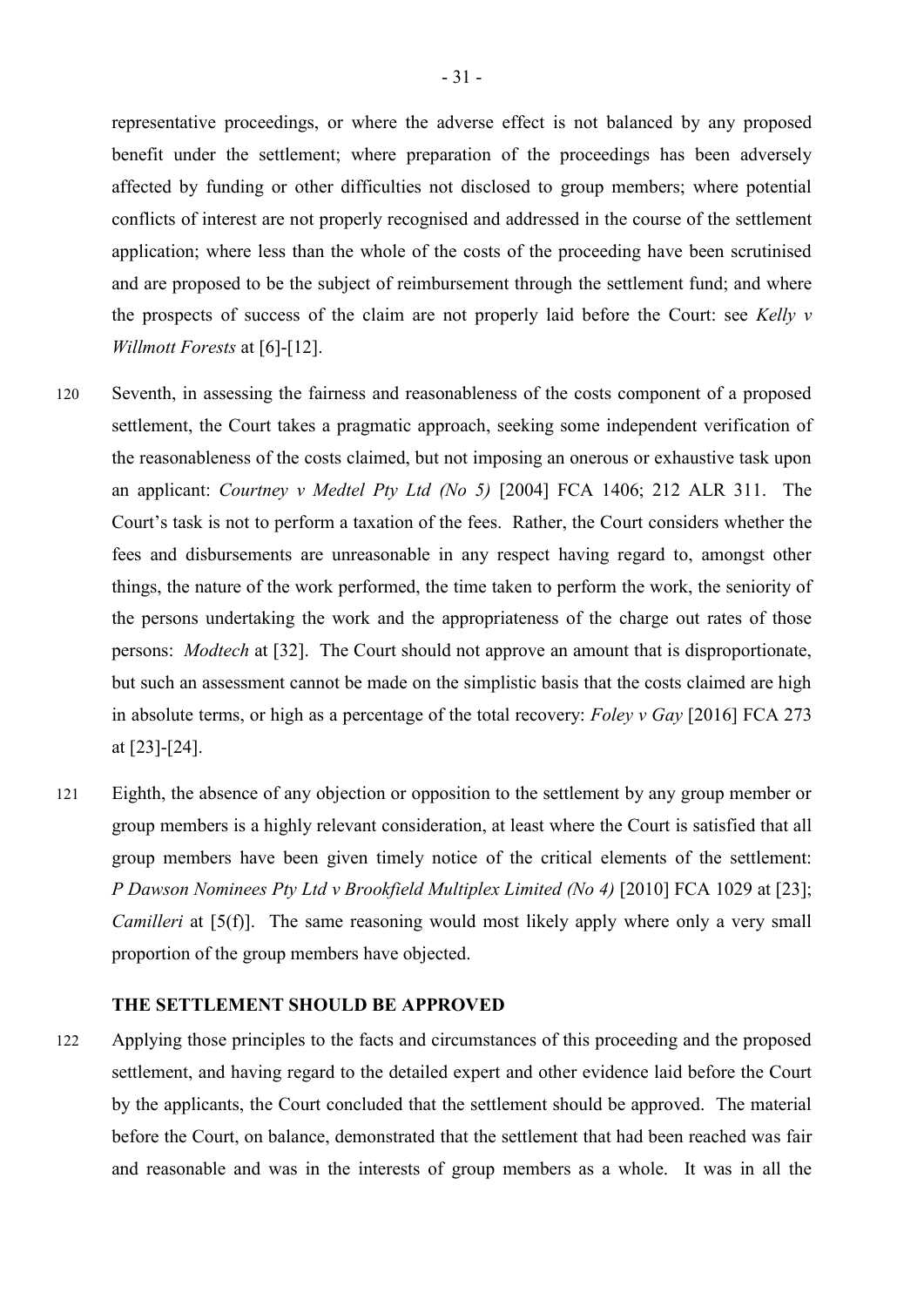circumstances a reasonable compromise. It did not unfairly or arbitrarily discriminate against or prefer the interests of one class of group members over the interests of others.

- 123 That is not to say that this conclusion was arrived at easily and without some solicitude. The fears and concerns that were expressed by some group members were real and understandable; no more so than in relation to the element of uncertainty that was inherent in the settlement from their perspective. Anxious consideration was given to that concern, as well as all of the other criticisms of the settlement made by the objecting group members. At the end of the day, however, the whole of the evidence and other material before the Court, including the confidential evidence, supported approval of the settlement.
- 124 This was undoubtedly a unique and somewhat unusual settlement. It was reached some months after a long, hard-fought and complex trial had been concluded and tens of millions of dollars had been expended in legal costs. Intuitively, it could perhaps be said that the applicants' case appeared to be very strong. It was objectively supported by statistics and supported by expert witnesses of the highest calibre. It is, however, equally fair to say that every element of the applicants' case – every aspect of the chain of logic that would have led to the applicants' success – was the subject of extensive and vigorous challenge. Virtually nothing was conceded. That is not intended to be a criticism. DePuy and Johnson & Johnson Medical were well represented and were entitled to take any, indeed every, reasonable point, both legal and factual, that was available to them in their defence. The points that they took appeared to be far from weak, spurious or unsupportable. For the most part, their factual defences were supported by expert witnesses of equal calibre to the applicants' expert witnesses. And even putting liability to one side, there was a vast chasm between the parties' submissions in relation to the assessment or quantum of damages.
- 125 The point is that, despite a 17 week trial, and despite the applicants' intuitively strong case, there remained considerable uncertainty and risk for the applicants and group members in terms of the outcome of the trial. And the stakes were very high indeed. To put it bluntly, the risk of the applicants failing completely could not be excluded. That would have meant no recovery by the applicants and group members at all, and the likelihood of an adverse costs order against the applicants for potentially many millions of dollars. Nor was it possible to exclude the risk that, even if successful on liability, the applicants might have obtained a materially lower award of damages than they contended for. That too may have had implications for the group members as a whole.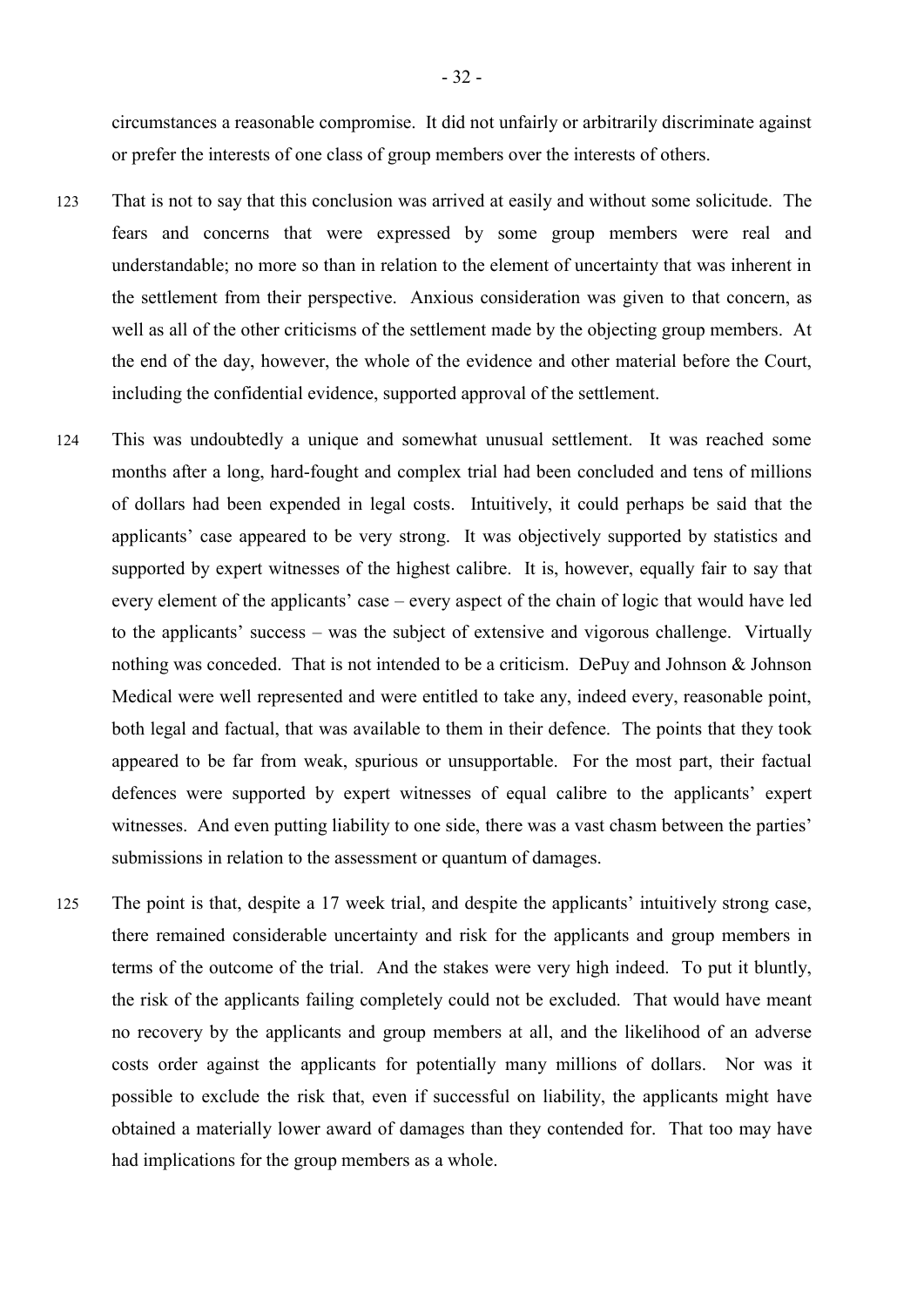- 126 Even if they succeeded in respect of some or all of the common issues in respect of liability and quantum, the applicants faced an almost inevitable appeal. And even if successful on any appeal, if the matter was to be litigated to finality it would have been necessary for a further trial, or most a series of further trials, to be conducted in relation to the assessment of damages for the group members other than the applicants. Those group members would have been required to marshal their own suite of lay and expert witnesses in relation to the assessment of their damages claims. That would most likely have been time consuming, expensive and stressful, particularly if the respondents continued to adopt the approach they had taken at the trial in respect of the common issues.
- 127 In those circumstances, it was perhaps not surprising that the applicants and their legal advisers continued to pursue the option of settling the matter after the conclusion of the trial and while the trial judge's judgment was reserved. It should be noted again, in this regard, that the solicitors who were primarily responsible for the conduct of the proceedings and the settlement negotiations on behalf of the applicants were highly experienced and qualified in the conduct of complex representative proceedings on behalf of applicants.
- 128 In considering the reasonableness and fairness of the settlement, the following matters needed to be considered: the reasonableness of the settlement sum; the fairness and reasonableness of the distribution of the settlement sum (the settlement scheme); the reasonableness of the releases; the reasonableness of the legal fees and other costs and expenses; the reasonableness of the reimbursement payments; and the reasonableness of other terms of the settlement, including the fact that it was on a "no admission of liability" basis.

# **The reasonableness of the settlement sum**

- 129 Was the global settlement of sum of \$250 million a reasonable compromise of the group members' claims, having regard to all the known facts and circumstances?
- 130 This was, in many respects, the most difficult issue. That was so for a number of reasons. First, as already discussed, complex questions of fact and law were involved in the assessment of the applicants' damages; second, the precise number of group members who had suffered compensable loss and damage was unknown; third, there was no "one size fits all" formula that could be applied to ascertain the loss and damage suffered by individual group members, so even if the precise number of group members was known, it would still not have been possible to come up with an amount reflecting aggregate or global damages;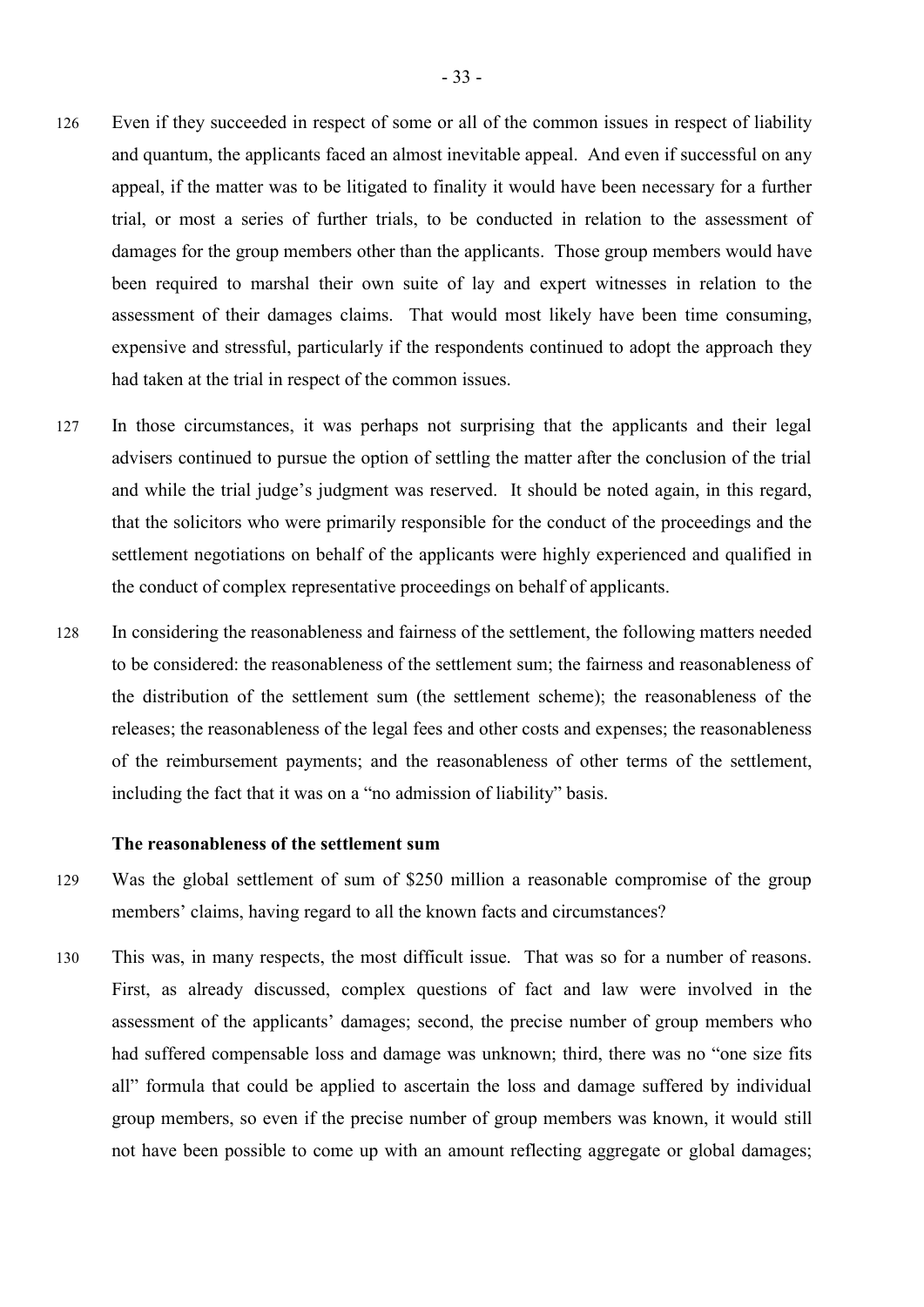and fourth, it was necessary to apply to any estimate of the global damages a discount to reflect the compromise in all the circumstances.

- 131 The applicants approached the reasonableness of the settlement sum in two ways. First, they adduced confidential evidence from Mr Slade and tendered the confidential opinions of Dr Graham SC. Confidential submissions addressing the evidence of Mr Slade and the opinions of Dr Graham were also advanced. Second, they adduced survey and actuarial evidence that sought to deal with some of the uncertainties.
- 132 It is obviously not possible to say anything further about the evidence of Mr Slade and the opinion of Dr Graham. To do so would risk revealing the substance of what they have said and thereby defeat the confidentiality order. It is, however, possible to say that, in the particular circumstances of this case, the views and opinions of Mr Slade and Dr Graham were deserving of considerable attention and weight. Both were and are highly qualified and experienced in this sort of litigation. Both were intimately involved in the preparation for and conduct of the trial. Both were in a considerably better position than the Court to assess the strengths and weaknesses of the applicants' case, the risks faced by the applicants and group members, the range of possible outcomes and the reasonableness of the settlement. While it must be acknowledged that their opinions were not (and because of the confidentiality orders, realistically could not be) tested or challenged, upon careful and detailed analysis there was no reason to doubt what they said. This was a case where, perhaps more than many others, the Court would not have been justified in second guessing the judgment and opinions of the applicants' lawyers.
- 133 The reasonableness of the settlement sum was also supported by the survey evidence of Ms Whitehouse which, in turn, informed the expert actuarial assessment of Mr Atkins. The evidence of Ms Whitehouse and Mr Atkins was considered earlier. While Mr Atkins' estimates were highly sensitive to various assumptions (including those derived from Ms Whitehouse's survey) and were therefore heavily qualified, they supported the proposition that the settlement sum, if distributed according to the settlement scheme, would be sufficient to pay about 70 percent of the compensation assessed as payable to every group member in accordance with the scheme.
- 134 It is important to emphasise again, at this juncture, that the question was not whether the settlement sum was sufficient to ensure that each group member would receive a fair and reasonable estimate of their total damages. That would assume that group members had no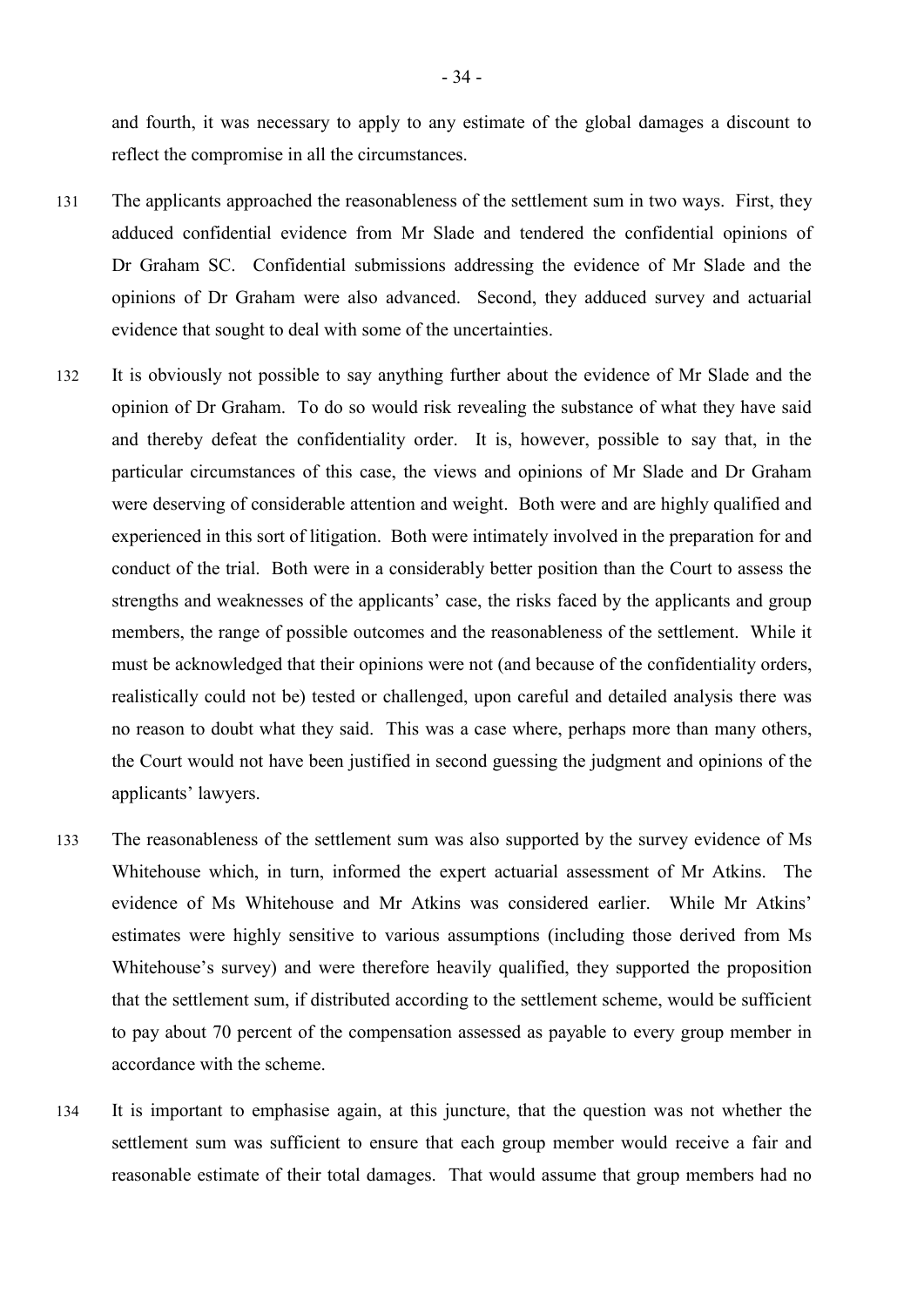risk in the litigation. The question was whether the compromise embodied in the settlement was a fair and reasonable compromise in all the circumstances. It was necessary to have regard to the litigation risk which, as already discussed, in this matter was, to say the very least, not insignificant. If it was accepted that the process for assessing compensation under the settlement scheme was fair and reasonable (an issue that will be specifically addressed later), and that Mr Atkins' estimate of the global compensation amount under the scheme was a reasonably accurate estimate, the relevant question, put in admittedly simplistic terms, was whether a compromise which involved a discount of approximately 30 percent from the likely global compensation amount was a fair and reasonable compromise, or was at least within the range of fair and reasonable compromises. In all the circumstances, and taking into account the confidential views of Mr Slade and Dr Graham, the answer to that question was in the affirmative: the settlement sum was, in short, a reasonable compromise.

- 135 Two final matters should be noted in the context of the reasonableness of the settlement sum. First, under the terms of the settlement, DePuy and Johnson & Johnson Medical are also obliged to meet certain categories of health care liens (defined in the settlement scheme as "assumed liens"). No estimate was given of the potential amount or value of those liens. Second, DePuy has already paid approximately \$136 million to group members, or third parties on behalf of group members, pursuant to a voluntary reimbursement programme. That programme generally covered the costs of revision operations, at least in the case of patients who underwent revision surgery after August 2010. Those payments were relevant to the question of the adequacy of the settlement. The fact that those amounts had already been paid or reimbursed meant that they will not have to be claimed again by the relevant group members under the settlement scheme.
- 136 In all the circumstances, the settlement sum, as a key component in the overall settlement, was fair and reasonable. As noted earlier, reasonableness is a range. The settlement sum was within that range.

#### **Reasonableness of key elements of the settlement scheme**

- 137 Was the process for distributing the settlement sum between group members established by the settlement scheme fair and reasonable? The answer to that question involved a number of key elements.
- 138 The first element was whether the eligibility criteria in the settlement scheme were fair and reasonable. Group members were broadly defined in the proceeding. They were not limited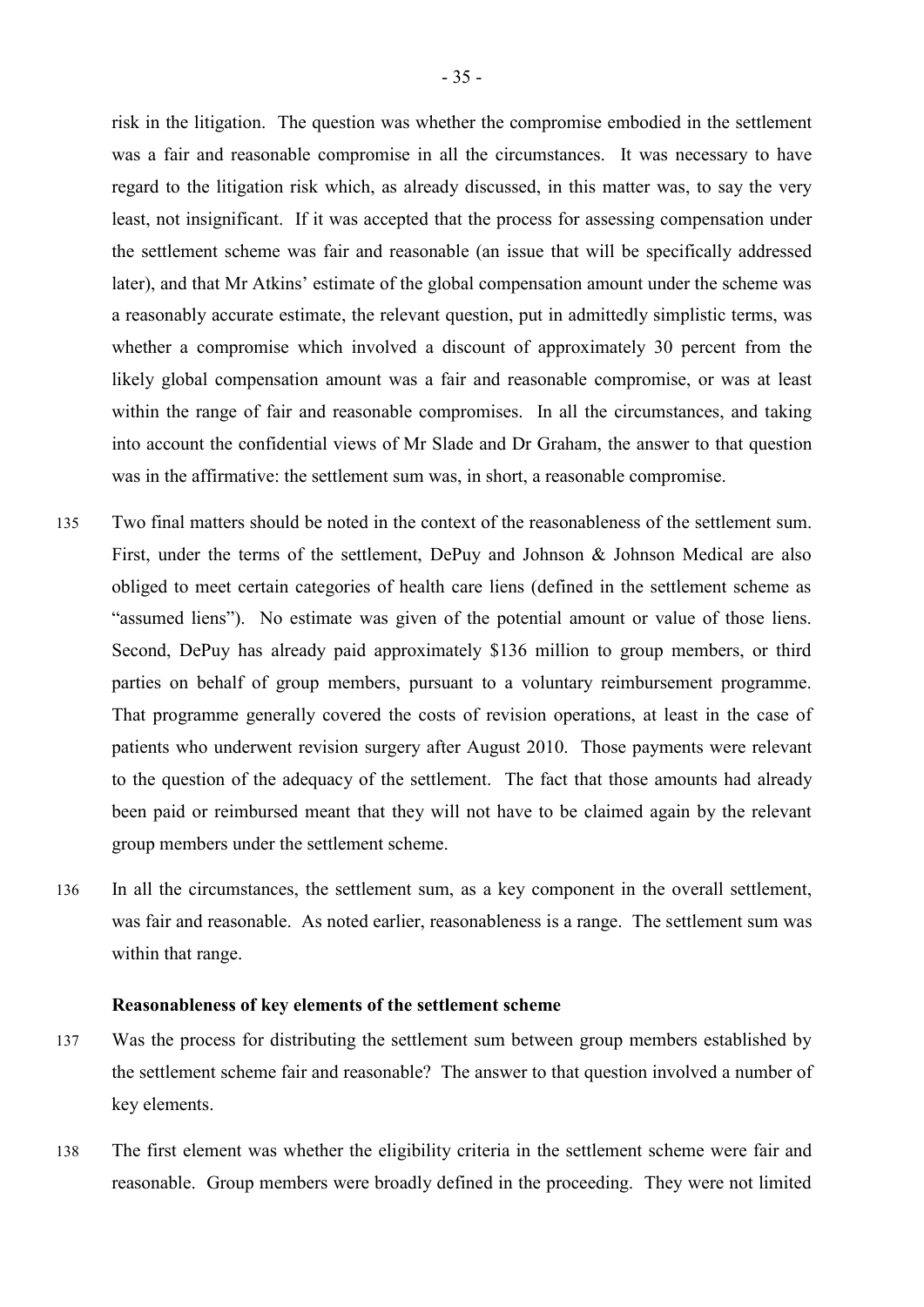to those who had revision surgery in respect of an ASR implant. As explained in detail earlier, however, to be eligible for compensation under the settlement scheme, a group member must have undergone an ASR revision (not including an ineligible revision) or a deemed ASR revision (as defined) within 13 years of the initial ASR implant surgery. It followed that some group members will not be eligible to receive any compensation under the settlement, but will nonetheless be bound by its terms, including the releases. Was that an unfair or arbitrary result?

- 139 There was nothing arbitrary or unfair about the eligibility criteria. They were based on and supported by the expert opinion of Professor Crawford. His opinion, in short, was that the criteria were fair and reasonable. The fairness of the criteria was also supported, to an extent, by common sense and reason. It would be somewhat unfair to group members who had undergone significant surgery to replace a non-performing ASR implant if group members who had not had, and did not need, revision surgery within 13 years were nevertheless able to obtain an award of compensation. The introduction of the eligibility criteria into the scheme distinguished appropriately, and not arbitrarily, between group members who had a reasonable hope and expectation of establishing compensable damages in these proceedings, as against those who did not.
- 140 The second element concerned the means by which eligible group members could access the amount of compensation payable to them under the settlement scheme. Eligible group members are able to elect to receive a fast track settlement of \$55,000, or have their compensation determined through an assessment process. The mechanics of the assessment process under the settlement scheme were discussed in detail earlier. The assessment process involves the preparation of claims books and an assessment of a group members' claim by an experienced independent assessor in accordance with the provisions in Part VIB of the Competition and Consumer Act. Was this process fair and reasonable?
- 141 A number of points may be made concerning the assessment process under the settlement scheme. First, the assessment process is not the only option available to group members. The fast track settlement gives eligible group members the option of taking, at their absolute discretion, a course which avoids the necessity of any assessment process and will result in a prompt payment of a fixed amount. The fast track settlement option may suit group members who have not suffered significant loss or damage, or who would simply prefer an option that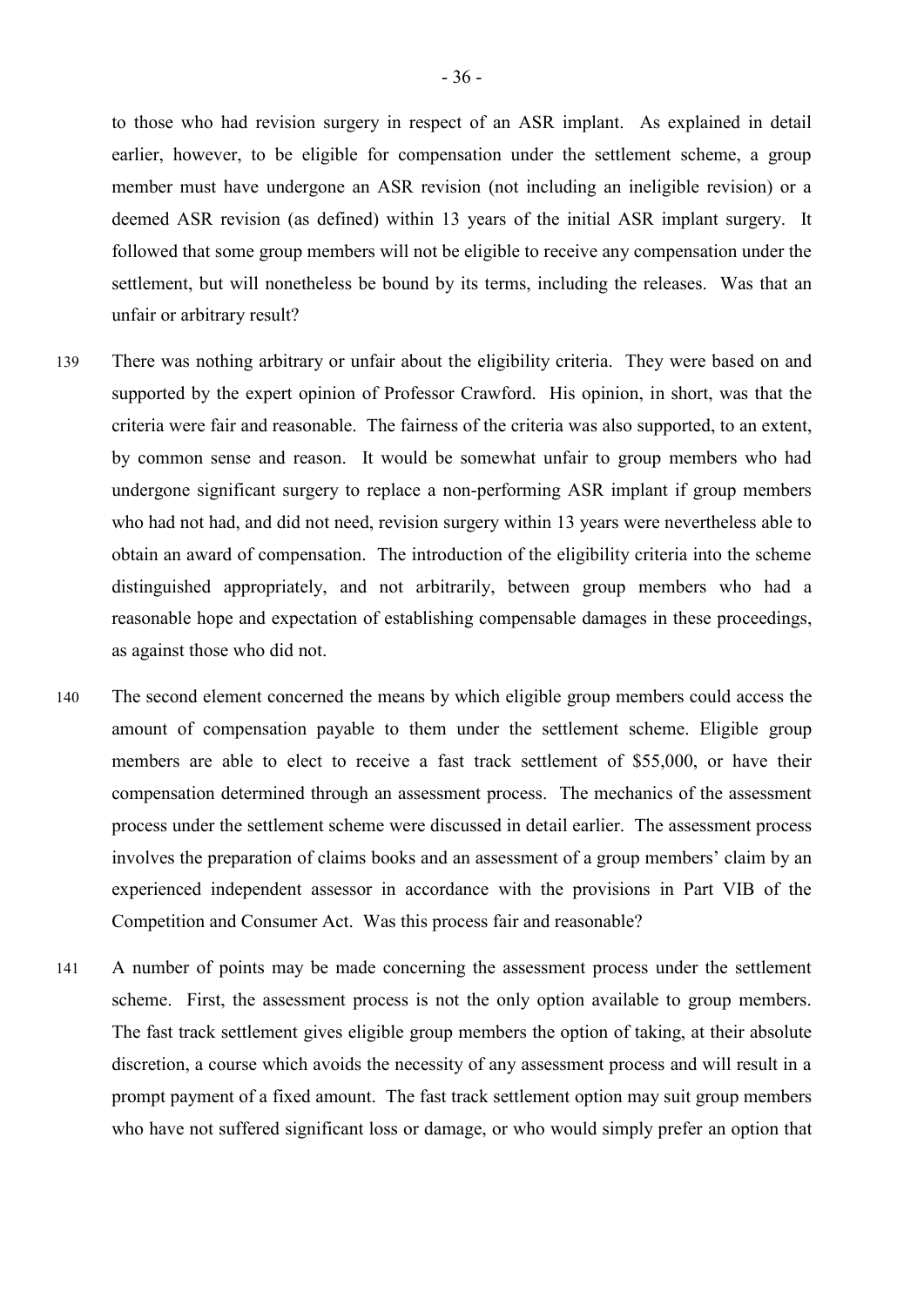would allow for a more expedient payment of their entitlements under the settlement scheme, without further complications.

- 142 Second, the assessment process, established for those who do not take the fast track option, appears to be reasonably streamlined, non-adversarial and cost-effective. There are also safeguards built into the scheme in the form of review procedures. The scheme appropriately caters for the differentiated needs and circumstances of eligible group members. It would appear to have been eminently sensible and reasonable for the scheme to adopt the damages provisions of the Competition and Consumer Act, as opposed to state based legislation that might otherwise have been applicable, at least in respect of the cause of action in negligence. It would perhaps be fair to say that the statutory causes of action were the stronger and more substantial causes of action. The adoption of the non-economic damages regime in the Commonwealth statute also resulted in a uniform basis of assessment that avoided potentially arbitrary and disparate results based on the state in which a particular group member may have been supplied with the ASR implant.
- 143 Overall, while some of the objecting group members criticised aspects of the fast track settlement and the assessment process, there was, with respect, no proper or reasonable basis for concluding that it was arbitrary, unfair or unreasonable in the way it allocated or distributed the settlement sum between eligible group members.
- 144 The third element concerned uncertainty. It has already been acknowledged that there was a degree of uncertainty and risk associated with a settlement scheme where the total amount of compensation available was fixed, but the number and size of the claims that may ultimately be made under the scheme was not known and not fixed. The applicants adduced expert actuarial evidence which went some way to alleviating that uncertainty, and allowed some assessment of the risk. As already indicated, however, the actuarial estimates were highly sensitive to the assumptions upon which they were based. The uncertainty and risk remained. Was the risk and uncertainty involved unsatisfactory such that the settlement scheme as a whole was unfair or unreasonable?
- 145 It was, of course, possible to envisage different ways in which the settlement could have been structured. A grid payment system, like the one established as part of the settlement of the class action in the United States, was one example. A number of the objecting group members indicated their preference for a settlement structured in that way. For the reasons already given, however, the Court's task in considering whether to approve a settlement does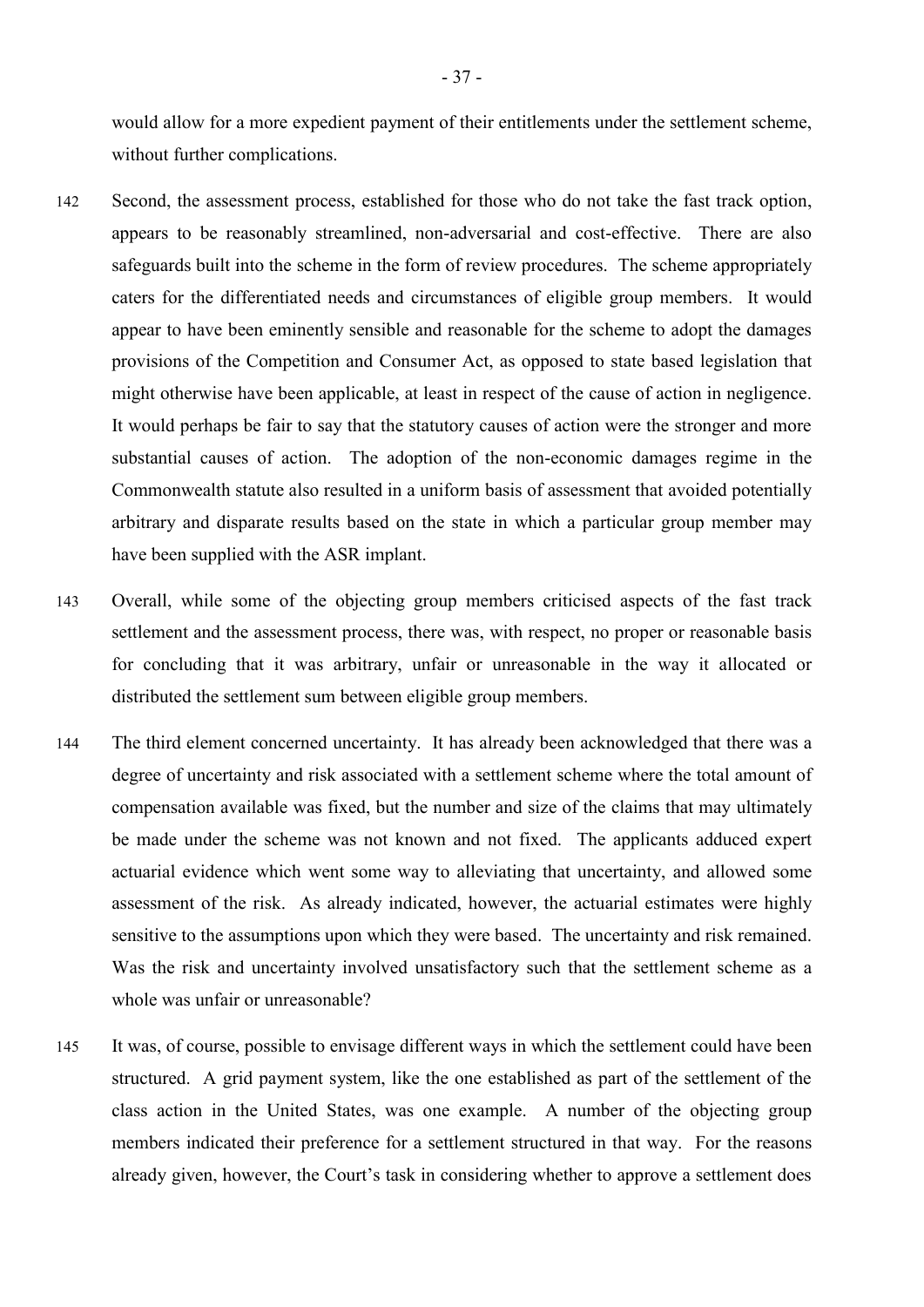not require it to speculate about whether the settlement could have been structured differently, or whether a different or better outcome for the group members may have been achieved if it had been structured differently. The question was whether the structure and likely outcome of the settlement as a whole was fair and reasonable.

- 146 In all the circumstances, there was nothing inherently unfair or unreasonable in the structure of this settlement. While the settlement scheme involved some uncertainty because the amount available for distribution was capped, but the precise number and profile of eligible group members between whom the settlement sum must be divided was not known, it did not necessarily follow that the settlement scheme was unfair or unreasonable.
- 147 While the settlement scheme involved risks and uncertainty, so too did the alternative to settlement. It could not be said with any degree of certainty that the applicants (and group members) would necessarily have succeeded if the matter proceeded to judgment (and appeal), or that the award of damages would be for the full amount that the applicants claimed. For the reasons already given, although it could perhaps be said that the applicants' case was intuitively strong, the hard-fought trial nevertheless raised complex and difficult issues of fact and law. There remained a risk that the applicants might have failed altogether in establishing their case, or failed to obtain an award of damages as large as they sought. The uncertainty of the settlement scheme had to be balanced against that risk and uncertainty.
- 148 The question whether the degree of risk or uncertainty involved in the settlement was unreasonable ultimately overlapped, to a large extent, with the question whether the settlement sum was fair and reasonable. It hinged on the evidence and other material considered earlier in that context, including the cogency and reliability of the survey and actuarial evidence of Ms Whitehouse and Mr Atkins, as well the matters addressed in detail in the confidential evidence of Mr Slade and the confidential opinions of Dr Graham, including the prospects of success and litigation risk. That evidence and material supported the conclusion that the risk and uncertainty involved in the settlement scheme was not such that the settlement as a whole could be said to be unfair or unreasonable.

#### **Reasonableness of the releases**

149 No group member objected to the settlement on the basis that the releases were unreasonable. It was nevertheless important to consider this aspect of the settlement.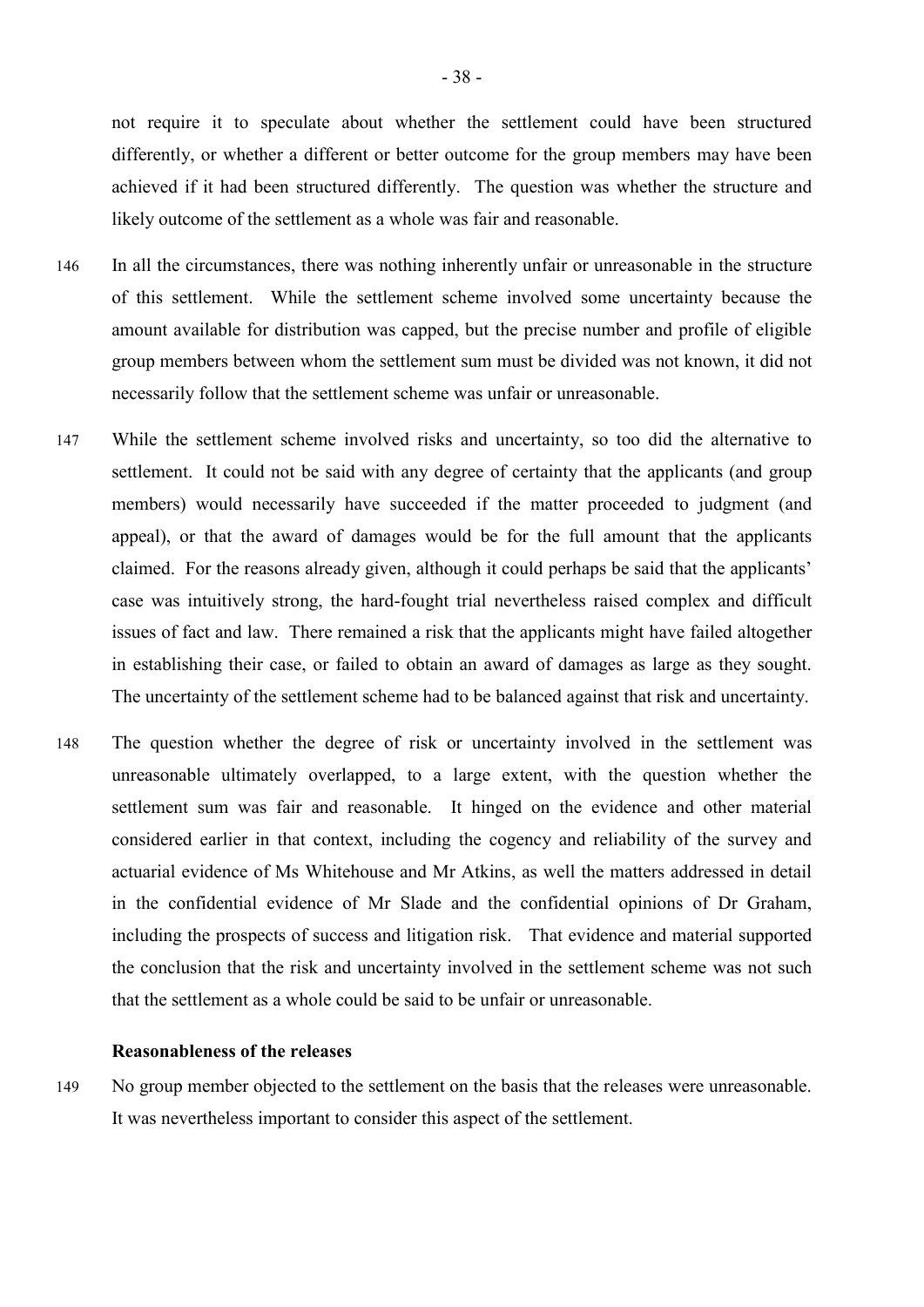- 150 There was no doubt that the releases and the supporting indemnities were broad. Once DePuy and Johnson & Johnson Medical paid the settlement sum, group members released and indemnified not only DePuy and Johnson & Johnson Medical, but also certain specified related and third parties, from any liability arising from or related to the settled representative proceeding, or any matter or allegation that could have been the subject of the proceeding. Were the releases fair and reasonable? Were they are fair price to pay for the compensation received under the terms of the settlement?
- 151 Two aspects of the releases and indemnities stood out. The first was that the releases and indemnities bound all group members, not just eligible group members who were able to claim compensation under the settlement scheme. Was this arbitrary or unfair to the noneligible group members? The answer to that question essentially hinged on the reasonableness of the eligibility criteria. That issue has already been addressed in considerable detail. For the reasons given earlier, the eligibility criteria fairly and reasonably limited the group members who were eligible to claim compensation under the settlement scheme to those who had a reasonable hope and expectation of establishing compensable damages in the proceedings, as against those who did not. In the circumstances, it was neither arbitrary nor unfair for ineligible group members to be bound by the releases and indemnities.
- 152 The second aspect of the releases and indemnities that needed to be considered was that the releases were provided not just to DePuy and Johnson & Johnson Medical, but extended to related and third parties. The releases and indemnities were also not limited to the matters that were the subject of the proceeding, but extended to matters, circumstances or allegations that "could have" been the subject of the proceeding. Were the releases and indemnities so broad as to be unfair or unreasonable?
- 153 The releases and indemnities were not, in the circumstances, too broad. They were no broader than was necessary to bring finality to this complex litigation. The extent to which they extended beyond the parties and beyond the matters that were the subject of the proceeding was not unreasonable. For example, they were not so broad as to preclude a group member from pursuing a claim for damages against a surgeon or hospital in respect of hip replacement surgery involving an ASR implant if that claim did not involve an allegation that the ASR implant itself was defective or not fit for purpose.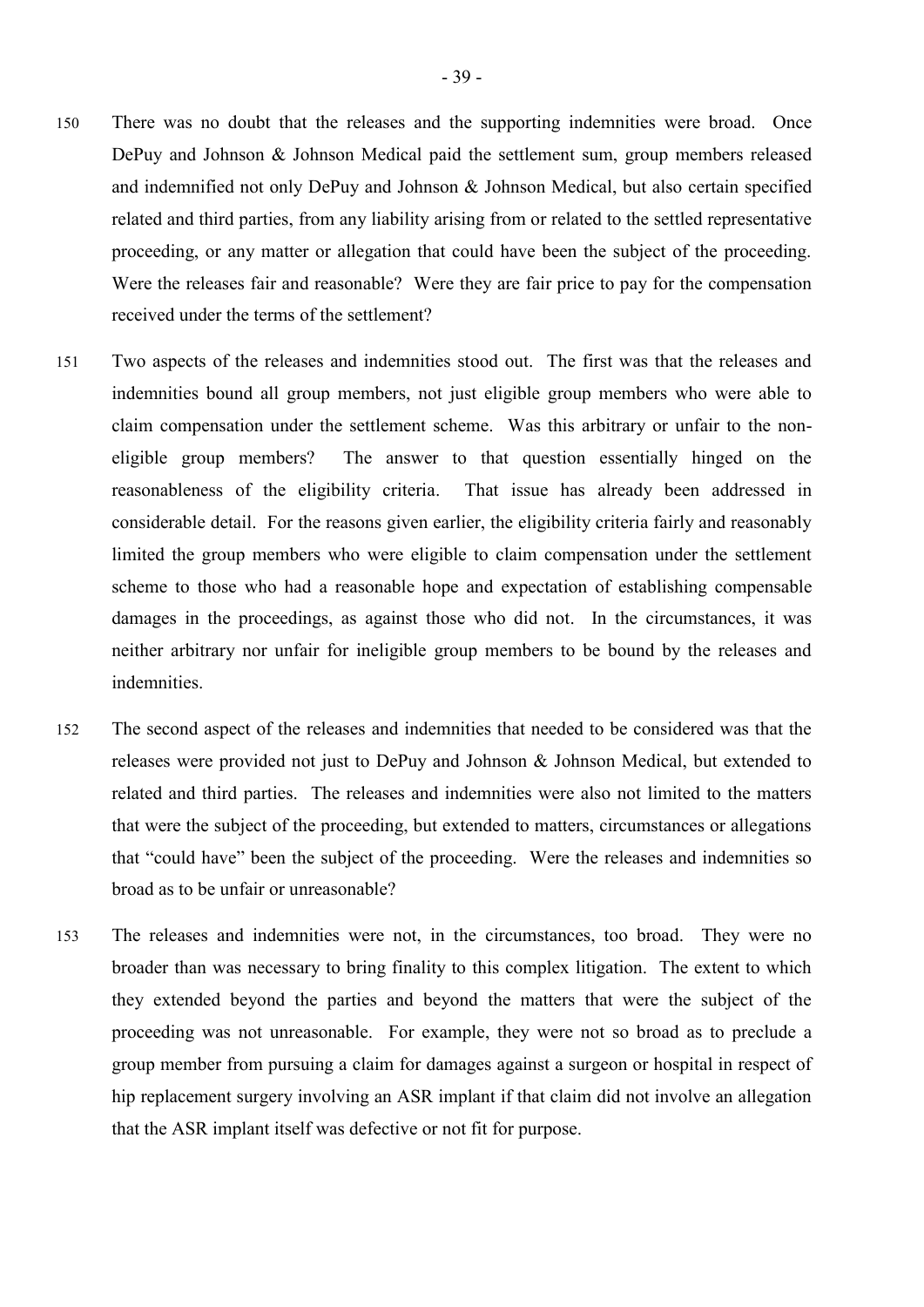154 In all the circumstances the releases and indemnities represented a fair and reasonable price to pay for the receipt of the settlement sum and to bring finality to litigation concerning ASR implants as far as group members were concerned. The releases and indemnities did not provide a reason for refusing to approve the settlement.

#### **Reasonableness of the legal costs**

- 155 There was no denying that the legal costs and disbursements payable out of the settlement funds were significant. Indeed, "significant" is perhaps an understatement. It was perhaps not surprising that a number of the objecting group members felt aggrieved by the amount of money that was to be paid to the lawyers from the settlement fund. It must be recalled, however, that the proceeding was difficult and complex and called for highly experienced and qualified solicitors and counsel. The trial ran for 17 weeks. No doubt the work involved in preparing the matter for trial was substantial.
- 156 Of perhaps more significance was the fact that an independent legal costs expert had verified that the retainer agreements and the work performed pursuant to them was reasonable. But for some minor matters (including a claim for interest by two of the firms), the amounts claimed by the firms had been verified as reasonable. As noted earlier, the total amount verified as reasonable was \$36,856,243.95.
- 157 As discussed earlier in the context of the relevant principles, the Court's role in approving a settlement does not include performing an assessment or taxation of legal costs. Careful attention was given to Mr Nicholas' report. The questions asked of Mr Nicholas were reasonable and apposite, the materials provided to him were sufficient and the methodology adopted and applied by him was commercial and reasonable. While various group members complained about the size of the legal fees, there was no direct challenge to, or criticism of, Mr Nicholas' report. There was no reason to reject his opinions and conclusions. Nor was there any basis to substitute the Court's own subjective assessment of a reasonable amount for legal costs for the amounts verified as reasonable by Mr Nicholas. Finally, there was no basis for concluding that the legal fees charged were disproportionate. The fees and disbursements incurred, inclusive of the cost of a 17 week trial, represented only approximately 14.8 percent of the settlement sum. That was not disproportionate in all the circumstances, particularly having regard to the nature of the proceedings.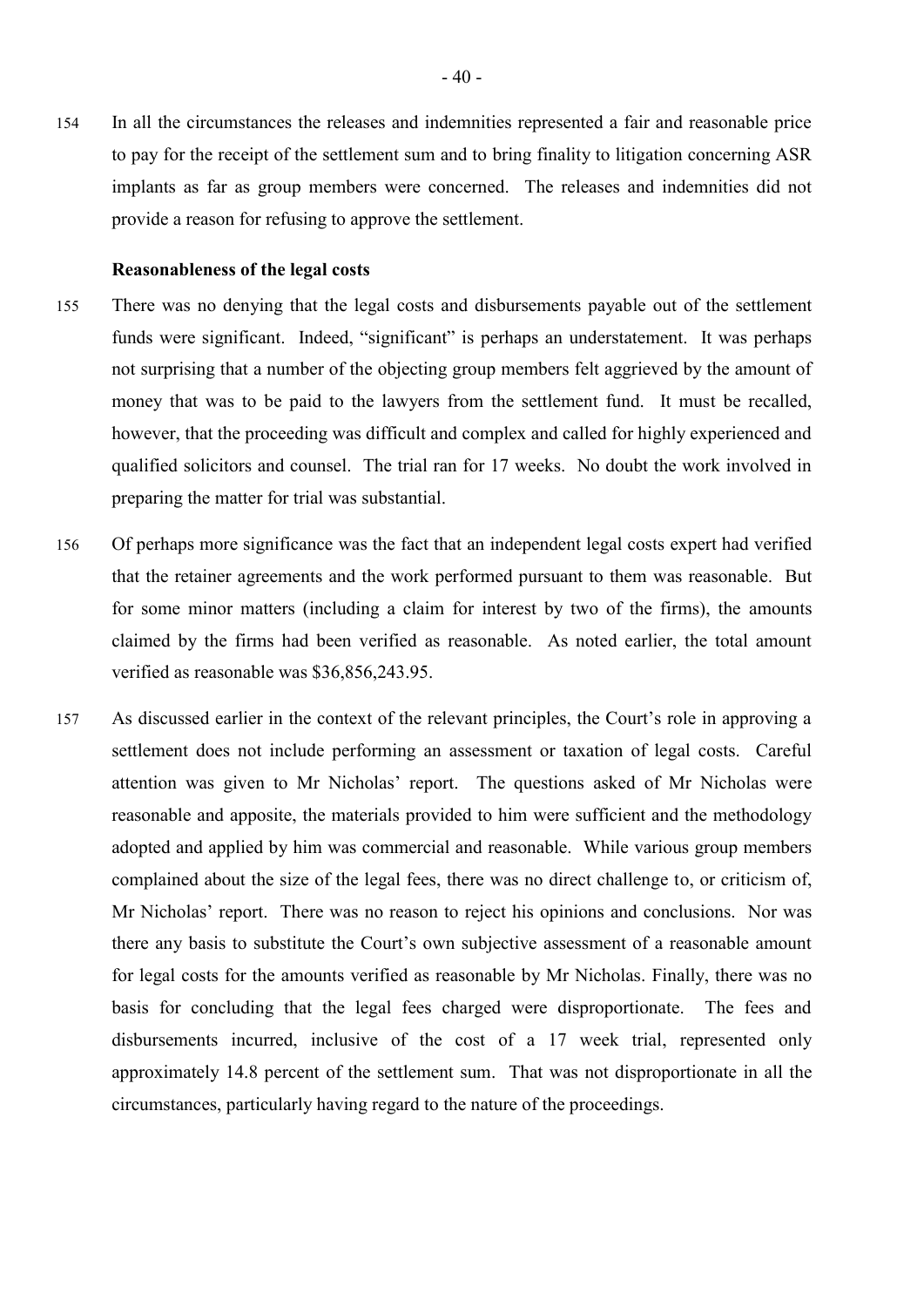#### **The reimbursement payments**

158 The reimbursement payments sought by the representative applicants were \$40,000 each in the case of Mrs Stanford and Mr Dunsmore and \$10,000 each in the case of Ms Beentjes and Mr Webb. Those payments were to reflect the time expended and the personal expense incurred by the applicants in prosecuting the proceeding for the benefit of the group members as a whole. The amounts sought were supported by the affidavit evidence of Mr Schimmel (in the case of Mrs Stanford) and Ms Jancauskas (in the case of Mr Dunsmore, Ms Beentjes and Mr Webb). The time spent by the applicants included numerous medical appointments for the purposes of preparation of experts' reports, as well as attendance at conferences with solicitors and otherwise providing information and instructions. The amounts involved represented a miniscule proportion of the settlement sum. No group member objected to the reimbursement payments. They were reasonable and in line with similar payments approved in other representative proceedings.

#### **Objections by group members**

- 159 As has already been noted, 36 group members submitted written objections to the settlement. A number of those group members attended the approval hearing and addressed the Court in powerful and moving terms. Some group members who had not lodged written objections also attended the hearing and addressed the Court, either personally or through a friend or member of their family. Many of the objecting group members raised specific issues or made specific complaints about the terms of the settlement. Others, understandably, simply wanted to tell the Court how profoundly their lives had been adversely affected by complications and surgery arising from ASR implant surgery. That simple message was not lost on the Court.
- 160 The fact that a number of group members objected to the settlement was undoubtedly a matter that was required to be taken into account. That said, it was perhaps equally significant that only a relatively small proportion of group members objected. There was also evidence that the applicants' solicitors were contacted by many group members who supported the settlement. The evidence was that 1,175 group members had already registered under the settlement scheme by the time the approval application was heard. The available inference was that the vast majority of group members either actively supported, or at least did not oppose, the settlement.
- 161 It was perhaps not surprising that some group members objected to the settlement, but many others did not. That may simply have been a reflection of the fact that different group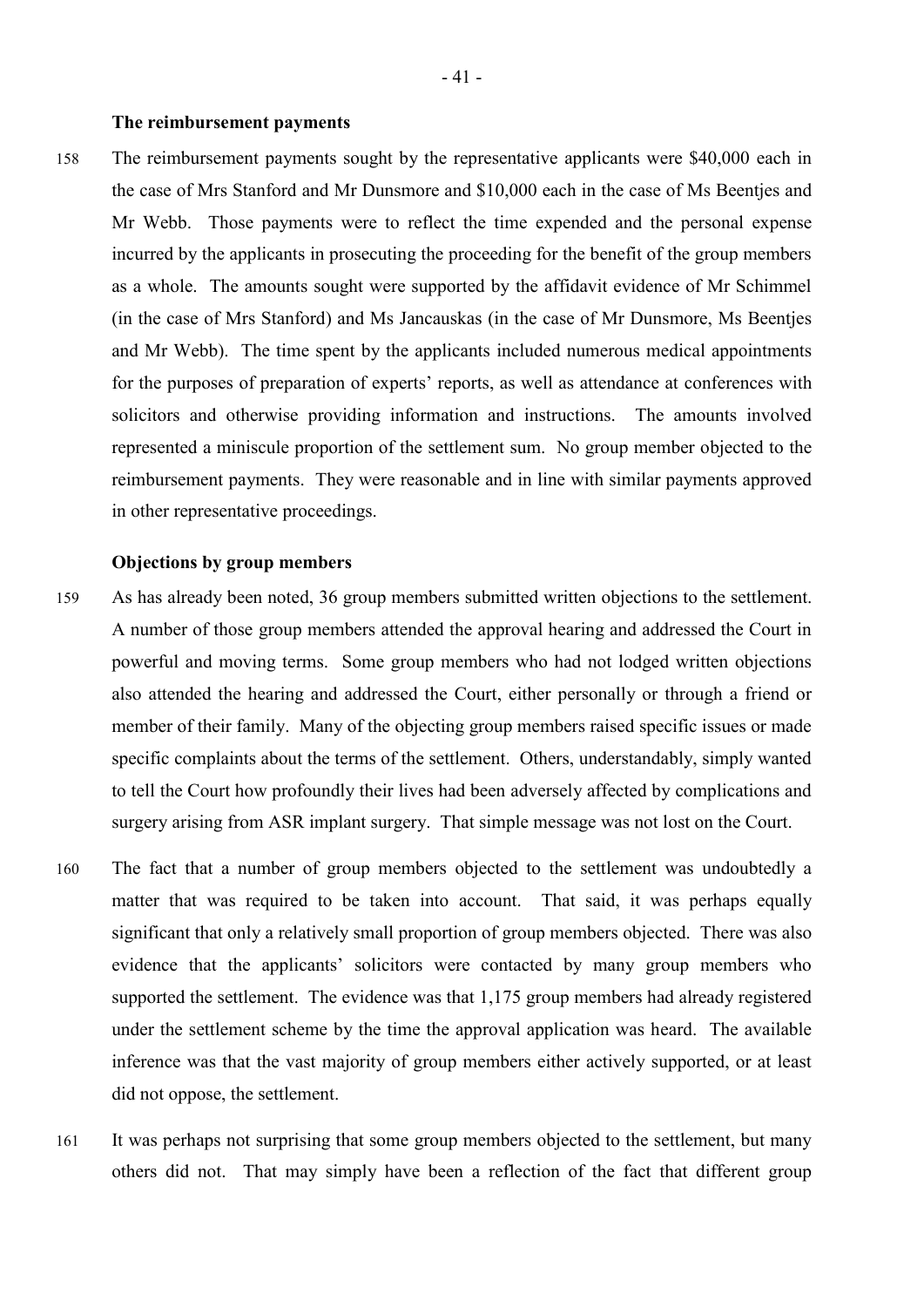members had different "appetites for risk", to use an expression coined by Murphy J in *Kelly v Willmott Forests* (at [74]). While a number of the objecting group members said that they were prepared to assume the risk associated with holding out for the final judgment (and the almost inevitable appeal), it also appeared that many others did not want to take that risk. It may also have been the case that many group members had simply been worn down by the lengthy and stressful litigation, and wanted to avoid the inevitable further delay if the case was to be fully litigated. The likelihood of further significant delay if the matter was not settled would most likely have been a highly relevant consideration for many of the elderly group members. Still other group members may simply not have had the wherewithal to object to the settlement, in which case it might equally be doubted that they would ultimately have had the wherewithal to press their individual claims in relation to compensation if it came to that.

- 162 Whatever may have been their precise reason for not objecting, the point remained that it was open to infer that a majority of group members, perhaps the vast majority, saw the settlement as a reasonable compromise that they were prepared to accept. While the vocal minority who did object could not be ignored, nor could the silent majority.
- 163 Most of the specific points raised by the objecting group members have already been addressed. It remains only to address a few miscellaneous issues.
- 164 First, a number of the objecting group members were aggrieved by the fact that the settlement was on a "no admissions" basis. They wanted DePuy and Johnson & Johnson Medical to acknowledge and take responsibility for the pain and suffering that they had endured. Such an emotional response was perfectly understandable. It was not, however, a proper or reasonable basis to find that the settlement was not fair and reasonable. Experience suggests that representative proceedings of this type rarely settle on anything other than a no admissions basis. Settlement of proceedings on a no admissions basis is commonplace.
- 165 Second, many objecting group members pointed to the United States settlement as evidence that this settlement was unreasonable. It was again perfectly understandable that group members would see the United States settlement as setting some sort of benchmark against which the reasonableness of this settlement should have been measured. For the reasons already given, however, the Court was required to consider the fairness and reasonableness of the settlement having regard to the particular facts and circumstances of this matter, not having regard to a case in a foreign jurisdiction involving different laws, a different justice